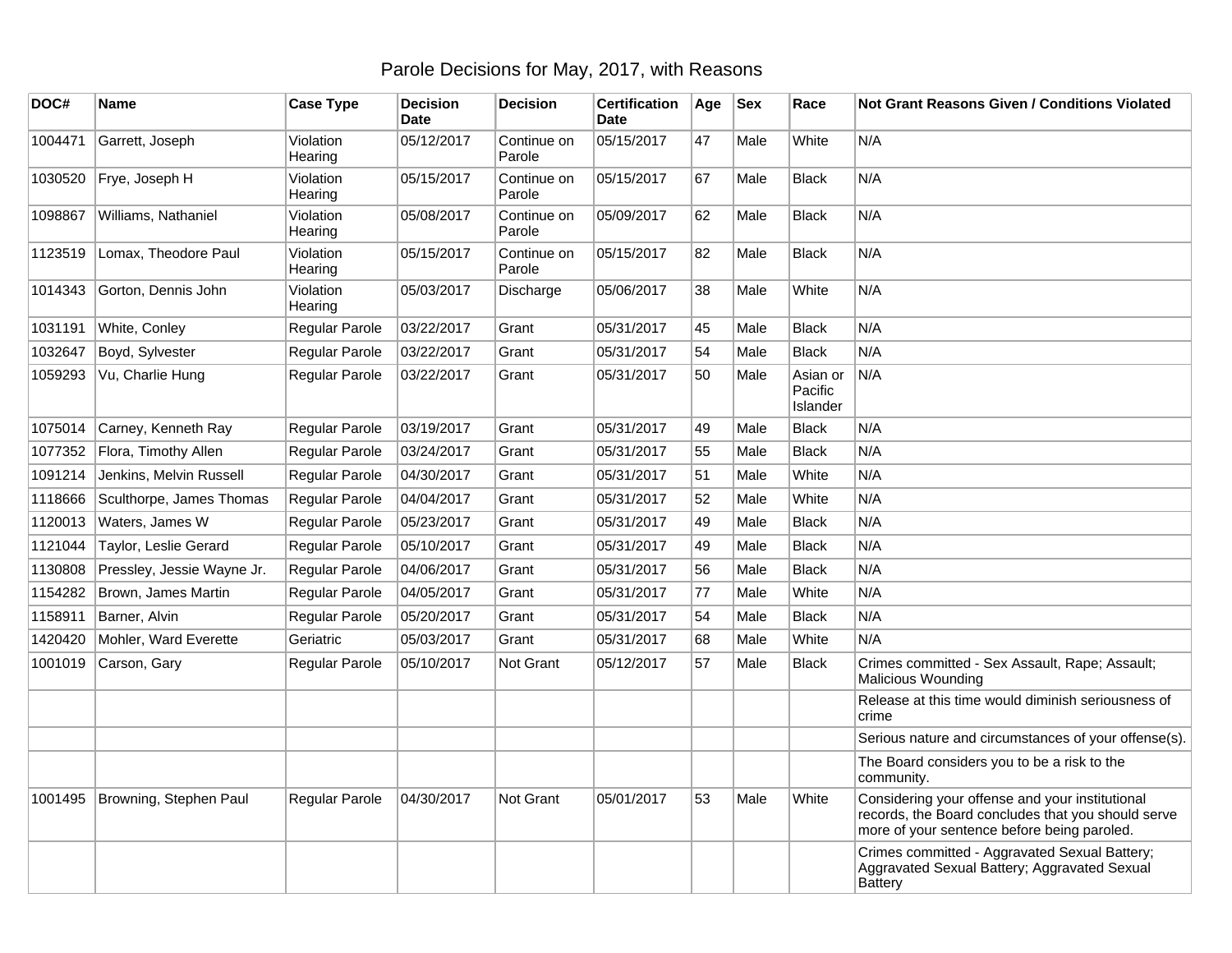| DOC#    | Name                       | <b>Case Type</b>      | <b>Decision</b><br><b>Date</b> | <b>Decision</b> | <b>Certification</b><br><b>Date</b> | Age | <b>Sex</b> | Race         | Not Grant Reasons Given / Conditions Violated                                                                                                         |
|---------|----------------------------|-----------------------|--------------------------------|-----------------|-------------------------------------|-----|------------|--------------|-------------------------------------------------------------------------------------------------------------------------------------------------------|
| 1001495 | Browning, Stephen Paul     | <b>Regular Parole</b> | 04/30/2017                     | Not Grant       | 05/01/2017                          | 53  | Male       | White        | Release at this time would diminish seriousness of<br>crime                                                                                           |
|         |                            |                       |                                |                 |                                     |     |            |              | Serious nature and circumstances of your offense(s).                                                                                                  |
|         |                            |                       |                                |                 |                                     |     |            |              | The Board considers you to be a risk to the<br>community.                                                                                             |
|         |                            |                       |                                |                 |                                     |     |            |              | Your record of institutional infractions indicates a<br>disregard for rules and that you are not ready to<br>conform to society.                      |
|         | 1002112 Brown, Larry Allen | <b>Regular Parole</b> | 05/24/2017                     | Not Grant       | 05/26/2017                          | 51  | Male       | <b>Black</b> | Release at this time would diminish seriousness of<br>crime                                                                                           |
|         |                            |                       |                                |                 |                                     |     |            |              | Serious nature and circumstances of your offense(s).                                                                                                  |
|         |                            |                       |                                |                 |                                     |     |            |              | The Board concludes that you should serve more of<br>your sentence prior to release on parole.                                                        |
|         |                            |                       |                                |                 |                                     |     |            |              | Your prior failure(s) and/or convictions while under<br>community supervision indicate that you are unlikely<br>to comply with conditions of release. |
| 1002932 | Lear, Clay Hugh            | Regular Parole        | 05/22/2017                     | Not Grant       | 05/26/2017                          | 52  | Male       | White        | Crimes committed - Forcible Sodomy; Forcible<br>Sodomy; Forcible Sodomy                                                                               |
|         |                            |                       |                                |                 |                                     |     |            |              | Release at this time would diminish seriousness of<br>crime                                                                                           |
|         |                            |                       |                                |                 |                                     |     |            |              | Serious nature and circumstances of your offense(s).                                                                                                  |
|         |                            |                       |                                |                 |                                     |     |            |              | The Board considers you to be a risk to the<br>community.                                                                                             |
| 1003927 | Timmons, Jay Richard       | <b>Regular Parole</b> | 05/10/2017                     | Not Grant       | 05/10/2017                          | 79  | Male       | White        | Crimes committed - Homicide-1st Degree;<br>Possession Of Weapon                                                                                       |
|         |                            |                       |                                |                 |                                     |     |            |              | Release at this time would diminish seriousness of<br>crime                                                                                           |
|         |                            |                       |                                |                 |                                     |     |            |              | Serious nature and circumstances of your offense(s).                                                                                                  |
|         |                            |                       |                                |                 |                                     |     |            |              | The Board considers you to be a risk to the<br>community.                                                                                             |
| 1006570 | Daugherty, Gregory Scott   | Regular Parole        | 05/15/2017                     | Not Grant       | 05/18/2017                          | 53  | Male       | White        | Crimes committed - Kidnap/Abduct; Kidnap/Abduct;<br>Unlawful Wound/Bodily Injury                                                                      |
|         |                            |                       |                                |                 |                                     |     |            |              | Release at this time would diminish seriousness of<br>crime                                                                                           |
|         |                            |                       |                                |                 |                                     |     |            |              | Serious nature and circumstances of your offense(s).                                                                                                  |
|         |                            |                       |                                |                 |                                     |     |            |              | The Board considers you to be a risk to the<br>community.                                                                                             |
| 1006765 | Vick, Victor Eugene        | Regular Parole        | 05/20/2017                     | Not Grant       | 05/26/2017                          | 51  | Male       | <b>Black</b> | Crimes committed - Sex Assault, Rape; Sex Assault,<br>Rape; Sex Assault, Rape                                                                         |
|         |                            |                       |                                |                 |                                     |     |            |              | Extensive criminal record                                                                                                                             |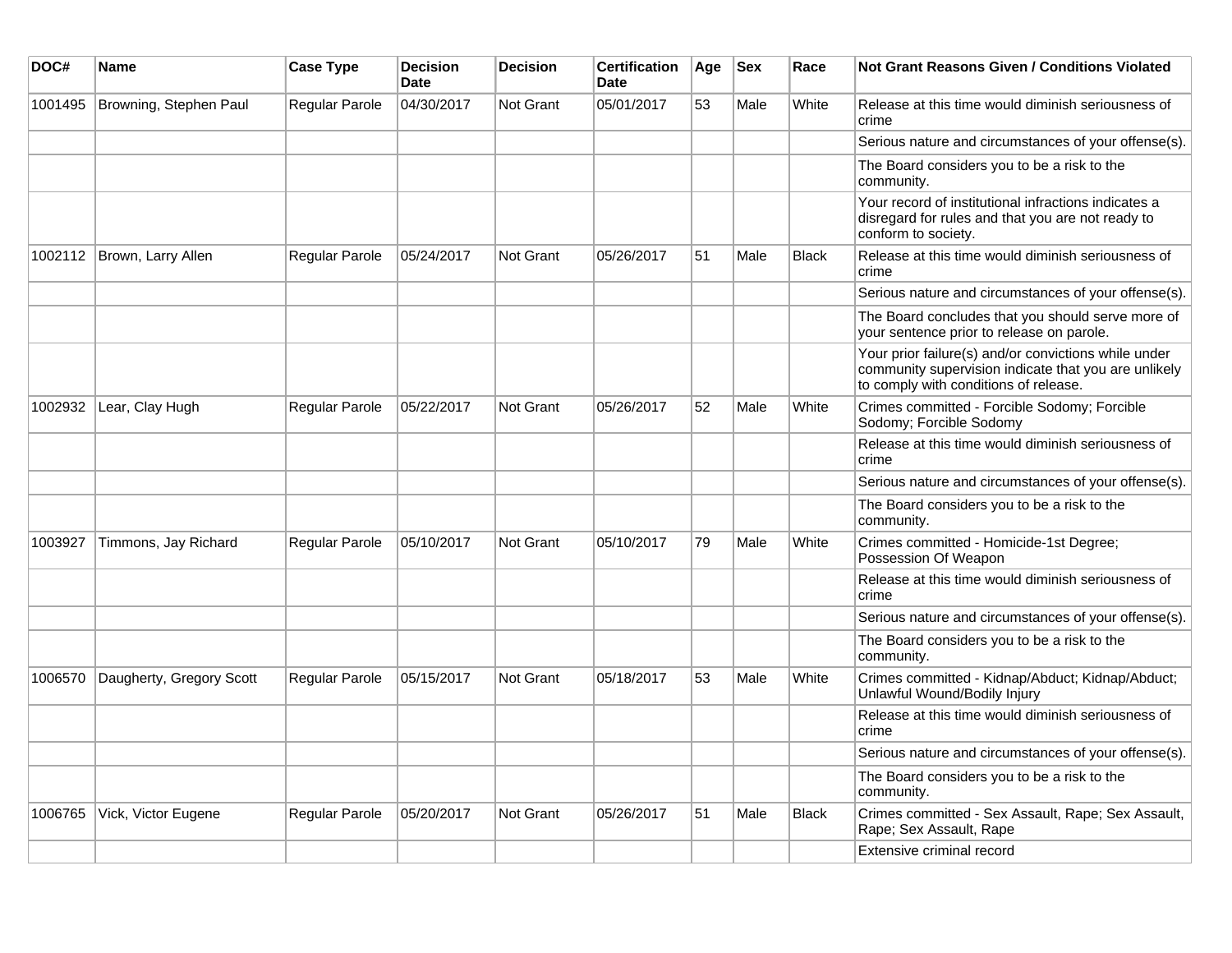| DOC#    | Name                    | <b>Case Type</b>      | <b>Decision</b><br><b>Date</b> | <b>Decision</b>  | <b>Certification</b><br>Date | Age | <b>Sex</b> | Race         | <b>Not Grant Reasons Given / Conditions Violated</b>                                                                                                  |
|---------|-------------------------|-----------------------|--------------------------------|------------------|------------------------------|-----|------------|--------------|-------------------------------------------------------------------------------------------------------------------------------------------------------|
| 1006765 | Vick, Victor Eugene     | Regular Parole        | 05/20/2017                     | Not Grant        | 05/26/2017                   | 51  | Male       | <b>Black</b> | Release at this time would diminish seriousness of<br>crime                                                                                           |
|         |                         |                       |                                |                  |                              |     |            |              | Serious nature and circumstances of your offense(s).                                                                                                  |
|         |                         |                       |                                |                  |                              |     |            |              | The Board considers you to be a risk to the<br>community.                                                                                             |
| 1006988 | Thompson, Bobby Joe Jr. | <b>Regular Parole</b> | 04/30/2017                     | <b>Not Grant</b> | 05/01/2017                   | 52  | Male       | White        | Crimes committed - Homicide-1st Degree                                                                                                                |
|         |                         |                       |                                |                  |                              |     |            |              | Release at this time would diminish seriousness of<br>crime                                                                                           |
|         |                         |                       |                                |                  |                              |     |            |              | Serious nature and circumstances of your offense(s).                                                                                                  |
|         |                         |                       |                                |                  |                              |     |            |              | The Board concludes that you should serve more of<br>your sentence prior to release on parole.                                                        |
| 1013129 | Jones, Johnny L         | Regular Parole        | 05/10/2017                     | Not Grant        | 05/10/2017                   | 58  | Male       | <b>Black</b> | Crimes committed - Homicide-Attempted;<br>Kidnap/Abduct; Sex Assault, Rape                                                                            |
|         |                         |                       |                                |                  |                              |     |            |              | Release at this time would diminish seriousness of<br>crime                                                                                           |
|         |                         |                       |                                |                  |                              |     |            |              | Serious nature and circumstances of your offense(s).                                                                                                  |
|         |                         |                       |                                |                  |                              |     |            |              | The Board considers you to be a risk to the<br>community.                                                                                             |
| 1013225 | Traylor, James Lyle     | Regular Parole        | 05/02/2017                     | <b>Not Grant</b> | 05/04/2017                   | 51  | Male       | White        | Considering your offense and your institutional<br>records, the Board concludes that you should serve<br>more of your sentence before being paroled.  |
|         |                         |                       |                                |                  |                              |     |            |              | Crimes committed - Kidnap/Abduct; Abduction: To<br>Gain Pecuniary Benefit (Extortion); Abduction: To<br>Gain Pecuniary Benefit (Extortion)            |
|         |                         |                       |                                |                  |                              |     |            |              | Serious nature and circumstances of your offense(s).                                                                                                  |
|         |                         |                       |                                |                  |                              |     |            |              | The Board concludes that you should serve more of<br>your sentence prior to release on parole.                                                        |
|         |                         |                       |                                |                  |                              |     |            |              | Your prior failure(s) and/or convictions while under<br>community supervision indicate that you are unlikely<br>to comply with conditions of release. |
| 1013853 | Bryant, John Wesley     | Regular Parole        | 05/22/2017                     | <b>Not Grant</b> | 05/26/2017                   | 62  | Male       | <b>Black</b> | Crimes committed - Homicide-Attempted; Sex<br>Assault, Rape; Sex Assit-Attempted Rape                                                                 |
|         |                         |                       |                                |                  |                              |     |            |              | Extensive criminal record                                                                                                                             |
|         |                         |                       |                                |                  |                              |     |            |              | Release at this time would diminish seriousness of<br>crime                                                                                           |
|         |                         |                       |                                |                  |                              |     |            |              | Serious nature and circumstances of your offense(s).                                                                                                  |
| 1014535 | Wood, Cecil Jr          | Geriatric             | 05/16/2017                     | Not Grant        | 05/18/2017                   | 72  | Male       | Black        | Considering your offense and your institutional<br>records, the Board concludes that you should serve<br>more of your sentence before being paroled.  |
|         |                         |                       |                                |                  |                              |     |            |              | Crimes committed - Abduct-No Ransom Or Asslt;<br>Abduct-No Ransom Or Asslt; Sex Assault, Rape                                                         |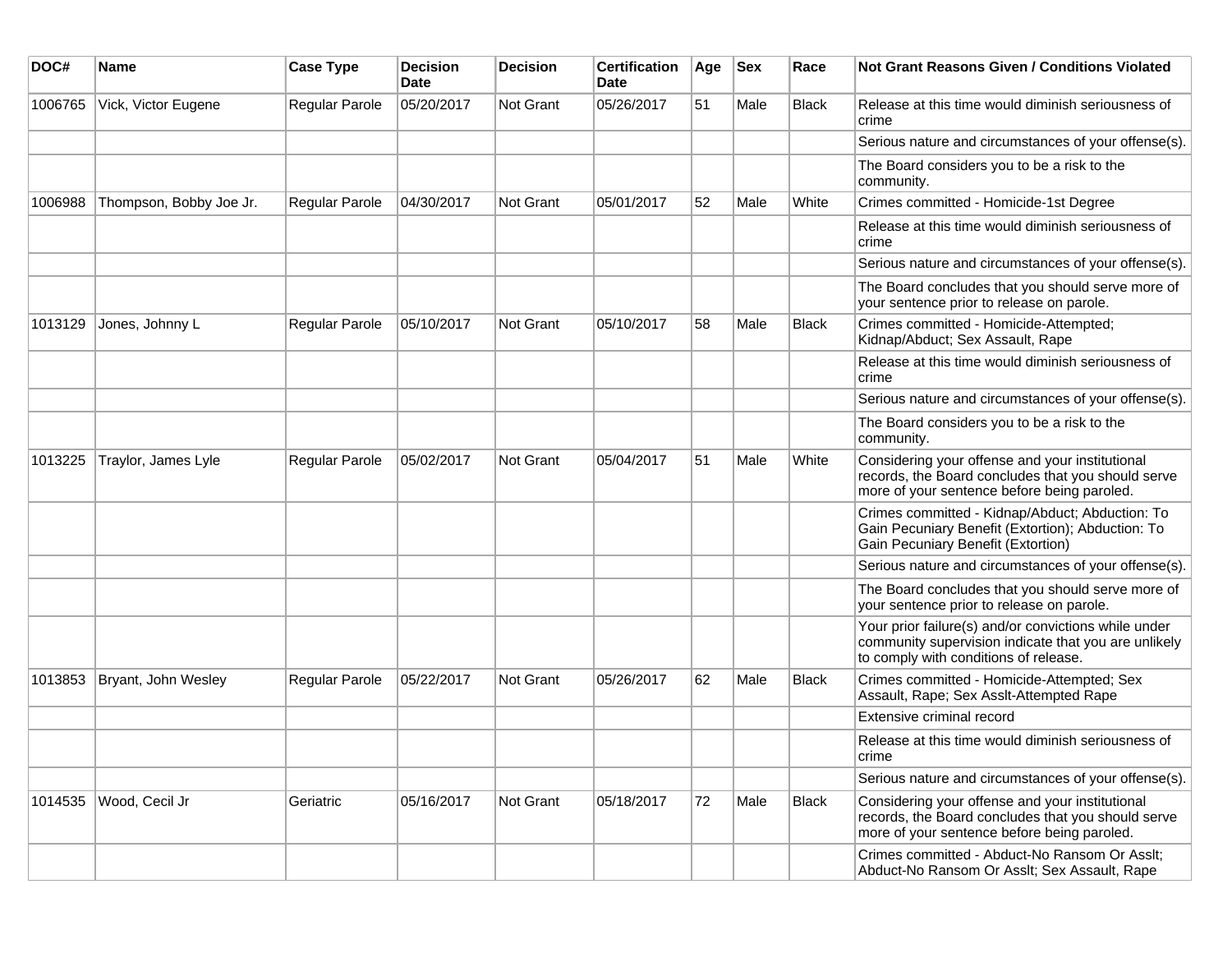| DOC#    | Name                        | <b>Case Type</b>      | <b>Decision</b><br>Date | <b>Decision</b>  | <b>Certification</b><br>Date | Age | <b>Sex</b> | Race         | <b>Not Grant Reasons Given / Conditions Violated</b>                                                                                                  |
|---------|-----------------------------|-----------------------|-------------------------|------------------|------------------------------|-----|------------|--------------|-------------------------------------------------------------------------------------------------------------------------------------------------------|
| 1014535 | Wood, Cecil Jr              | Geriatric             | 05/16/2017              | Not Grant        | 05/18/2017                   | 72  | Male       | <b>Black</b> | Extensive criminal record                                                                                                                             |
|         |                             |                       |                         |                  |                              |     |            |              | Release at this time would diminish seriousness of<br>crime                                                                                           |
|         |                             |                       |                         |                  |                              |     |            |              | Serious nature and circumstances of your offense(s).                                                                                                  |
|         |                             |                       |                         |                  |                              |     |            |              | The Board considers you to be a risk to the<br>community.                                                                                             |
| 1014866 | Wright, Johnny Alfred       | Geriatric             | 05/10/2017              | <b>Not Grant</b> | 05/12/2017                   | 67  | Male       | <b>Black</b> | Crimes committed - Robbery; Robbery                                                                                                                   |
|         |                             |                       |                         |                  |                              |     |            |              | Release at this time would diminish seriousness of<br>crime                                                                                           |
|         |                             |                       |                         |                  |                              |     |            |              | Serious nature and circumstances of your offense(s).                                                                                                  |
|         |                             |                       |                         |                  |                              |     |            |              | The Board concludes that you should serve more of<br>your sentence prior to release on parole.                                                        |
|         |                             |                       |                         |                  |                              |     |            |              | You need to show a longer period of stable<br>adjustment.                                                                                             |
|         |                             |                       |                         |                  |                              |     |            |              | Your prior failure(s) and/or convictions while under<br>community supervision indicate that you are unlikely<br>to comply with conditions of release. |
| 1016804 | Thomas, Robert Michael      | Geriatric             | 05/10/2017              | Not Grant        | 05/12/2017                   | 63  | Male       | <b>Black</b> | Conviction of a new crime while incarcerated                                                                                                          |
|         |                             |                       |                         |                  |                              |     |            |              | Crimes committed - Robbery; Robbery; Malicious<br>Wounding                                                                                            |
|         |                             |                       |                         |                  |                              |     |            |              | History of violence.                                                                                                                                  |
|         |                             |                       |                         |                  |                              |     |            |              | Serious nature and circumstances of your offense(s).                                                                                                  |
|         |                             |                       |                         |                  |                              |     |            |              | You need to show a longer period of stable<br>adjustment.                                                                                             |
| 1016846 | Bastible, Alfred Dallas Jr. | <b>Regular Parole</b> | 05/23/2017              | <b>Not Grant</b> | 05/26/2017                   | 48  | Male       | White        | Crimes committed - Homicide/Murder; Robbery;<br>Robbery                                                                                               |
|         |                             |                       |                         |                  |                              |     |            |              | Release at this time would diminish seriousness of<br>crime                                                                                           |
|         |                             |                       |                         |                  |                              |     |            |              | The Board concludes that you should serve more of<br>your sentence prior to release on parole.                                                        |
|         |                             |                       |                         |                  |                              |     |            |              | You need to show a longer period of stable<br>adjustment.                                                                                             |
| 1017124 | Smith, Alton                | Geriatric             | 05/22/2017              | <b>Not Grant</b> | 05/26/2017                   | 67  | Male       | White        | Crimes committed - Forcible Sodomy; Forcible<br>Sodomy                                                                                                |
|         |                             |                       |                         |                  |                              |     |            |              | Release at this time would diminish seriousness of<br>crime                                                                                           |
|         |                             |                       |                         |                  |                              |     |            |              | Serious nature and circumstances of your offense(s).                                                                                                  |
|         |                             |                       |                         |                  |                              |     |            |              | The Board considers you to be a risk to the<br>community.                                                                                             |
| 1017264 | Dixon, Mark Henry           | Regular Parole        | 05/23/2017              | Not Grant        | 05/26/2017                   | 54  | Male       | Black        | Crimes committed - Homicide-1st Degree; Use Of<br>Firearm In Felony                                                                                   |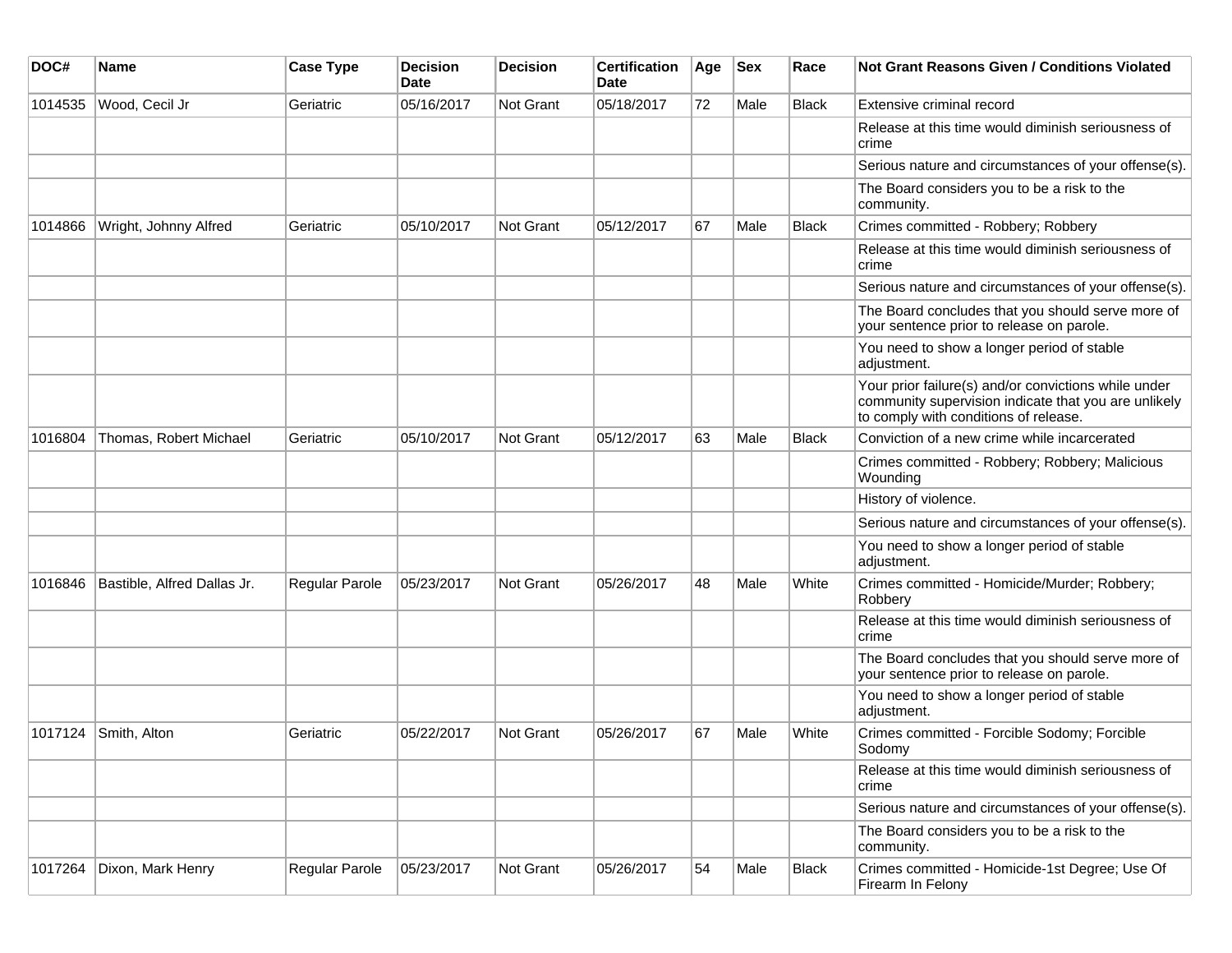| DOC#    | <b>Name</b>               | <b>Case Type</b> | <b>Decision</b><br><b>Date</b> | <b>Decision</b>  | <b>Certification</b><br><b>Date</b> | Age | <b>Sex</b> | Race         | <b>Not Grant Reasons Given / Conditions Violated</b>                                                                                                        |
|---------|---------------------------|------------------|--------------------------------|------------------|-------------------------------------|-----|------------|--------------|-------------------------------------------------------------------------------------------------------------------------------------------------------------|
| 1017264 | Dixon, Mark Henry         | Regular Parole   | 05/23/2017                     | <b>Not Grant</b> | 05/26/2017                          | 54  | Male       | <b>Black</b> | Release at this time would diminish seriousness of<br>crime                                                                                                 |
|         |                           |                  |                                |                  |                                     |     |            |              | Serious nature and circumstances of your offense(s).                                                                                                        |
|         |                           |                  |                                |                  |                                     |     |            |              | The Board concludes that you should serve more of<br>your sentence prior to release on parole.                                                              |
|         |                           |                  |                                |                  |                                     |     |            |              | You need further participation in institutional work<br>and/or educational programs to indicate your positive<br>progression towards re-entry into society. |
| 1018537 | Brown, Bernard William    | Regular Parole   | 05/16/2017                     | <b>Not Grant</b> | 05/18/2017                          | 60  | Male       | <b>Black</b> | Crimes committed - Kidnap/Abduct; Sex Assault,<br>Rape; Sex Assault, Rape                                                                                   |
|         |                           |                  |                                |                  |                                     |     |            |              | The Board considers you to be a risk to the<br>community.                                                                                                   |
|         |                           |                  |                                |                  |                                     |     |            |              | Your prior failure(s) and/or convictions while under<br>community supervision indicate that you are unlikely<br>to comply with conditions of release.       |
| 1020562 | Chestnut, David Wayne     | Geriatric        | 05/15/2017                     | <b>Not Grant</b> | 05/18/2017                          | 61  | Male       | <b>Black</b> | Extensive criminal record                                                                                                                                   |
|         |                           |                  |                                |                  |                                     |     |            |              | Release at this time would diminish seriousness of<br>crime                                                                                                 |
|         |                           |                  |                                |                  |                                     |     |            |              | Serious nature and circumstances of your offense(s).                                                                                                        |
|         |                           |                  |                                |                  |                                     |     |            |              | The Board considers you to be a risk to the<br>community.                                                                                                   |
|         |                           |                  |                                |                  |                                     |     |            |              | Your prior failure(s) and/or convictions while under<br>community supervision indicate that you are unlikely<br>to comply with conditions of release.       |
| 1022461 | Ballentine, John Frederic | Regular Parole   | 05/21/2017                     | <b>Not Grant</b> | 05/26/2017                          | 58  | Male       | White        | Crimes committed - Kidnap/Abduct; Rape-<br>Strongarm; Forcible Sodomy                                                                                       |
|         |                           |                  |                                |                  |                                     |     |            |              | Release at this time would diminish seriousness of<br>crime                                                                                                 |
|         |                           |                  |                                |                  |                                     |     |            |              | Serious nature and circumstances of your offense(s).                                                                                                        |
|         |                           |                  |                                |                  |                                     |     |            |              | The Board considers you to be a risk to the<br>community.                                                                                                   |
|         |                           |                  |                                |                  |                                     |     |            |              | You need to show a longer period of stable<br>adjustment.                                                                                                   |
| 1024897 | Noble, Willie Lee Jr.     | Geriatric        | 05/11/2017                     | <b>Not Grant</b> | 05/12/2017                          | 64  | Male       | <b>Black</b> | Considering your offense and your institutional<br>records, the Board concludes that you should serve<br>more of your sentence before being paroled.        |
|         |                           |                  |                                |                  |                                     |     |            |              | Poor institutional adjustment (for example,<br>motivation/attitude, unfavorable reports, lack of<br>program involvement, etc.)                              |
|         |                           |                  |                                |                  |                                     |     |            |              | Serious nature and circumstances of your offense(s).                                                                                                        |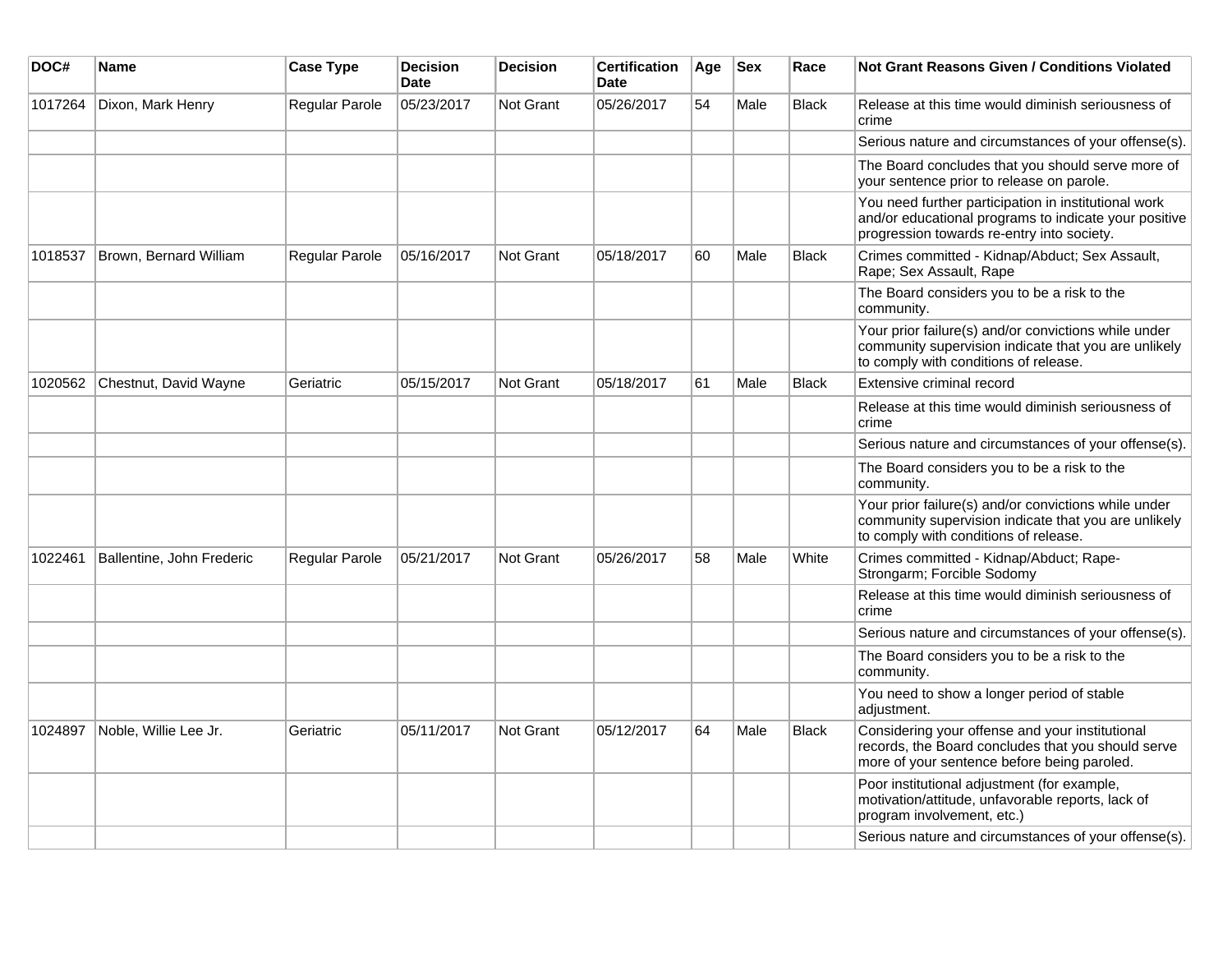| DOC#    | Name                    | <b>Case Type</b> | <b>Decision</b><br><b>Date</b> | <b>Decision</b>  | <b>Certification</b><br>Date | Age | <b>Sex</b> | Race         | Not Grant Reasons Given / Conditions Violated                                                                                                               |
|---------|-------------------------|------------------|--------------------------------|------------------|------------------------------|-----|------------|--------------|-------------------------------------------------------------------------------------------------------------------------------------------------------------|
| 1024897 | Noble, Willie Lee Jr.   | Geriatric        | 05/11/2017                     | Not Grant        | 05/12/2017                   | 64  | Male       | <b>Black</b> | You need further participation in institutional work<br>and/or educational programs to indicate your positive<br>progression towards re-entry into society. |
|         |                         |                  |                                |                  |                              |     |            |              | You need to show a longer period of stable<br>adjustment.                                                                                                   |
|         |                         |                  |                                |                  |                              |     |            |              | Your record indicates a serious disregard for the<br>property rights of others.                                                                             |
| 1026717 | Boyd, Raphael J         | Regular Parole   | 05/26/2017                     | Not Grant        | 05/26/2017                   | 56  | Male       | <b>Black</b> | Crimes committed - Kidnap/Abduct; Kidnap/Abduct;<br>Kidnap/Abduct                                                                                           |
|         |                         |                  |                                |                  |                              |     |            |              | Release at this time would diminish seriousness of<br>crime                                                                                                 |
|         |                         |                  |                                |                  |                              |     |            |              | Serious nature and circumstances of your offense(s).                                                                                                        |
|         |                         |                  |                                |                  |                              |     |            |              | The Board concludes that you should serve more of<br>your sentence prior to release on parole.                                                              |
|         |                         |                  |                                |                  |                              |     |            |              | The Board considers you to be a risk to the<br>community.                                                                                                   |
| 1027507 | Williams, Frederick     | Regular Parole   | 05/01/2017                     | <b>Not Grant</b> | 05/09/2017                   | 55  | Male       | <b>Black</b> | No Interest in Parole                                                                                                                                       |
| 1027908 | Bolding, Floyd Dinsdale | Geriatric        | 05/22/2017                     | <b>Not Grant</b> | 05/26/2017                   | 67  | Male       | <b>Black</b> | Crimes committed - Asslt Battery/Felony Law Enfor;<br>Opium Or Deriv-Sell                                                                                   |
|         |                         |                  |                                |                  |                              |     |            |              | Extensive criminal record                                                                                                                                   |
|         |                         |                  |                                |                  |                              |     |            |              | Release at this time would diminish seriousness of<br>crime                                                                                                 |
|         |                         |                  |                                |                  |                              |     |            |              | You need further participation in institutional work<br>and/or educational programs to indicate your positive<br>progression towards re-entry into society. |
|         |                         |                  |                                |                  |                              |     |            |              | Your prior failure(s) and/or convictions while under<br>community supervision indicate that you are unlikely<br>to comply with conditions of release.       |
| 1029241 | Brandon, Warren H       | Geriatric        | 05/10/2017                     | <b>Not Grant</b> | 05/12/2017                   | 61  | Male       | White        | Crimes committed - Aggravated Sexual Battery;<br>Forcible Sodomy; Indecent Liberties                                                                        |
|         |                         |                  |                                |                  |                              |     |            |              | Release at this time would diminish seriousness of<br>crime                                                                                                 |
|         |                         |                  |                                |                  |                              |     |            |              | Serious nature and circumstances of your offense(s).                                                                                                        |
|         |                         |                  |                                |                  |                              |     |            |              | The Board considers you to be a risk to the<br>community.                                                                                                   |
|         |                         |                  |                                |                  |                              |     |            |              | You need to show a longer period of stable<br>adjustment.                                                                                                   |
| 1030295 | Frankie, Edward Thomas  | Regular Parole   | 05/22/2017                     | Not Grant        | 05/26/2017                   | 67  | Male       | White        | Crimes committed - Sex Assault, Rape; Sex Assault,<br>Rape; Burglary                                                                                        |
|         |                         |                  |                                |                  |                              |     |            |              | Release at this time would diminish seriousness of<br>crime                                                                                                 |
|         |                         |                  |                                |                  |                              |     |            |              | Serious nature and circumstances of your offense(s).                                                                                                        |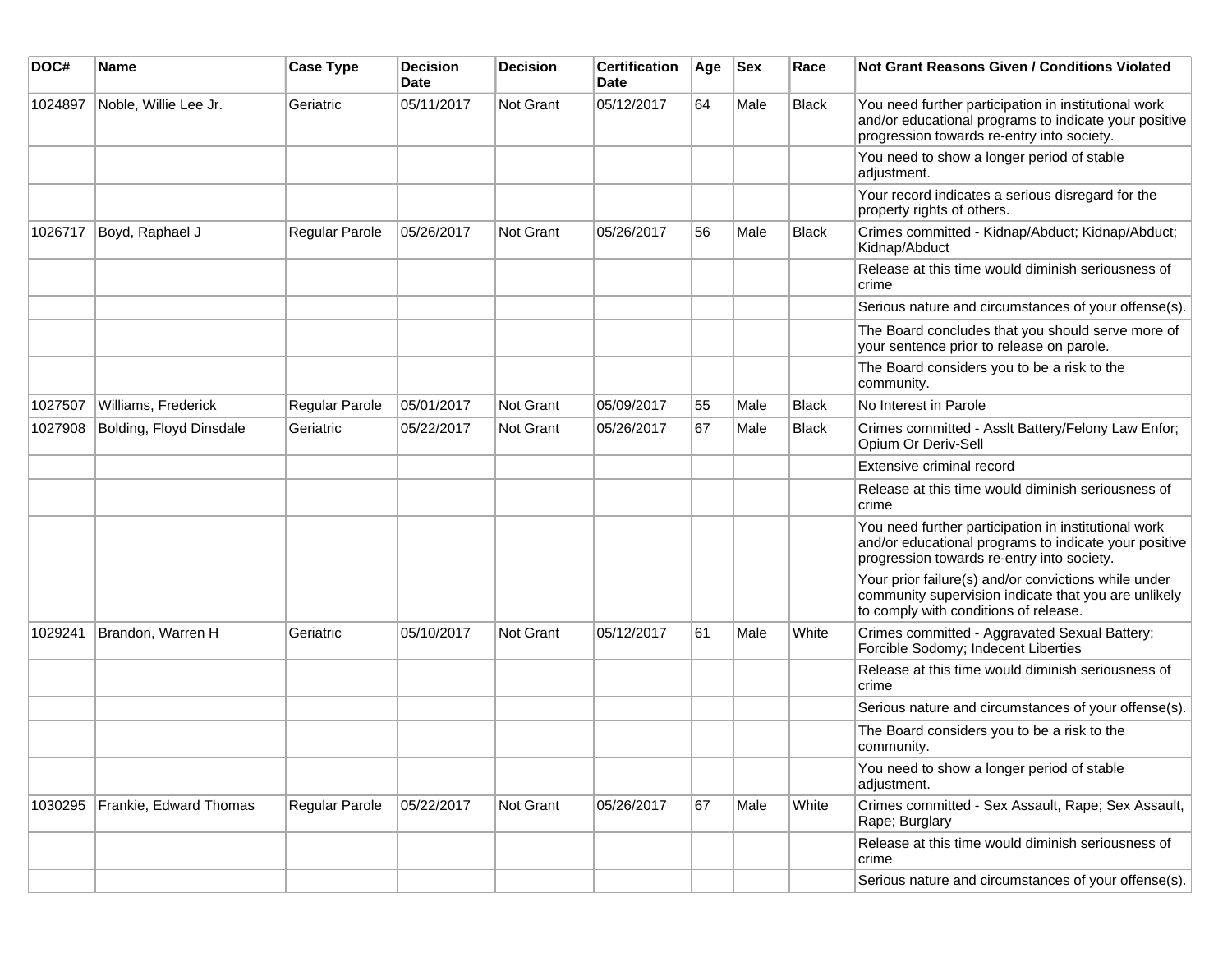| DOC#    | <b>Name</b>                                 | <b>Case Type</b> | <b>Decision</b><br><b>Date</b> | <b>Decision</b>  | <b>Certification</b><br>Date | Age | <b>Sex</b> | Race         | Not Grant Reasons Given / Conditions Violated                                                                                                         |
|---------|---------------------------------------------|------------------|--------------------------------|------------------|------------------------------|-----|------------|--------------|-------------------------------------------------------------------------------------------------------------------------------------------------------|
| 1030295 | Frankie, Edward Thomas                      | Regular Parole   | 05/22/2017                     | Not Grant        | 05/26/2017                   | 67  | Male       | White        | The Board concludes that you should serve more of<br>your sentence prior to release on parole.                                                        |
|         |                                             |                  |                                |                  |                              |     |            |              | The Board considers you to be a risk to the<br>community.                                                                                             |
| 1033199 | Chandler, Linwood Earl                      | Regular Parole   | 05/15/2017                     | Not Grant        | 05/18/2017                   | 68  | Male       | <b>Black</b> | Crimes committed - Homicide-1st Degree; Larc-<br>Grand-From Bank Inst; Use Of Firearm In Felony                                                       |
|         |                                             |                  |                                |                  |                              |     |            |              | Release at this time would diminish seriousness of<br>crime                                                                                           |
|         |                                             |                  |                                |                  |                              |     |            |              | The Board concludes that you should serve more of<br>your sentence prior to release on parole.                                                        |
|         |                                             |                  |                                |                  |                              |     |            |              | The Board considers you to be a risk to the<br>community.                                                                                             |
|         |                                             |                  |                                |                  |                              |     |            |              | You need to show a longer period of stable<br>adjustment.                                                                                             |
|         |                                             |                  |                                |                  |                              |     |            |              | Your prior failure(s) and/or convictions while under<br>community supervision indicate that you are unlikely<br>to comply with conditions of release. |
| 1034070 | Johnson, Charles Jeff                       | Regular Parole   | 05/22/2017                     | Not Grant        | 05/26/2017                   | 59  | Male       | White        | Crimes committed - Homicide-2Nd-Degree; Cocaine-<br>Sell; Cocaine-Sell                                                                                |
|         |                                             |                  |                                |                  |                              |     |            |              | Extensive criminal record                                                                                                                             |
|         |                                             |                  |                                |                  |                              |     |            |              | Release at this time would diminish seriousness of<br>crime                                                                                           |
|         |                                             |                  |                                |                  |                              |     |            |              | Serious nature and circumstances of your offense(s).                                                                                                  |
|         |                                             |                  |                                |                  |                              |     |            |              | Your prior failure(s) and/or convictions while under<br>community supervision indicate that you are unlikely<br>to comply with conditions of release. |
| 1034299 | Headley, Federico J                         | Regular Parole   | 05/24/2017                     | <b>Not Grant</b> | 05/26/2017                   | 73  | Male       | Black        | Crimes committed - Kidnap/Abduct; Sex Asslt-<br>Attempted Rape; Statutory Burglary                                                                    |
|         |                                             |                  |                                |                  |                              |     |            |              | Serious nature and circumstances of your offense(s).                                                                                                  |
|         |                                             |                  |                                |                  |                              |     |            |              | The Board concludes that you should serve more of<br>your sentence prior to release on parole.                                                        |
|         |                                             |                  |                                |                  |                              |     |            |              | The Board considers you to be a risk to the<br>community.                                                                                             |
| 1034503 | Patterson-El, Ronald Antonio Regular Parole |                  | 05/14/2017                     | <b>Not Grant</b> | 05/16/2017                   | 52  | Male       | <b>Black</b> | Crimes committed - Sex Assault, Rape; Sex Assault,<br>Rape; Aggravated Sexual Battery                                                                 |
|         |                                             |                  |                                |                  |                              |     |            |              | Release at this time would diminish seriousness of<br>crime                                                                                           |
|         |                                             |                  |                                |                  |                              |     |            |              | Serious nature and circumstances of your offense(s).                                                                                                  |
| 1036272 | Spears, Benjamin F                          | Regular Parole   | 05/18/2017                     | Not Grant        | 05/19/2017                   | 62  | Male       | <b>Black</b> | Crimes committed - Sex Assault, Rape; Sex Assault,<br>Rape; Statutory Burglary                                                                        |
|         |                                             |                  |                                |                  |                              |     |            |              | History of violence.                                                                                                                                  |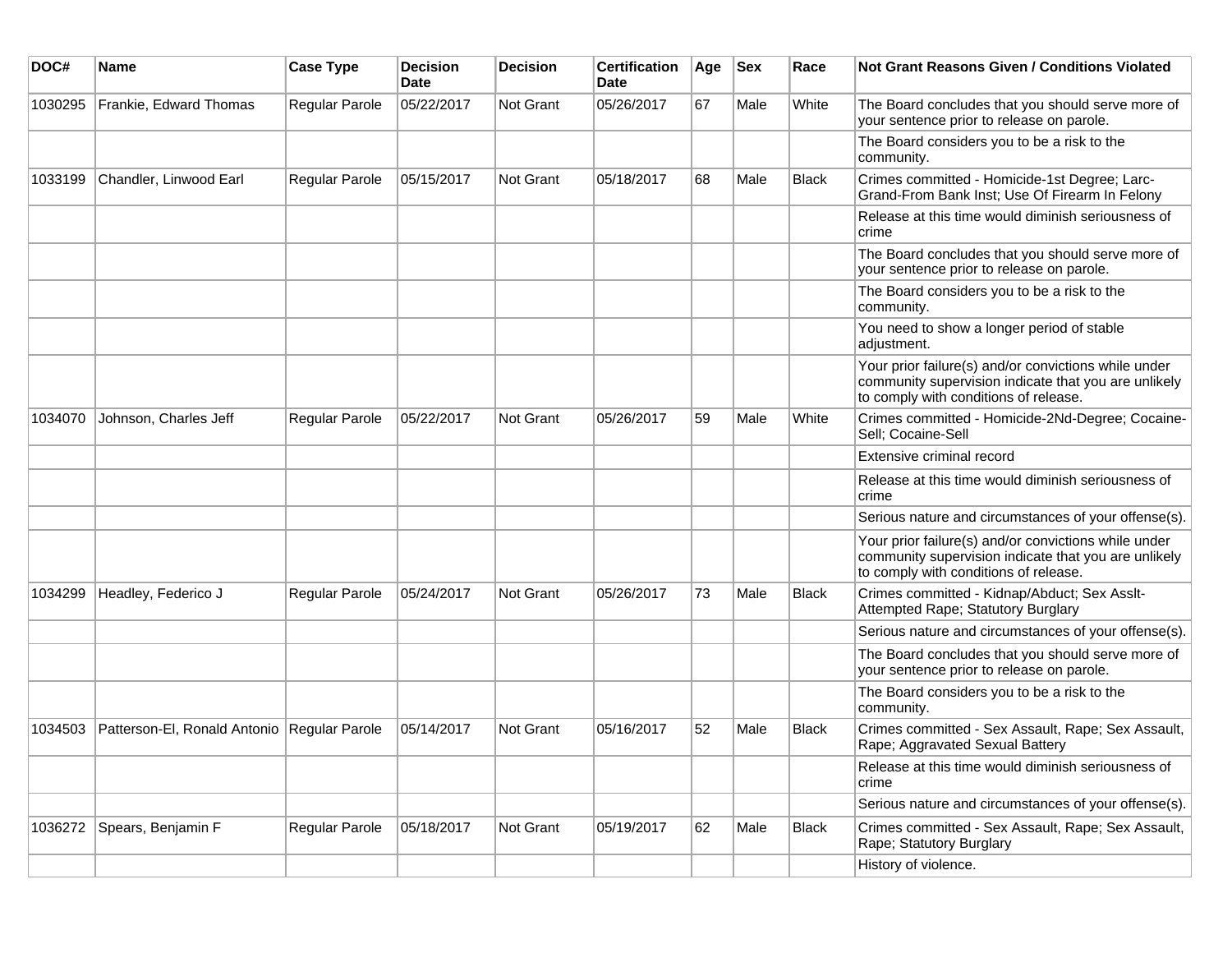| DOC#    | <b>Name</b>             | <b>Case Type</b>      | <b>Decision</b><br><b>Date</b> | <b>Decision</b> | <b>Certification</b><br>Date | Age | <b>Sex</b> | Race         | <b>Not Grant Reasons Given / Conditions Violated</b>                                                                                                        |
|---------|-------------------------|-----------------------|--------------------------------|-----------------|------------------------------|-----|------------|--------------|-------------------------------------------------------------------------------------------------------------------------------------------------------------|
| 1036272 | Spears, Benjamin F      | Regular Parole        | 05/18/2017                     | Not Grant       | 05/19/2017                   | 62  | Male       | Black        | Serious nature and circumstances of your offense(s).                                                                                                        |
|         |                         |                       |                                |                 |                              |     |            |              | The Board considers you to be a risk to the<br>community.                                                                                                   |
| 1038439 | Harrell, Duke Adam      | Regular Parole        | 05/15/2017                     | Not Grant       | 05/16/2017                   | 49  | Male       | <b>Black</b> | Crimes committed - Robbery; Robbery; Robbery -<br>Attempted                                                                                                 |
|         |                         |                       |                                |                 |                              |     |            |              | Serious nature and circumstances of your offense(s).                                                                                                        |
|         |                         |                       |                                |                 |                              |     |            |              | The Board concludes that you should serve more of<br>your sentence prior to release on parole.                                                              |
|         |                         |                       |                                |                 |                              |     |            |              | You need further participation in institutional work<br>and/or educational programs to indicate your positive<br>progression towards re-entry into society. |
| 1039127 | Clark, Bernard Jr.      | Geriatric             | 05/15/2017                     | Not Grant       | 05/18/2017                   | 80  | Male       | White        | Crimes committed - Aggravated Sexual Battery                                                                                                                |
|         |                         |                       |                                |                 |                              |     |            |              | Poor institutional adjustment (for example,<br>motivation/attitude, unfavorable reports, lack of<br>program involvement, etc.)                              |
|         |                         |                       |                                |                 |                              |     |            |              | Release at this time would diminish seriousness of<br>crime                                                                                                 |
|         |                         |                       |                                |                 |                              |     |            |              | Serious nature and circumstances of your offense(s).                                                                                                        |
|         |                         |                       |                                |                 |                              |     |            |              | The Board considers you to be a risk to the<br>community.                                                                                                   |
| 1040588 | Foster, Darian Marcellu | <b>Regular Parole</b> | 05/22/2017                     | Not Grant       | 05/26/2017                   | 56  | Male       | <b>Black</b> | Crimes committed - Abduct-No Ransom Or Asslt;<br>Sex Assault, Rape; Robbery                                                                                 |
|         |                         |                       |                                |                 |                              |     |            |              | Extensive criminal record                                                                                                                                   |
|         |                         |                       |                                |                 |                              |     |            |              | Release at this time would diminish seriousness of<br>crime                                                                                                 |
|         |                         |                       |                                |                 |                              |     |            |              | Serious nature and circumstances of your offense(s).                                                                                                        |
|         |                         |                       |                                |                 |                              |     |            |              | The Board concludes that you should serve more of<br>your sentence prior to release on parole.                                                              |
|         |                         |                       |                                |                 |                              |     |            |              | Your prior failure(s) and/or convictions while under<br>community supervision indicate that you are unlikely<br>to comply with conditions of release.       |
| 1041060 | Dubon, Jose Cruz        | Geriatric             | 05/15/2017                     | Not Grant       | 05/16/2017                   | 65  | Male       | White        | Crimes committed - Sex Assault, Rape                                                                                                                        |
|         |                         |                       |                                |                 |                              |     |            |              | Release at this time would diminish seriousness of<br>crime                                                                                                 |
|         |                         |                       |                                |                 |                              |     |            |              | Serious nature and circumstances of your offense(s).                                                                                                        |
|         |                         |                       |                                |                 |                              |     |            |              | The Board concludes that you should serve more of<br>your sentence prior to release on parole.                                                              |
|         |                         |                       |                                |                 |                              |     |            |              | The Board considers you to be a risk to the<br>community.                                                                                                   |
| 1042363 | Perdue, Melvin Douglas  | Regular Parole        | 05/24/2017                     | Not Grant       | 05/26/2017                   | 62  | Male       | <b>Black</b> | Crimes committed - Robbery; Weapon Offense;<br>Simple Assault                                                                                               |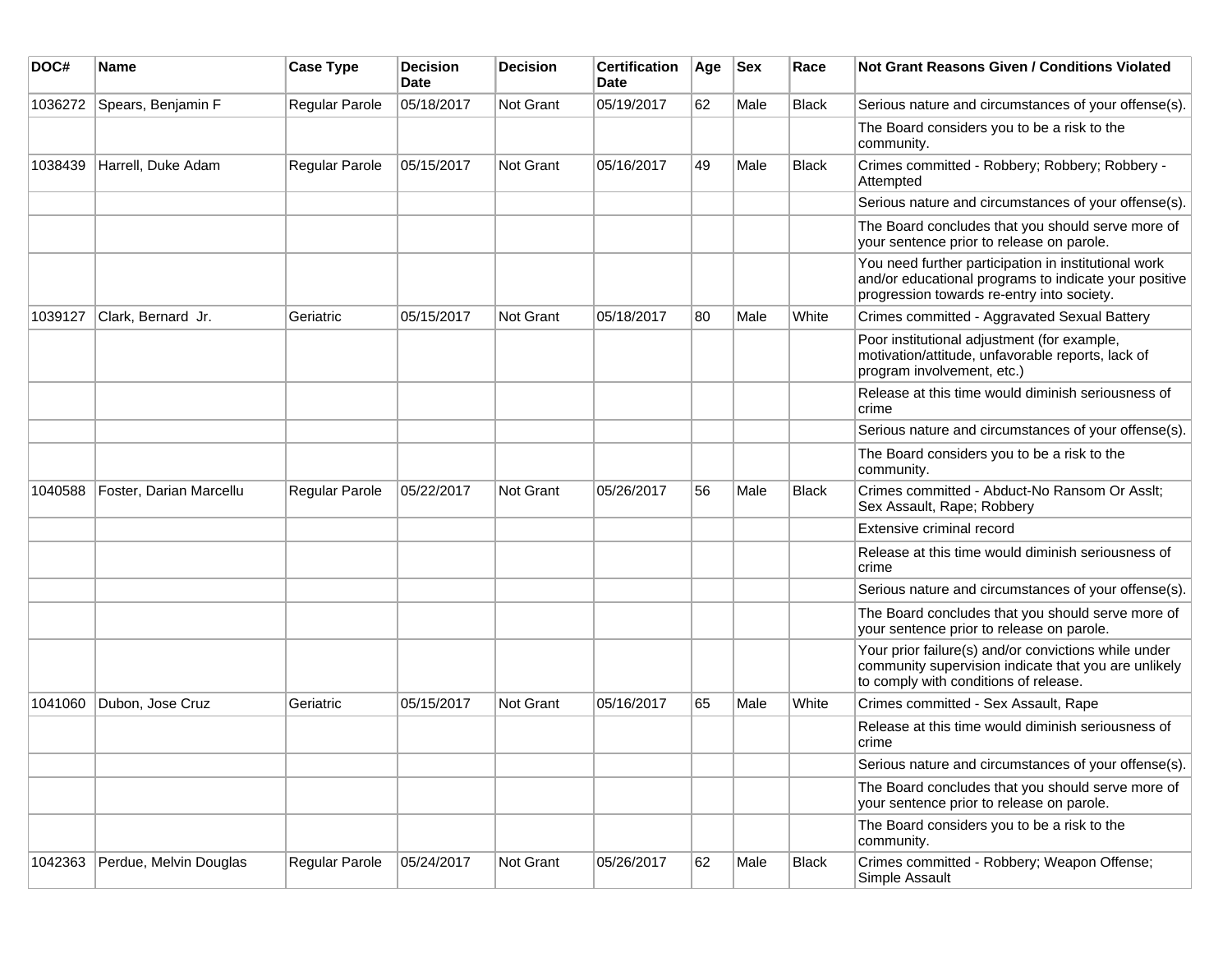| DOC#    | <b>Name</b>               | <b>Case Type</b>      | <b>Decision</b><br>Date | <b>Decision</b>  | <b>Certification</b><br>Date | Age | <b>Sex</b> | Race         | <b>Not Grant Reasons Given / Conditions Violated</b>                                                                                                  |
|---------|---------------------------|-----------------------|-------------------------|------------------|------------------------------|-----|------------|--------------|-------------------------------------------------------------------------------------------------------------------------------------------------------|
| 1042363 | Perdue, Melvin Douglas    | Regular Parole        | 05/24/2017              | <b>Not Grant</b> | 05/26/2017                   | 62  | Male       | <b>Black</b> | History of substance abuse.                                                                                                                           |
|         |                           |                       |                         |                  |                              |     |            |              | Release at this time would diminish seriousness of<br>crime                                                                                           |
|         |                           |                       |                         |                  |                              |     |            |              | Serious nature and circumstances of your offense(s).                                                                                                  |
|         |                           |                       |                         |                  |                              |     |            |              | The Board concludes that you should serve more of<br>your sentence prior to release on parole.                                                        |
|         |                           |                       |                         |                  |                              |     |            |              | You need to show a longer period of stable<br>adjustment.                                                                                             |
|         |                           |                       |                         |                  |                              |     |            |              | Your prior failure(s) and/or convictions while under<br>community supervision indicate that you are unlikely<br>to comply with conditions of release. |
| 1043835 | Patterson, Michael Ansell | Regular Parole        | 05/10/2017              | <b>Not Grant</b> | 05/12/2017                   | 57  | Male       | Black        | Crimes committed - Forcible Sodomy                                                                                                                    |
|         |                           |                       |                         |                  |                              |     |            |              | Release at this time would diminish seriousness of<br>crime                                                                                           |
|         |                           |                       |                         |                  |                              |     |            |              | Serious nature and circumstances of your offense(s).                                                                                                  |
|         |                           |                       |                         |                  |                              |     |            |              | The Board considers you to be a risk to the<br>community.                                                                                             |
| 1048233 | Collins, Moses Lee        | Regular Parole        | 05/15/2017              | <b>Not Grant</b> | 05/16/2017                   | 68  | Male       | <b>Black</b> | Considering your offense and your institutional<br>records, the Board concludes that you should serve<br>more of your sentence before being paroled.  |
|         |                           |                       |                         |                  |                              |     |            |              | Extensive criminal record                                                                                                                             |
|         |                           |                       |                         |                  |                              |     |            |              | Release at this time would diminish seriousness of<br>crime                                                                                           |
|         |                           |                       |                         |                  |                              |     |            |              | Serious nature and circumstances of your offense(s).                                                                                                  |
|         |                           |                       |                         |                  |                              |     |            |              | The Board concludes that you should serve more of<br>your sentence prior to release on parole.                                                        |
| 1050928 | Dennis, Timothy A         | Regular Parole        | 04/30/2017              | <b>Not Grant</b> | 05/01/2017                   | 47  | Male       | <b>Black</b> | Crimes committed - Sex Assault, Rape; Sex Assault,<br>Rape; Forcible Sodomy                                                                           |
|         |                           |                       |                         |                  |                              |     |            |              | Release at this time would diminish seriousness of<br>crime                                                                                           |
|         |                           |                       |                         |                  |                              |     |            |              | The Board considers you to be a risk to the<br>community.                                                                                             |
| 1051074 | Howard, Douglas Scott     | <b>Regular Parole</b> | 05/02/2017              | <b>Not Grant</b> | 05/04/2017                   | 49  | Male       | White        | Crimes committed - Forcible Sodomy; Forcible<br>Sodomy; Forcible Sodomy                                                                               |
|         |                           |                       |                         |                  |                              |     |            |              | Release at this time would diminish seriousness of<br>crime                                                                                           |
|         |                           |                       |                         |                  |                              |     |            |              | Serious nature and circumstances of your offense(s).                                                                                                  |
|         |                           |                       |                         |                  |                              |     |            |              | The Board considers you to be a risk to the<br>community.                                                                                             |
| 1053570 | Kemp, James Earnest       | Geriatric             | 05/24/2017              | Not Grant        | 05/26/2017                   | 66  | Male       | White        | Crimes committed - Forcible Sodomy; Forcible<br>Sodomy; Child Pornography                                                                             |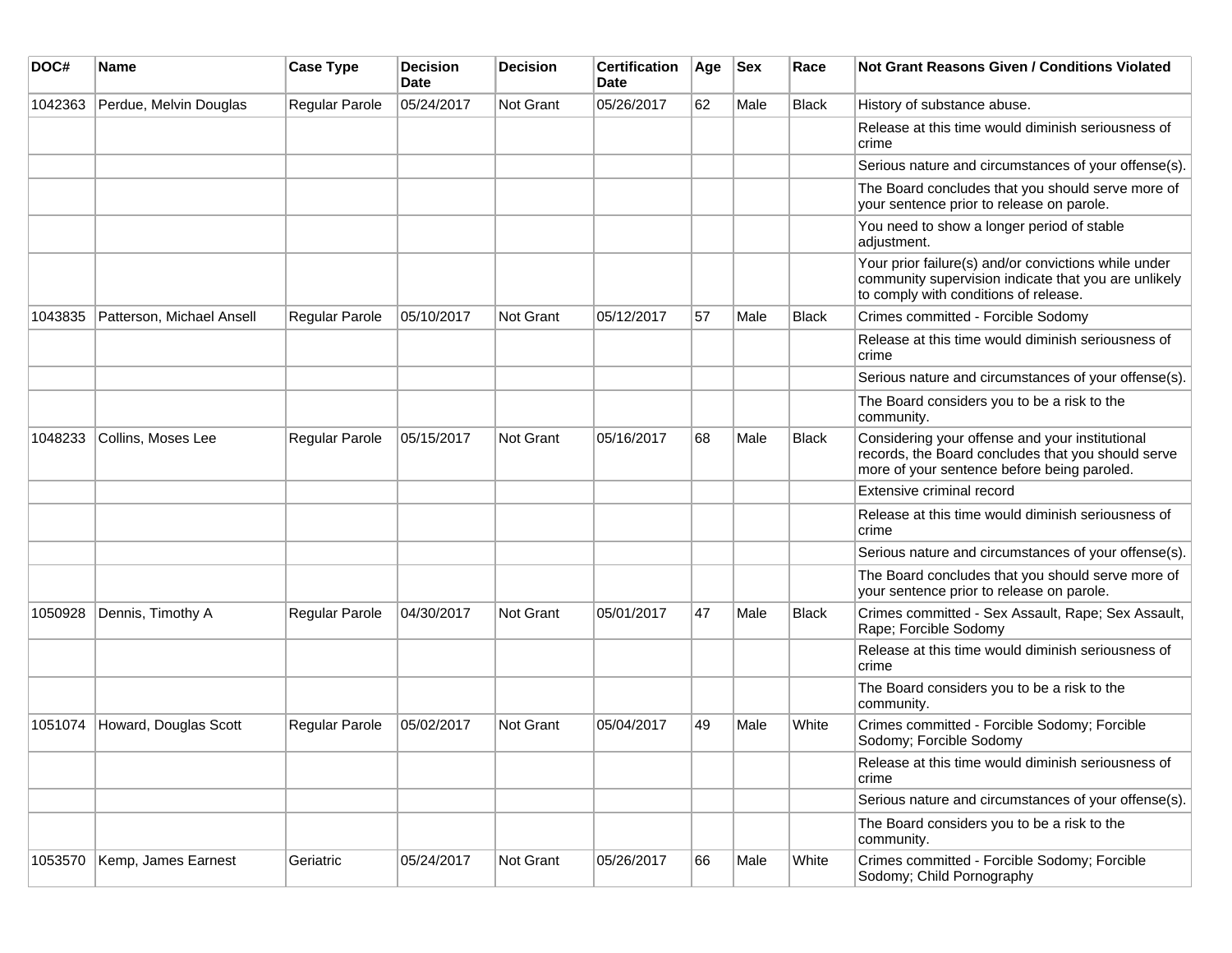| DOC#    | <b>Name</b>          | <b>Case Type</b> | <b>Decision</b><br><b>Date</b> | <b>Decision</b>  | <b>Certification</b><br><b>Date</b> | Age | $ $ Sex | Race         | <b>Not Grant Reasons Given / Conditions Violated</b>                                                                                                 |
|---------|----------------------|------------------|--------------------------------|------------------|-------------------------------------|-----|---------|--------------|------------------------------------------------------------------------------------------------------------------------------------------------------|
| 1053570 | Kemp, James Earnest  | Geriatric        | 05/24/2017                     | Not Grant        | 05/26/2017                          | 66  | Male    | White        | Release at this time would diminish seriousness of<br>crime                                                                                          |
|         |                      |                  |                                |                  |                                     |     |         |              | The Board considers you to be a risk to the<br>community.                                                                                            |
| 1055296 | Anderson, Lee S      | Regular Parole   | 05/24/2017                     | Not Grant        | 05/26/2017                          | 56  | Male    | <b>Black</b> | Considering your offense and your institutional<br>records, the Board concludes that you should serve<br>more of your sentence before being paroled. |
|         |                      |                  |                                |                  |                                     |     |         |              | Crimes committed - Sex Assault, Rape; Sex Assault,<br>Rape; Sex Assault, Rape                                                                        |
|         |                      |                  |                                |                  |                                     |     |         |              | Serious nature and circumstances of your offense(s).                                                                                                 |
|         |                      |                  |                                |                  |                                     |     |         |              | The Board concludes that you should serve more of<br>your sentence prior to release on parole.                                                       |
|         |                      |                  |                                |                  |                                     |     |         |              | The Board considers you to be a risk to the<br>community.                                                                                            |
| 1057449 | Davis, Bennie Edward | Geriatric        | 05/25/2017                     | Not Grant        | 05/26/2017                          | 64  | Male    | <b>Black</b> | Considering your offense and your institutional<br>records, the Board concludes that you should serve<br>more of your sentence before being paroled. |
|         |                      |                  |                                |                  |                                     |     |         |              | History of substance abuse.                                                                                                                          |
|         |                      |                  |                                |                  |                                     |     |         |              | History of violence.                                                                                                                                 |
|         |                      |                  |                                |                  |                                     |     |         |              | Release at this time would diminish seriousness of<br>crime                                                                                          |
|         |                      |                  |                                |                  |                                     |     |         |              | Serious nature and circumstances of your offense(s).                                                                                                 |
|         |                      |                  |                                |                  |                                     |     |         |              | You need to show a longer period of stable<br>adjustment.                                                                                            |
| 1057564 | Brim, Ben Jr         | Regular Parole   | 05/15/2017                     | <b>Not Grant</b> | 05/18/2017                          | 63  | Male    | <b>Black</b> | Crimes committed - Homicide/Murder; Burglary                                                                                                         |
|         |                      |                  |                                |                  |                                     |     |         |              | History of violence.                                                                                                                                 |
|         |                      |                  |                                |                  |                                     |     |         |              | Release at this time would diminish seriousness of<br>crime                                                                                          |
|         |                      |                  |                                |                  |                                     |     |         |              | Serious nature and circumstances of your offense(s).                                                                                                 |
|         |                      |                  |                                |                  |                                     |     |         |              | The Board considers you to be a risk to the<br>community.                                                                                            |
| 1058450 | James, Lorenzo       | Regular Parole   | 05/24/2017                     | Not Grant        | 05/26/2017                          | 57  | Male    | Black        | Considering your offense and your institutional<br>records, the Board concludes that you should serve<br>more of your sentence before being paroled. |
|         |                      |                  |                                |                  |                                     |     |         |              | Crimes committed - Homicide-1st Degree; Malicious<br>Wounding; Burglary                                                                              |
|         |                      |                  |                                |                  |                                     |     |         |              | Poor institutional adjustment (for example,<br>motivation/attitude, unfavorable reports, lack of<br>program involvement, etc.)                       |
|         |                      |                  |                                |                  |                                     |     |         |              | Serious nature and circumstances of your offense(s).                                                                                                 |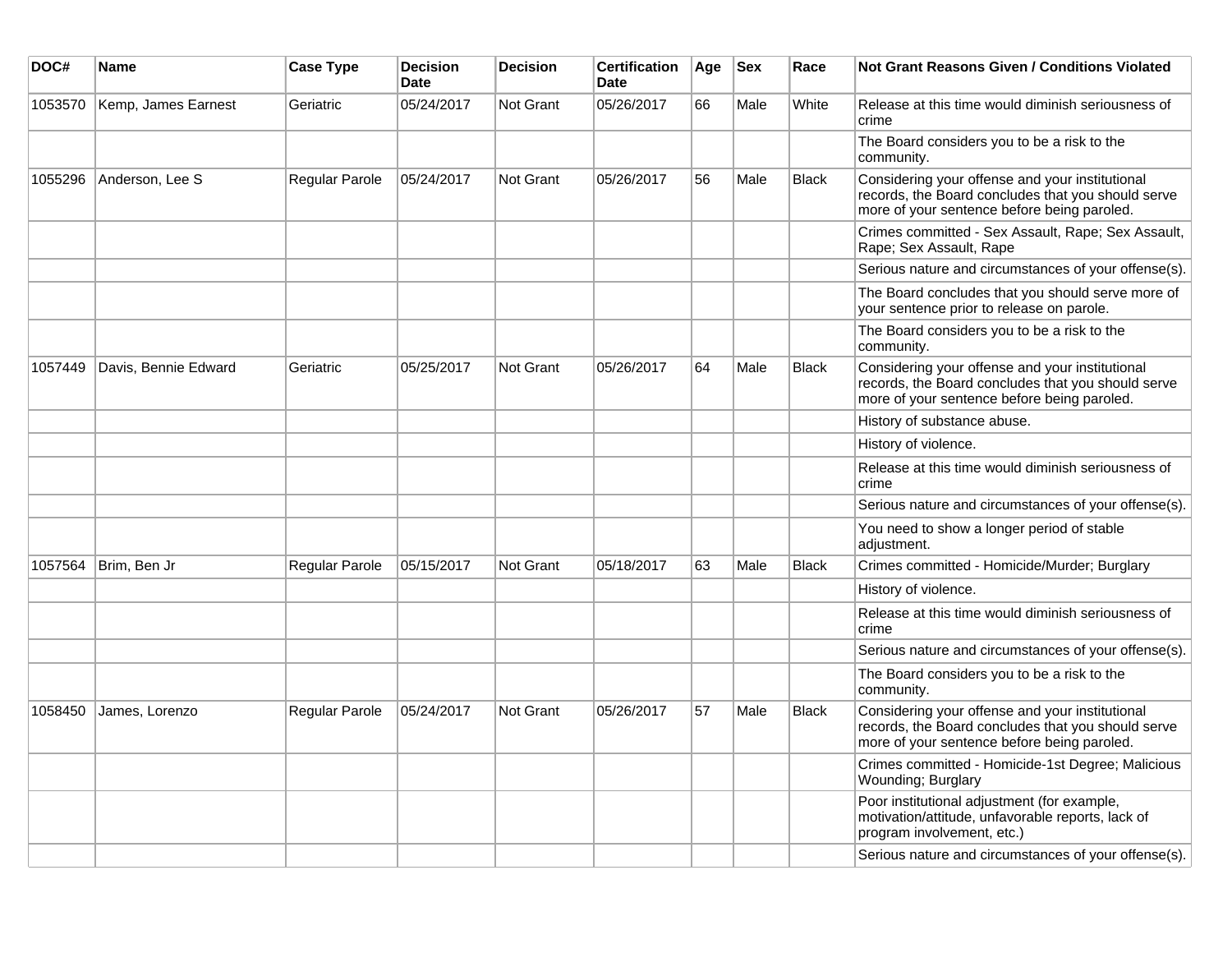| DOC#    | <b>Name</b>                 | <b>Case Type</b>      | <b>Decision</b><br>Date | <b>Decision</b> | <b>Certification</b><br>Date | Age | <b>Sex</b> | Race         | <b>Not Grant Reasons Given / Conditions Violated</b>                                                                                                  |
|---------|-----------------------------|-----------------------|-------------------------|-----------------|------------------------------|-----|------------|--------------|-------------------------------------------------------------------------------------------------------------------------------------------------------|
| 1058450 | James, Lorenzo              | Regular Parole        | 05/24/2017              | Not Grant       | 05/26/2017                   | 57  | Male       | <b>Black</b> | You need to show a longer period of stable<br>adjustment.                                                                                             |
|         |                             |                       |                         |                 |                              |     |            |              | Your prior failure(s) and/or convictions while under<br>community supervision indicate that you are unlikely<br>to comply with conditions of release. |
| 1059214 | Ware, James Stewart III     | Regular Parole        | 05/22/2017              | Not Grant       | 05/26/2017                   | 51  | Male       | <b>Black</b> | Crimes committed - Homicide-Capital                                                                                                                   |
|         |                             |                       |                         |                 |                              |     |            |              | The Board considers you to be a risk to the<br>community.                                                                                             |
|         |                             |                       |                         |                 |                              |     |            |              | You need to show a longer period of stable<br>adjustment.                                                                                             |
|         |                             |                       |                         |                 |                              |     |            |              | Your record of institutional infractions indicates a<br>disregard for rules and that you are not ready to<br>conform to society.                      |
| 1060315 | Jones, Melvin               | Regular Parole        | 05/24/2017              | Not Grant       | 05/26/2017                   | 57  | Male       | <b>Black</b> | Extensive criminal record                                                                                                                             |
|         |                             |                       |                         |                 |                              |     |            |              | Release at this time would diminish seriousness of<br>crime                                                                                           |
|         |                             |                       |                         |                 |                              |     |            |              | Serious nature and circumstances of your offense(s).                                                                                                  |
|         |                             |                       |                         |                 |                              |     |            |              | The Board concludes that you should serve more of<br>your sentence prior to release on parole.                                                        |
|         |                             |                       |                         |                 |                              |     |            |              | Your prior failure(s) and/or convictions while under<br>community supervision indicate that you are unlikely<br>to comply with conditions of release. |
| 1061393 | Williams, Charles Henry Jr. | Geriatric             | 05/22/2017              | Not Grant       | 05/26/2017                   | 76  | Male       | Black        | Crimes committed - Kidnap/Abduct; Sex Assault,<br>Rape; Sex Assault, Rape                                                                             |
|         |                             |                       |                         |                 |                              |     |            |              | History of violence.                                                                                                                                  |
|         |                             |                       |                         |                 |                              |     |            |              | Release at this time would diminish seriousness of<br>crime                                                                                           |
|         |                             |                       |                         |                 |                              |     |            |              | Serious nature and circumstances of your offense(s).                                                                                                  |
|         |                             |                       |                         |                 |                              |     |            |              | The Board considers you to be a risk to the<br>community.                                                                                             |
|         |                             |                       |                         |                 |                              |     |            |              | Your prior failure(s) and/or convictions while under<br>community supervision indicate that you are unlikely<br>to comply with conditions of release. |
| 1062869 | Allen, Gregory Andre        | <b>Regular Parole</b> | 05/12/2017              | Not Grant       | 05/12/2017                   | 45  | Male       | <b>Black</b> | Crimes committed - Homicide-1st Degree; Homicide-<br>1st Degree; Homicide-1st Degree                                                                  |
|         |                             |                       |                         |                 |                              |     |            |              | Release at this time would diminish seriousness of<br>crime                                                                                           |
|         |                             |                       |                         |                 |                              |     |            |              | Serious nature and circumstances of your offense(s).                                                                                                  |
| 1063276 | Scott, Preston Alphonso Jr. | Regular Parole        | 05/24/2017              | Not Grant       | 05/26/2017                   | 55  | Male       | Black        | Release at this time would diminish seriousness of<br>crime                                                                                           |
|         |                             |                       |                         |                 |                              |     |            |              | Serious nature and circumstances of your offense(s).                                                                                                  |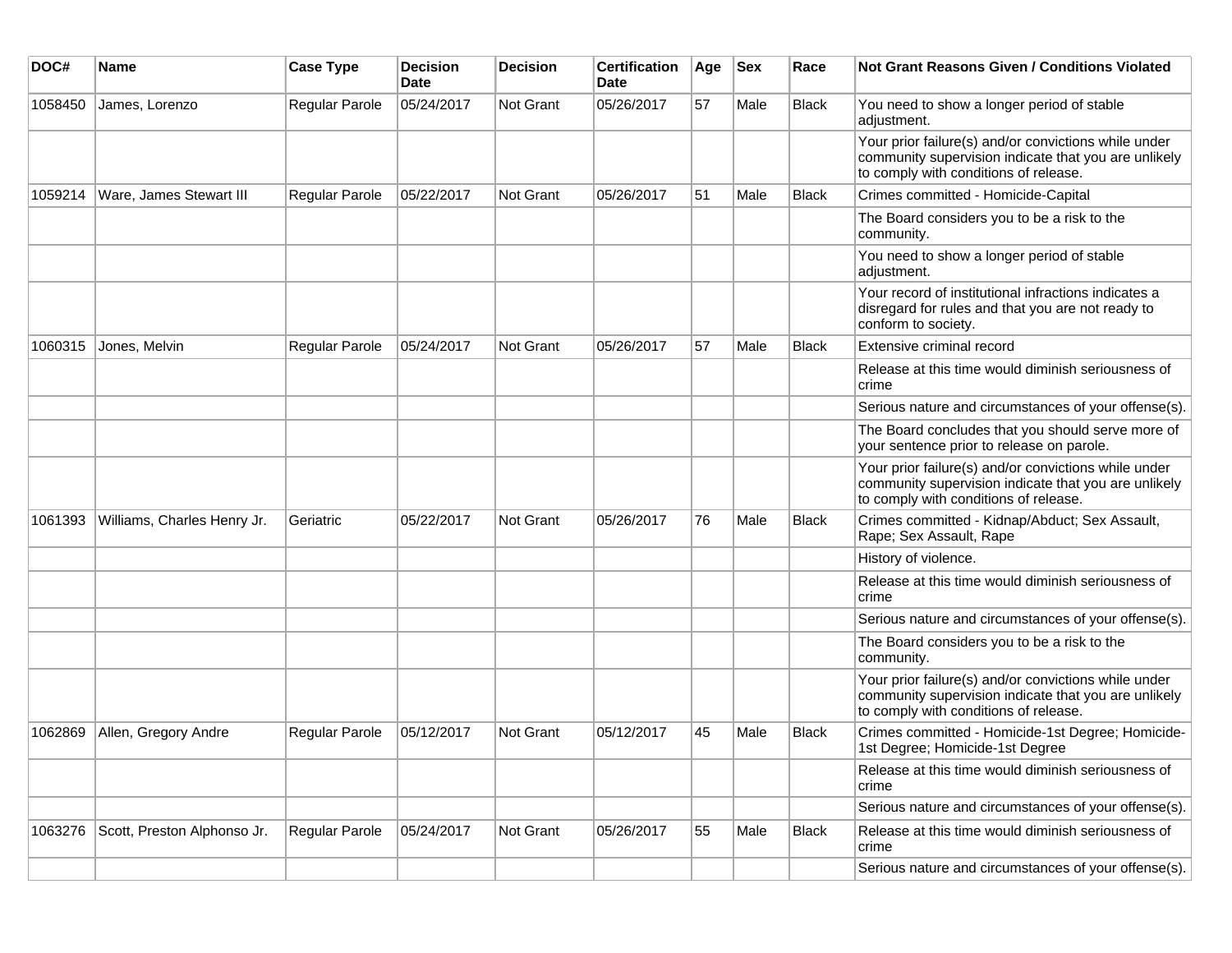| DOC#    | Name                        | <b>Case Type</b>      | <b>Decision</b><br><b>Date</b> | <b>Decision</b> | <b>Certification</b><br><b>Date</b> | Age | <b>Sex</b> | Race         | <b>Not Grant Reasons Given / Conditions Violated</b>                                                                                                        |
|---------|-----------------------------|-----------------------|--------------------------------|-----------------|-------------------------------------|-----|------------|--------------|-------------------------------------------------------------------------------------------------------------------------------------------------------------|
| 1063276 | Scott, Preston Alphonso Jr. | <b>Regular Parole</b> | 05/24/2017                     | Not Grant       | 05/26/2017                          | 55  | Male       | <b>Black</b> | The Board concludes that you should serve more of<br>your sentence prior to release on parole.                                                              |
|         |                             |                       |                                |                 |                                     |     |            |              | You need to show a longer period of stable<br>adjustment.                                                                                                   |
|         |                             |                       |                                |                 |                                     |     |            |              | Your prior failure(s) and/or convictions while under<br>community supervision indicate that you are unlikely<br>to comply with conditions of release.       |
|         |                             |                       |                                |                 |                                     |     |            |              | Your record indicates a serious disregard for the<br>property rights of others.                                                                             |
| 1064300 | Rashed, Haneef Khalil       | Geriatric             | 05/24/2017                     | Not Grant       | 05/26/2017                          | 68  | Male       | <b>Black</b> | Release at this time would diminish seriousness of<br>crime                                                                                                 |
|         |                             |                       |                                |                 |                                     |     |            |              | The Board concludes that you should serve more of<br>your sentence prior to release on parole.                                                              |
|         |                             |                       |                                |                 |                                     |     |            |              | You need further participation in institutional work<br>and/or educational programs to indicate your positive<br>progression towards re-entry into society. |
|         |                             |                       |                                |                 |                                     |     |            |              | Your prior failure(s) and/or convictions while under<br>community supervision indicate that you are unlikely<br>to comply with conditions of release.       |
|         |                             |                       |                                |                 |                                     |     |            |              | Your record indicates a serious disregard for the<br>property rights of others.                                                                             |
| 1065404 | Seay, James Wayne Sr.       | Regular Parole        | 05/15/2017                     | Not Grant       | 05/18/2017                          | 56  | Male       | White        | Extensive criminal record                                                                                                                                   |
|         |                             |                       |                                |                 |                                     |     |            |              | Release at this time would diminish seriousness of<br>crime                                                                                                 |
|         |                             |                       |                                |                 |                                     |     |            |              | Serious nature and circumstances of your offense(s).                                                                                                        |
|         |                             |                       |                                |                 |                                     |     |            |              | The Board concludes that you should serve more of<br>your sentence prior to release on parole.                                                              |
|         |                             |                       |                                |                 |                                     |     |            |              | Your prior failure(s) and/or convictions while under<br>community supervision indicate that you are unlikely<br>to comply with conditions of release.       |
| 1065695 | Gaddis, Harry Lee           | Geriatric             | 05/15/2017                     | Not Grant       | 05/18/2017                          | 70  | Male       | <b>Black</b> | Crimes committed - Homicide-1st Degree; Arson                                                                                                               |
|         |                             |                       |                                |                 |                                     |     |            |              | Release at this time would diminish seriousness of<br>crime                                                                                                 |
|         |                             |                       |                                |                 |                                     |     |            |              | Serious nature and circumstances of your offense(s).                                                                                                        |
|         |                             |                       |                                |                 |                                     |     |            |              | The Board considers you to be a risk to the<br>community.                                                                                                   |
| 1065935 | Perry, Jesse Elbert Jr.     | Regular Parole        | 05/26/2017                     | Not Grant       | 05/26/2017                          | 45  | Male       | White        | Crimes committed - Homicide-1st Degree; Burglary;<br><b>Burglary</b>                                                                                        |
|         |                             |                       |                                |                 |                                     |     |            |              | Release at this time would diminish seriousness of<br>crime                                                                                                 |
|         |                             |                       |                                |                 |                                     |     |            |              | Serious nature and circumstances of your offense(s).                                                                                                        |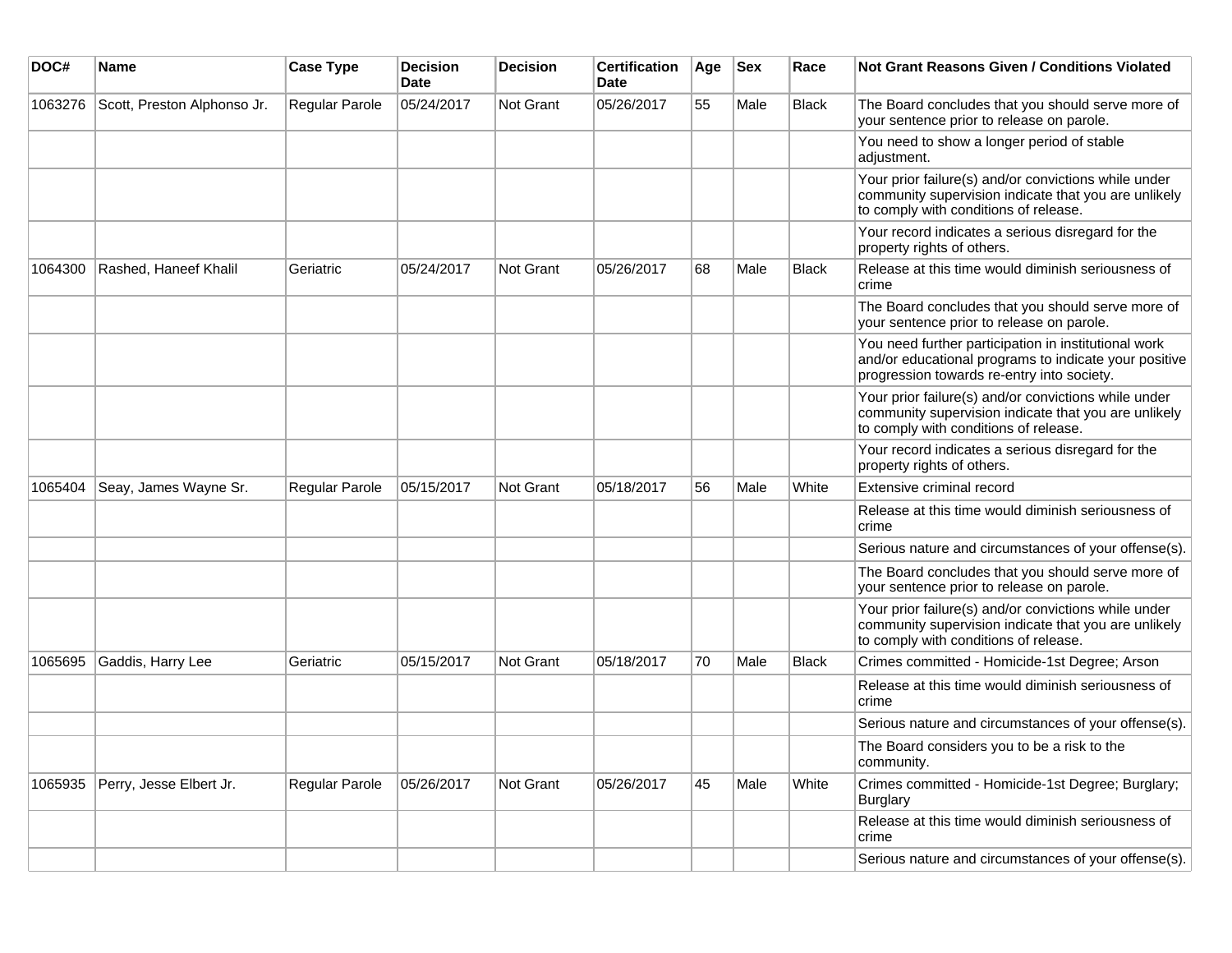| DOC#    | Name                    | <b>Case Type</b>      | <b>Decision</b><br><b>Date</b> | <b>Decision</b> | <b>Certification</b><br>Date | Age | <b>Sex</b> | Race         | Not Grant Reasons Given / Conditions Violated                                                                                  |
|---------|-------------------------|-----------------------|--------------------------------|-----------------|------------------------------|-----|------------|--------------|--------------------------------------------------------------------------------------------------------------------------------|
| 1065935 | Perry, Jesse Elbert Jr. | <b>Regular Parole</b> | 05/26/2017                     | Not Grant       | 05/26/2017                   | 45  | Male       | White        | The Board concludes that you should serve more of<br>your sentence prior to release on parole.                                 |
|         |                         |                       |                                |                 |                              |     |            |              | The Board considers you to be a risk to the<br>community.                                                                      |
| 1066161 | Bryant, Michael Wayne   | Regular Parole        | 05/10/2017                     | Not Grant       | 05/12/2017                   | 47  | Male       | <b>Black</b> | Crimes committed - Sex Assault, Rape; Sex Assault,<br>Rape; Burglary                                                           |
|         |                         |                       |                                |                 |                              |     |            |              | Release at this time would diminish seriousness of<br>crime                                                                    |
|         |                         |                       |                                |                 |                              |     |            |              | Serious nature and circumstances of your offense(s).                                                                           |
| 1066752 | Harcum, Arthur Loran    | Geriatric             | 05/21/2017                     | Not Grant       | 05/26/2017                   | 78  | Male       | White        | Crimes committed - Homicide-2Nd-Degree; Use Of<br>Firearm In Felony                                                            |
|         |                         |                       |                                |                 |                              |     |            |              | Release at this time would diminish seriousness of<br>crime                                                                    |
|         |                         |                       |                                |                 |                              |     |            |              | Serious nature and circumstances of your offense(s).                                                                           |
|         |                         |                       |                                |                 |                              |     |            |              | The Board concludes that you should serve more of<br>your sentence prior to release on parole.                                 |
| 1068156 | White, Anthony Ernest   | <b>Regular Parole</b> | 05/03/2017                     | Not Grant       | 05/04/2017                   | 56  | Male       | <b>Black</b> | Crimes committed - Malicious Wounding; Malicious<br>Wounding; Larc-Grand                                                       |
|         |                         |                       |                                |                 |                              |     |            |              | History of substance abuse.                                                                                                    |
|         |                         |                       |                                |                 |                              |     |            |              | Release at this time would diminish seriousness of<br>crime                                                                    |
|         |                         |                       |                                |                 |                              |     |            |              | Serious nature and circumstances of your offense(s).                                                                           |
|         |                         |                       |                                |                 |                              |     |            |              | The Board concludes that you should serve more of<br>your sentence prior to release on parole.                                 |
| 1073003 | Henry, Sir Author       | Regular Parole        | 05/24/2017                     | Not Grant       | 05/26/2017                   | 60  | Male       | <b>Black</b> | Crimes committed - Sex Assault, Rape; Statutory<br>Burglary; Larc-Grand                                                        |
|         |                         |                       |                                |                 |                              |     |            |              | Release at this time would diminish seriousness of<br>crime                                                                    |
|         |                         |                       |                                |                 |                              |     |            |              | The Board considers you to be a risk to the<br>community.                                                                      |
|         |                         |                       |                                |                 |                              |     |            |              | You need to show a longer period of stable<br>adjustment.                                                                      |
| 1073463 | Gunn, Hildred Willie    | Regular Parole        | 05/02/2017                     | Not Grant       | 05/02/2017                   | 56  | Male       | <b>Black</b> | Crimes committed - Robbery; Malicious Wounding;<br>Cocaine-Possess                                                             |
|         |                         |                       |                                |                 |                              |     |            |              | Poor institutional adjustment (for example,<br>motivation/attitude, unfavorable reports, lack of<br>program involvement, etc.) |
|         |                         |                       |                                |                 |                              |     |            |              | Release at this time would diminish seriousness of<br>crime                                                                    |
|         |                         |                       |                                |                 |                              |     |            |              | Serious nature and circumstances of your offense(s).                                                                           |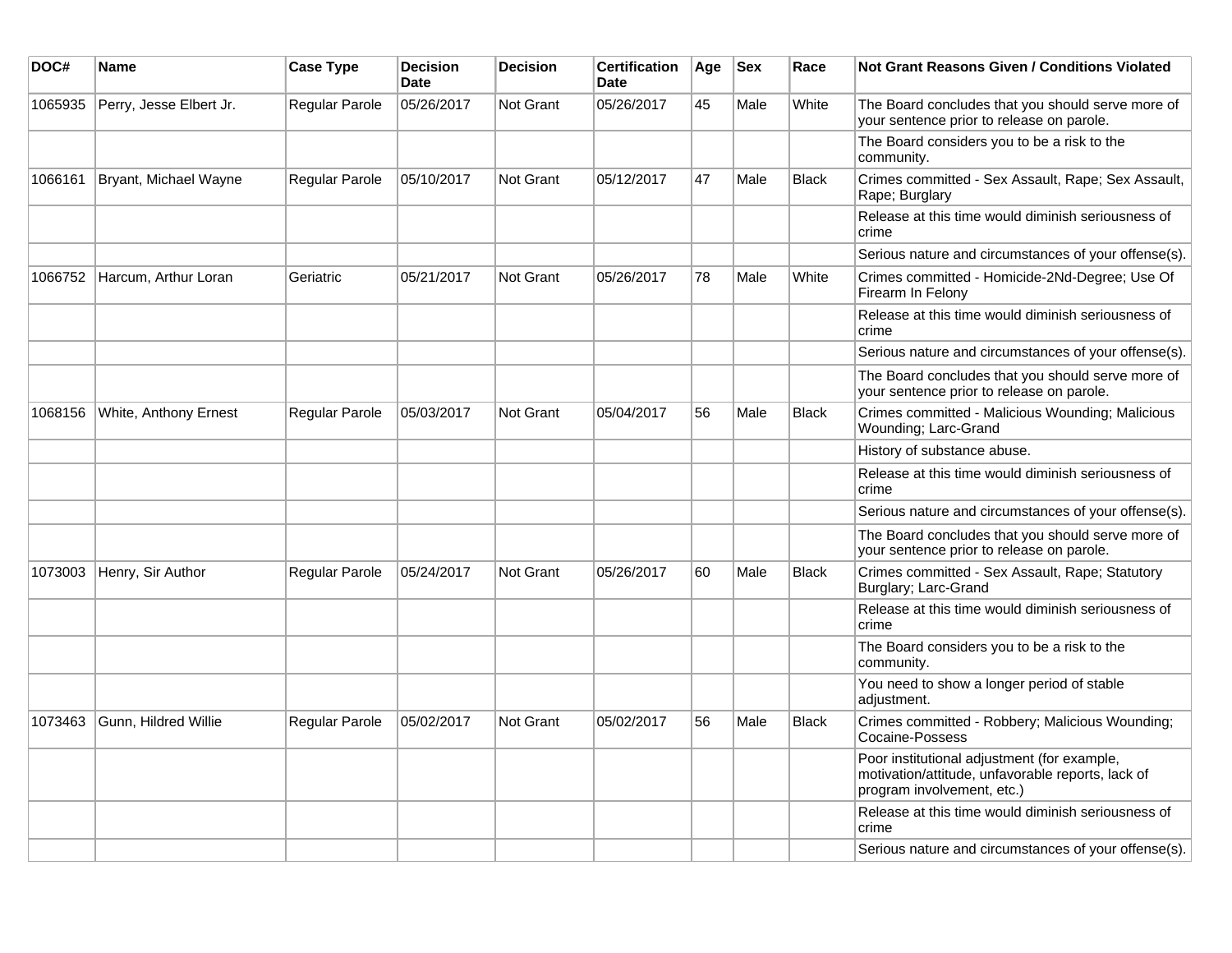| DOC#    | Name                   | <b>Case Type</b> | <b>Decision</b><br><b>Date</b> | <b>Decision</b>  | <b>Certification</b><br>Date | Age | <b>Sex</b> | Race         | Not Grant Reasons Given / Conditions Violated                                                                                                               |
|---------|------------------------|------------------|--------------------------------|------------------|------------------------------|-----|------------|--------------|-------------------------------------------------------------------------------------------------------------------------------------------------------------|
| 1073463 | Gunn, Hildred Willie   | Regular Parole   | 05/02/2017                     | Not Grant        | 05/02/2017                   | 56  | Male       | <b>Black</b> | You need further participation in institutional work<br>and/or educational programs to indicate your positive<br>progression towards re-entry into society. |
| 1074362 | Pennix, Chubby Chuck   | Regular Parole   | 05/17/2017                     | Not Grant        | 05/19/2017                   | 52  | Male       | Black        | Crimes committed - Sex Asslt-Attempted Rape;<br>Robbery; Robbery                                                                                            |
|         |                        |                  |                                |                  |                              |     |            |              | Release at this time would diminish seriousness of<br>crime                                                                                                 |
|         |                        |                  |                                |                  |                              |     |            |              | Serious nature and circumstances of your offense(s).                                                                                                        |
|         |                        |                  |                                |                  |                              |     |            |              | The Board concludes that you should serve more of<br>your sentence prior to release on parole.                                                              |
| 1074432 | Winston, Larry Donnell | Regular Parole   | 05/13/2017                     | <b>Not Grant</b> | 05/16/2017                   | 66  | Male       | <b>Black</b> | Conviction of a new crime while incarcerated                                                                                                                |
|         |                        |                  |                                |                  |                              |     |            |              | Crimes committed - Kidnap/Abduct; Kidnap/Abduct;<br>Sex Assault, Rape                                                                                       |
|         |                        |                  |                                |                  |                              |     |            |              | Release at this time would diminish seriousness of<br>crime                                                                                                 |
|         |                        |                  |                                |                  |                              |     |            |              | Serious nature and circumstances of your offense(s).                                                                                                        |
|         |                        |                  |                                |                  |                              |     |            |              | The Board considers you to be a risk to the<br>community.                                                                                                   |
| 1079050 | King, Leroy            | Regular Parole   | 05/23/2017                     | <b>Not Grant</b> | 05/26/2017                   | 54  | Male       | <b>Black</b> | Crimes committed - Sex Assault, Rape; Robbery;<br>Malicious Wounding                                                                                        |
|         |                        |                  |                                |                  |                              |     |            |              | Extensive criminal record                                                                                                                                   |
|         |                        |                  |                                |                  |                              |     |            |              | History of violence.                                                                                                                                        |
|         |                        |                  |                                |                  |                              |     |            |              | Release at this time would diminish seriousness of<br>crime                                                                                                 |
|         |                        |                  |                                |                  |                              |     |            |              | Serious nature and circumstances of your offense(s).                                                                                                        |
| 1079666 | Moore, Robert Lee      | Geriatric        | 05/11/2017                     | Not Grant        | 05/12/2017                   | 62  | Male       | White        | Crimes committed - Aggravated Sexual Battery;<br>Aggravated Sexual Battery; Aggravated Sexual<br><b>Battery</b>                                             |
|         |                        |                  |                                |                  |                              |     |            |              | Release at this time would diminish seriousness of<br>crime                                                                                                 |
|         |                        |                  |                                |                  |                              |     |            |              | Serious nature and circumstances of your offense(s).                                                                                                        |
|         |                        |                  |                                |                  |                              |     |            |              | The Board concludes that you should serve more of<br>your sentence prior to release on parole.                                                              |
|         |                        |                  |                                |                  |                              |     |            |              | The Board considers you to be a risk to the<br>community.                                                                                                   |
| 1080137 | Cary, Jerry L Sr.      | Geriatric        | 05/08/2017                     | Not Grant        | 05/10/2017                   | 64  | Male       | <b>Black</b> | Crimes committed - Sex Assault, Rape; Aggravated<br>Sexual Battery; Forcible Sodomy                                                                         |
|         |                        |                  |                                |                  |                              |     |            |              | Release at this time would diminish seriousness of<br>crime                                                                                                 |
|         |                        |                  |                                |                  |                              |     |            |              | Serious nature and circumstances of your offense(s).                                                                                                        |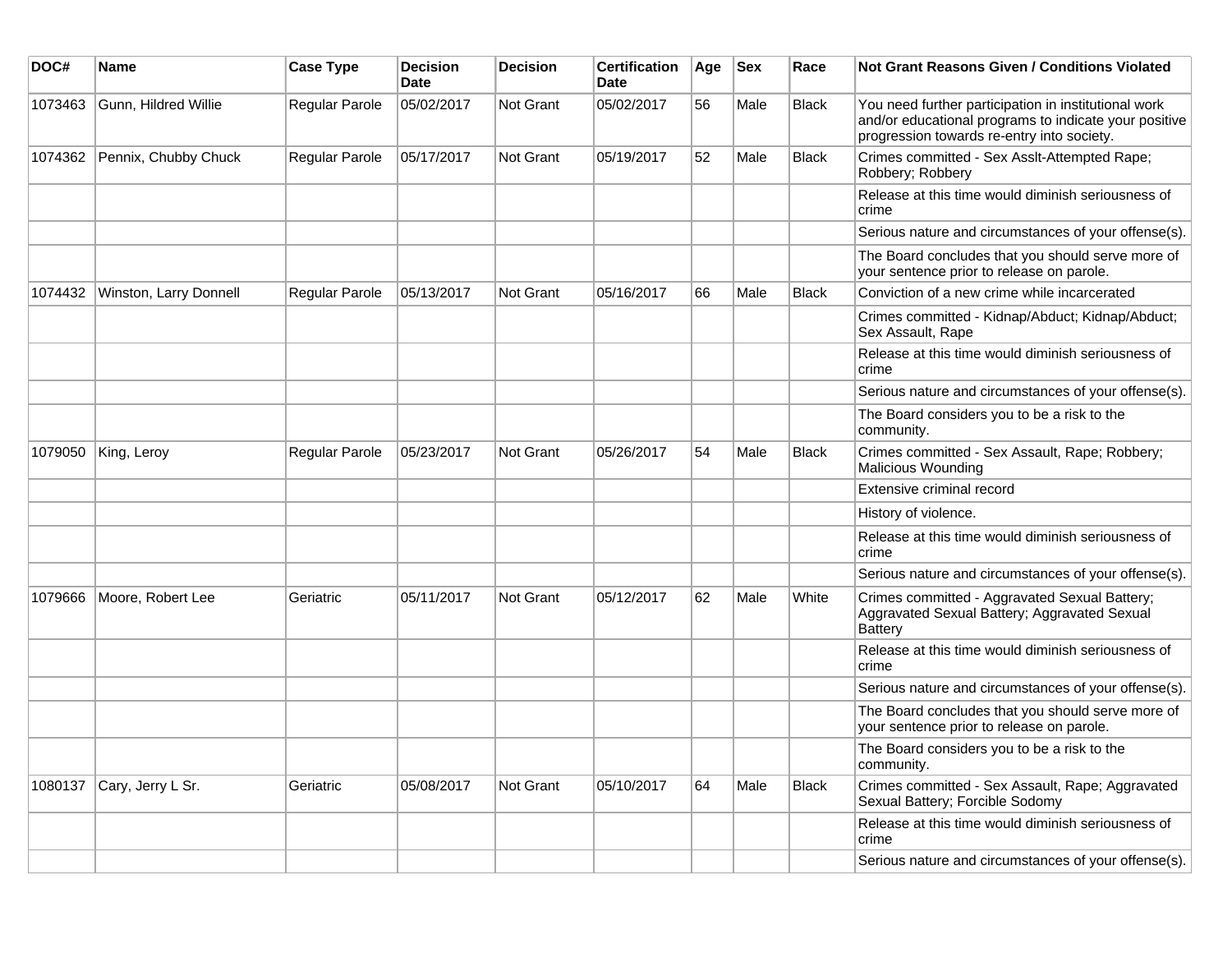| DOC#    | Name                    | <b>Case Type</b> | <b>Decision</b><br><b>Date</b> | <b>Decision</b> | <b>Certification</b><br>Date | Age | <b>Sex</b> | Race         | Not Grant Reasons Given / Conditions Violated                                                                                                               |
|---------|-------------------------|------------------|--------------------------------|-----------------|------------------------------|-----|------------|--------------|-------------------------------------------------------------------------------------------------------------------------------------------------------------|
| 1080137 | Cary, Jerry L Sr.       | Geriatric        | 05/08/2017                     | Not Grant       | 05/10/2017                   | 64  | Male       | <b>Black</b> | The Board considers you to be a risk to the<br>community.                                                                                                   |
| 1080907 | Accordino, William Juan | Regular Parole   | 05/24/2017                     | Not Grant       | 05/26/2017                   | 47  | Male       | White        | Considering your offense and your institutional<br>records, the Board concludes that you should serve<br>more of your sentence before being paroled.        |
|         |                         |                  |                                |                 |                              |     |            |              | Crimes committed - Forcible Sodomy; Forcible<br>Sodomy; Sex Offense - Attempted                                                                             |
|         |                         |                  |                                |                 |                              |     |            |              | Release at this time would diminish seriousness of<br>crime                                                                                                 |
|         |                         |                  |                                |                 |                              |     |            |              | Serious nature and circumstances of your offense(s).                                                                                                        |
|         |                         |                  |                                |                 |                              |     |            |              | The Board considers you to be a risk to the<br>community.                                                                                                   |
| 1082289 | Robinson, Samuel Lynn   | Regular Parole   | 04/30/2017                     | Not Grant       | 05/01/2017                   | 47  | Male       | <b>Black</b> | Extensive criminal record                                                                                                                                   |
|         |                         |                  |                                |                 |                              |     |            |              | The Board concludes that you should serve more of<br>your sentence prior to release on parole.                                                              |
|         |                         |                  |                                |                 |                              |     |            |              | You need further participation in institutional work<br>and/or educational programs to indicate your positive<br>progression towards re-entry into society. |
|         |                         |                  |                                |                 |                              |     |            |              | You need to show a longer period of stable<br>adjustment.                                                                                                   |
|         |                         |                  |                                |                 |                              |     |            |              | Your prior failure(s) and/or convictions while under<br>community supervision indicate that you are unlikely<br>to comply with conditions of release.       |
| 1082463 | Booker, Shawn Timillio  | Regular Parole   | 05/17/2017                     | Not Grant       | 05/19/2017                   | 42  | Male       | <b>Black</b> | Crimes committed - Homicide-1st Degree; Homicide-<br>1st Degree; Use Of Firearm In Felony                                                                   |
|         |                         |                  |                                |                 |                              |     |            |              | Extensive criminal record                                                                                                                                   |
|         |                         |                  |                                |                 |                              |     |            |              | Release at this time would diminish seriousness of<br>crime                                                                                                 |
|         |                         |                  |                                |                 |                              |     |            |              | Serious nature and circumstances of your offense(s).                                                                                                        |
|         |                         |                  |                                |                 |                              |     |            |              | The Board concludes that you should serve more of<br>your sentence prior to release on parole.                                                              |
|         |                         |                  |                                |                 |                              |     |            |              | You need to show a longer period of stable<br>adjustment.                                                                                                   |
| 1084098 | Evans, Ralph E          | Regular Parole   | 05/22/2017                     | Not Grant       | 05/26/2017                   | 75  | Male       | White        | Crimes committed - Homicide-1st Degree; Malicious<br>Wounding; Use Of Firearm In Felony                                                                     |
|         |                         |                  |                                |                 |                              |     |            |              | Release at this time would diminish seriousness of<br>crime                                                                                                 |
|         |                         |                  |                                |                 |                              |     |            |              | Serious nature and circumstances of your offense(s).                                                                                                        |
|         |                         |                  |                                |                 |                              |     |            |              | The Board considers you to be a risk to the<br>community.                                                                                                   |
| 1084979 | Griffin, Larry Alexande | Regular Parole   | 05/15/2017                     | Not Grant       | 05/18/2017                   | 69  | Male       | Black        | Crimes committed - Abduct-No Ransom Or Asslt;<br>Sex Assault, Rape; Robbery                                                                                 |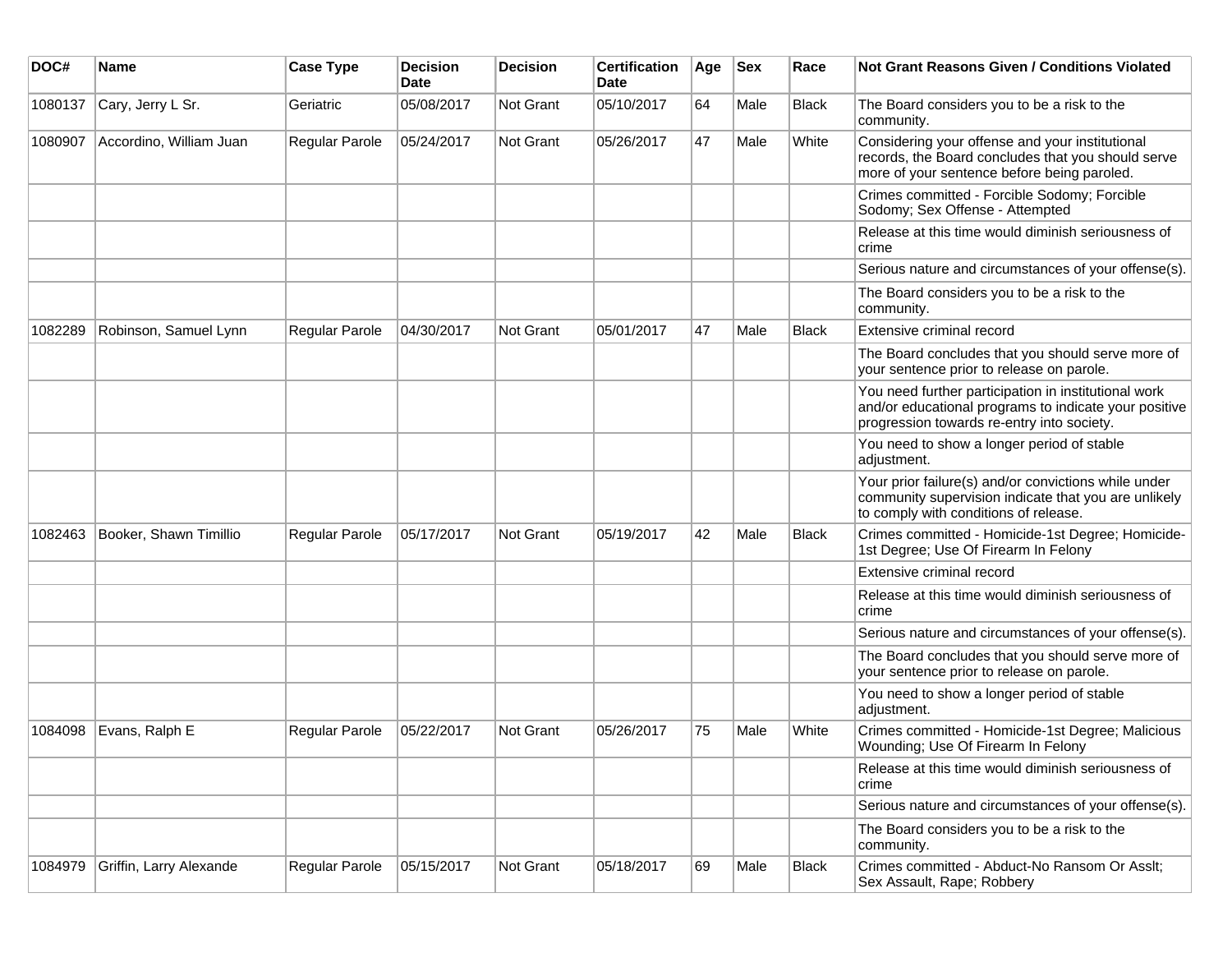| DOC#    | <b>Name</b>                | <b>Case Type</b> | <b>Decision</b><br><b>Date</b> | <b>Decision</b> | <b>Certification</b><br>Date | Age | <b>Sex</b> | Race  | Not Grant Reasons Given / Conditions Violated                                                                                                               |
|---------|----------------------------|------------------|--------------------------------|-----------------|------------------------------|-----|------------|-------|-------------------------------------------------------------------------------------------------------------------------------------------------------------|
| 1084979 | Griffin, Larry Alexande    | Regular Parole   | 05/15/2017                     | Not Grant       | 05/18/2017                   | 69  | Male       | Black | Release at this time would diminish seriousness of<br>crime                                                                                                 |
|         |                            |                  |                                |                 |                              |     |            |       | Serious nature and circumstances of your offense(s).                                                                                                        |
|         |                            |                  |                                |                 |                              |     |            |       | The Board considers you to be a risk to the<br>community.                                                                                                   |
| 1085806 | Cronan, William Martin Jr. | Geriatric        | 05/10/2017                     | Not Grant       | 05/12/2017                   | 69  | Male       | White | Crimes committed - Homicide-2Nd-Degree;<br>Homicide-2Nd-Degree                                                                                              |
|         |                            |                  |                                |                 |                              |     |            |       | Release at this time would diminish seriousness of<br>crime                                                                                                 |
|         |                            |                  |                                |                 |                              |     |            |       | The Board concludes that you should serve more of<br>your sentence prior to release on parole.                                                              |
| 1087005 | Shaw, Esau Jr.             | Regular Parole   | 05/23/2017                     | Not Grant       | 05/26/2017                   | 49  | Male       | Black | Extensive criminal record                                                                                                                                   |
|         |                            |                  |                                |                 |                              |     |            |       | Poor institutional adjustment (for example,<br>motivation/attitude, unfavorable reports, lack of<br>program involvement, etc.)                              |
|         |                            |                  |                                |                 |                              |     |            |       | Release at this time would diminish seriousness of<br>crime                                                                                                 |
|         |                            |                  |                                |                 |                              |     |            |       | Serious nature and circumstances of your offense(s).                                                                                                        |
|         |                            |                  |                                |                 |                              |     |            |       | The Board considers you to be a risk to the<br>community.                                                                                                   |
| 1088025 | Fitzpatrick, Thomas Edward | Geriatric        | 05/15/2017                     | Not Grant       | 05/18/2017                   | 63  | Male       | White | Crimes committed - Kidnap/Abduct; Penetrate<br>W/Inanimate Object; Penetrate W/Inanimate Object                                                             |
|         |                            |                  |                                |                 |                              |     |            |       | Extensive criminal record                                                                                                                                   |
|         |                            |                  |                                |                 |                              |     |            |       | Release at this time would diminish seriousness of<br>crime                                                                                                 |
|         |                            |                  |                                |                 |                              |     |            |       | The Board considers you to be a risk to the<br>community.                                                                                                   |
| 1088985 | Vincent, Bernard Louis     | Regular Parole   | 05/21/2017                     | Not Grant       | 05/26/2017                   | 56  | Male       | Black | Extensive criminal record                                                                                                                                   |
|         |                            |                  |                                |                 |                              |     |            |       | Release at this time would diminish seriousness of<br>crime                                                                                                 |
|         |                            |                  |                                |                 |                              |     |            |       | You need further participation in institutional work<br>and/or educational programs to indicate your positive<br>progression towards re-entry into society. |
|         |                            |                  |                                |                 |                              |     |            |       | Your prior failure(s) and/or convictions while under<br>community supervision indicate that you are unlikely<br>to comply with conditions of release.       |
| 1089542 | Wimbush, Paul Michael      | Regular Parole   | 05/05/2017                     | Not Grant       | 05/06/2017                   | 60  | Male       | Black | Crimes committed - Homicide/Murder; Use Of<br>Firearm In Felony                                                                                             |
|         |                            |                  |                                |                 |                              |     |            |       | Release at this time would diminish seriousness of<br>crime                                                                                                 |
|         |                            |                  |                                |                 |                              |     |            |       | Serious nature and circumstances of your offense(s).                                                                                                        |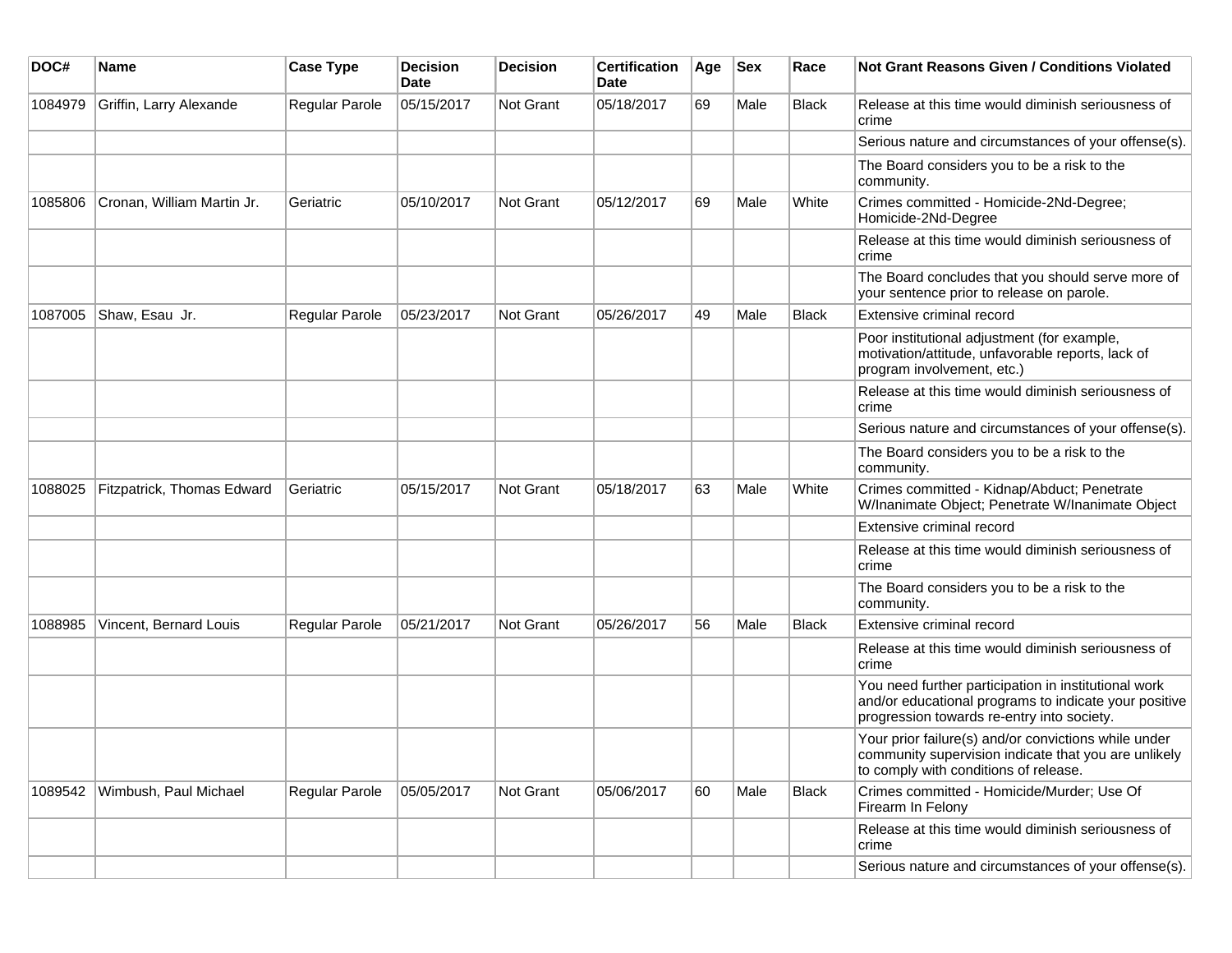| DOC#    | <b>Name</b>           | <b>Case Type</b> | <b>Decision</b><br>Date | <b>Decision</b>  | <b>Certification</b><br>Date | Age | <b>Sex</b>   | Race         | <b>Not Grant Reasons Given / Conditions Violated</b>                                                                                                  |
|---------|-----------------------|------------------|-------------------------|------------------|------------------------------|-----|--------------|--------------|-------------------------------------------------------------------------------------------------------------------------------------------------------|
| 1089542 | Wimbush, Paul Michael | Regular Parole   | 05/05/2017              | <b>Not Grant</b> | 05/06/2017                   | 60  | Male         | <b>Black</b> | The Board concludes that you should serve more of<br>your sentence prior to release on parole.                                                        |
| 1092362 | Charron, Tracy Lynn   | Regular Parole   | 05/01/2017              | Not Grant        | 05/09/2017                   | 45  | Female White |              | No Interest in Parole                                                                                                                                 |
| 1092408 | Reed, Samuel Toney    | Geriatric        | 05/24/2017              | Not Grant        | 05/26/2017                   | 61  | Male         | Black        | Release at this time would diminish seriousness of<br>crime                                                                                           |
|         |                       |                  |                         |                  |                              |     |              |              | Serious nature and circumstances of your offense(s).                                                                                                  |
|         |                       |                  |                         |                  |                              |     |              |              | You need to show a longer period of stable<br>adjustment.                                                                                             |
| 1094331 | Ash, James Leonard    | Geriatric        | 05/21/2017              | Not Grant        | 05/26/2017                   | 65  | Male         | <b>Black</b> | Crimes committed - (Attempted)Murder: 1st Degree;<br>Assault: Malicious, Victim Severely Injured; Firearm:<br>Poss/Transport By Felon W/ Violent Off  |
|         |                       |                  |                         |                  |                              |     |              |              | Extensive criminal record                                                                                                                             |
|         |                       |                  |                         |                  |                              |     |              |              | History of violence.                                                                                                                                  |
|         |                       |                  |                         |                  |                              |     |              |              | Release at this time would diminish seriousness of<br>crime                                                                                           |
|         |                       |                  |                         |                  |                              |     |              |              | Serious nature and circumstances of your offense(s).                                                                                                  |
|         |                       |                  |                         |                  |                              |     |              |              | The Board concludes that you should serve more of<br>your sentence prior to release on parole.                                                        |
|         |                       |                  |                         |                  |                              |     |              |              | Your prior failure(s) and/or convictions while under<br>community supervision indicate that you are unlikely<br>to comply with conditions of release. |
| 1097138 | Duff, Bobby Lee       | Geriatric        | 05/24/2017              | Not Grant        | 05/26/2017                   | 67  | Male         | White        | Crimes committed - Penetrate W/Inanimate Object;<br>Penetrate W/Inanimate Object; Sexual<br>Assault/Abuse                                             |
|         |                       |                  |                         |                  |                              |     |              |              | Release at this time would diminish seriousness of<br>crime                                                                                           |
|         |                       |                  |                         |                  |                              |     |              |              | Serious nature and circumstances of your offense(s).                                                                                                  |
|         |                       |                  |                         |                  |                              |     |              |              | The Board concludes that you should serve more of<br>your sentence prior to release on parole.                                                        |
|         |                       |                  |                         |                  |                              |     |              |              | The Board considers you to be a risk to the<br>community.                                                                                             |
| 1101279 | White, Thomas Mccray  | Regular Parole   | 05/22/2017              | Not Grant        | 05/26/2017                   | 54  | Male         | <b>Black</b> | Considering your offense and your institutional<br>records, the Board concludes that you should serve<br>more of your sentence before being paroled.  |
|         |                       |                  |                         |                  |                              |     |              |              | Crimes committed - Kidnap/Abduct; Robbery;<br>Robbery                                                                                                 |
|         |                       |                  |                         |                  |                              |     |              |              | Release at this time would diminish seriousness of<br>crime                                                                                           |
|         |                       |                  |                         |                  |                              |     |              |              | Serious nature and circumstances of your offense(s).                                                                                                  |
|         |                       |                  |                         |                  |                              |     |              |              | The Board considers you to be a risk to the<br>community.                                                                                             |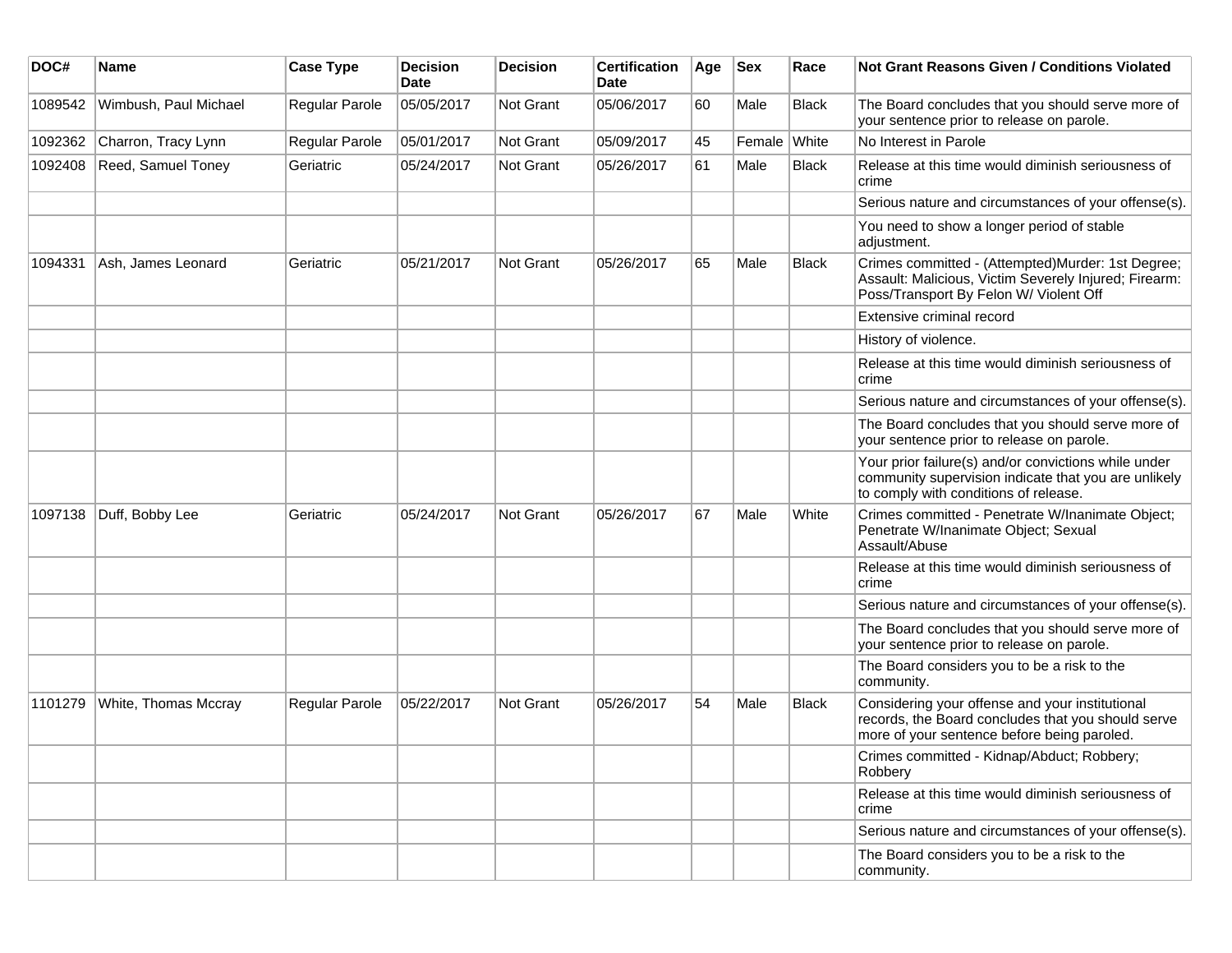| DOC#    | <b>Name</b>            | <b>Case Type</b>    | <b>Decision</b><br><b>Date</b> | <b>Decision</b> | <b>Certification</b><br>Date | Age | <b>Sex</b>     | Race         | Not Grant Reasons Given / Conditions Violated                                                                                                         |
|---------|------------------------|---------------------|--------------------------------|-----------------|------------------------------|-----|----------------|--------------|-------------------------------------------------------------------------------------------------------------------------------------------------------|
| 1101981 | Rainey, Melvin Jr.     | Regular Parole      | 04/30/2017                     | Not Grant       | 05/01/2017                   | 52  | Male           | <b>Black</b> | Poor institutional adjustment (for example,<br>motivation/attitude, unfavorable reports, lack of<br>program involvement, etc.)                        |
|         |                        |                     |                                |                 |                              |     |                |              | Release at this time would diminish seriousness of<br>crime                                                                                           |
|         |                        |                     |                                |                 |                              |     |                |              | Serious nature and circumstances of your offense(s).                                                                                                  |
|         |                        |                     |                                |                 |                              |     |                |              | The Board concludes that you should serve more of<br>your sentence prior to release on parole.                                                        |
|         |                        |                     |                                |                 |                              |     |                |              | You need to show a longer period of stable<br>adjustment.                                                                                             |
| 1102281 | Branch, Earl Jr.       | Regular Parole      | 05/08/2017                     | Not Grant       | 05/10/2017                   | 52  | Male           | <b>Black</b> | Crimes committed - Robbery; Robbery; Robbery: On<br>Or Near Street                                                                                    |
|         |                        |                     |                                |                 |                              |     |                |              | Extensive criminal record                                                                                                                             |
|         |                        |                     |                                |                 |                              |     |                |              | Release at this time would diminish seriousness of<br>crime                                                                                           |
|         |                        |                     |                                |                 |                              |     |                |              | Serious nature and circumstances of your offense(s).                                                                                                  |
|         |                        |                     |                                |                 |                              |     |                |              | You need to show a longer period of stable<br>adiustment.                                                                                             |
|         |                        |                     |                                |                 |                              |     |                |              | Your prior failure(s) and/or convictions while under<br>community supervision indicate that you are unlikely<br>to comply with conditions of release. |
| 1103129 | Huiett, Shirley Dean   | <b>Board Review</b> | 05/21/2017                     | Not Grant       | 05/26/2017                   | 57  | Female   Black |              | Release at this time would diminish seriousness of<br>crime                                                                                           |
|         |                        |                     |                                |                 |                              |     |                |              | Serious nature and circumstances of your offense(s).                                                                                                  |
|         |                        |                     |                                |                 |                              |     |                |              | You need to show a longer period of stable<br>adjustment.                                                                                             |
|         |                        |                     |                                |                 |                              |     |                |              | Your prior failure(s) and/or convictions while under<br>community supervision indicate that you are unlikely<br>to comply with conditions of release. |
| 1103261 | Talley, Anthony Tyrone | Regular Parole      | 05/21/2017                     | Not Grant       | 05/26/2017                   | 49  | Male           | <b>Black</b> | Extensive criminal record                                                                                                                             |
|         |                        |                     |                                |                 |                              |     |                |              | History of violence.                                                                                                                                  |
|         |                        |                     |                                |                 |                              |     |                |              | Poor institutional adjustment (for example,<br>motivation/attitude, unfavorable reports, lack of<br>program involvement, etc.)                        |
|         |                        |                     |                                |                 |                              |     |                |              | Release at this time would diminish seriousness of<br>crime                                                                                           |
|         |                        |                     |                                |                 |                              |     |                |              | Serious nature and circumstances of your offense(s).                                                                                                  |
|         |                        |                     |                                |                 |                              |     |                |              | The Board considers you to be a risk to the<br>community.                                                                                             |
| 1103383 | Morris, Craig Lee      | Regular Parole      | 05/25/2017                     | Not Grant       | 05/26/2017                   | 49  | Male           | <b>Black</b> | No Interest in Parole                                                                                                                                 |
| 1103720 | Bolen, Joseph III      | Regular Parole      | 05/25/2017                     | Not Grant       | 05/26/2017                   | 59  | Male           | White        | Crimes committed - Robbery; Robbery; Robbery                                                                                                          |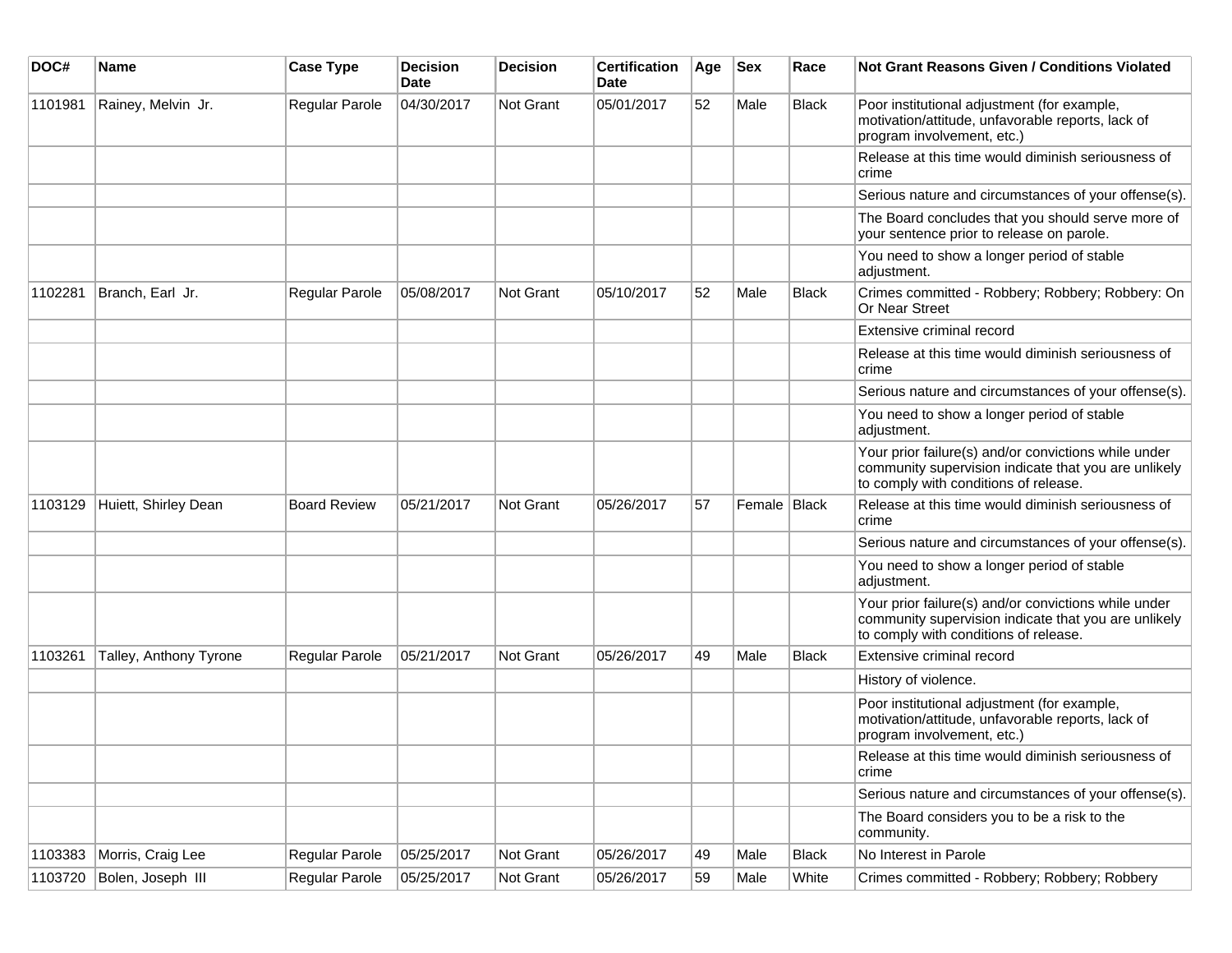| DOC#    | Name                           | <b>Case Type</b>      | <b>Decision</b><br><b>Date</b> | <b>Decision</b>  | <b>Certification</b><br>Date | Age | <b>Sex</b> | Race         | Not Grant Reasons Given / Conditions Violated                                                                                                         |
|---------|--------------------------------|-----------------------|--------------------------------|------------------|------------------------------|-----|------------|--------------|-------------------------------------------------------------------------------------------------------------------------------------------------------|
| 1103720 | Bolen, Joseph III              | Regular Parole        | 05/25/2017                     | <b>Not Grant</b> | 05/26/2017                   | 59  | Male       | White        | Serious nature and circumstances of your offense(s).                                                                                                  |
|         |                                |                       |                                |                  |                              |     |            |              | The Board concludes that you should serve more of<br>your sentence prior to release on parole.                                                        |
|         |                                |                       |                                |                  |                              |     |            |              | You need to show a longer period of stable<br>adjustment.                                                                                             |
|         |                                |                       |                                |                  |                              |     |            |              | Your prior failure(s) and/or convictions while under<br>community supervision indicate that you are unlikely<br>to comply with conditions of release. |
| 1105248 | Fullard. Earl Kenneth          | Geriatric             | 05/05/2017                     | Not Grant        | 05/06/2017                   | 70  | Male       | <b>Black</b> | Crimes committed - Kidnap/Abduct; Penetrate<br>W/Inanimate Object                                                                                     |
|         |                                |                       |                                |                  |                              |     |            |              | Release at this time would diminish seriousness of<br>crime                                                                                           |
|         |                                |                       |                                |                  |                              |     |            |              | Serious nature and circumstances of your offense(s).                                                                                                  |
|         |                                |                       |                                |                  |                              |     |            |              | The Board considers you to be a risk to the<br>community.                                                                                             |
| 1106134 | Utterback, John Wesley Jr.     | Regular Parole        | 05/15/2017                     | <b>Not Grant</b> | 05/18/2017                   | 59  | Male       | White        | Conviction of a new crime while incarcerated                                                                                                          |
|         |                                |                       |                                |                  |                              |     |            |              | Crimes committed - Homicide-Capital; Robbery;<br>Malicious Wounding                                                                                   |
|         |                                |                       |                                |                  |                              |     |            |              | Serious nature and circumstances of your offense(s).                                                                                                  |
|         |                                |                       |                                |                  |                              |     |            |              | The Board considers you to be a risk to the<br>community.                                                                                             |
| 1106182 | Stacey, James Eric             | Regular Parole        | 05/22/2017                     | <b>Not Grant</b> | 05/26/2017                   | 51  | Male       | <b>Black</b> | Extensive criminal record                                                                                                                             |
|         |                                |                       |                                |                  |                              |     |            |              | History of violence.                                                                                                                                  |
|         |                                |                       |                                |                  |                              |     |            |              | Release at this time would diminish seriousness of<br>crime                                                                                           |
|         |                                |                       |                                |                  |                              |     |            |              | Serious nature and circumstances of your offense(s).                                                                                                  |
|         |                                |                       |                                |                  |                              |     |            |              | The Board concludes that you should serve more of<br>your sentence prior to release on parole.                                                        |
|         |                                |                       |                                |                  |                              |     |            |              | Your record indicates a serious disregard for the<br>property rights of others.                                                                       |
| 1107899 | <b>Treffert, Jeffrey Scott</b> | <b>Regular Parole</b> | 05/22/2017                     | Not Grant        | 05/26/2017                   | 55  | Male       | White        | Extensive criminal record                                                                                                                             |
|         |                                |                       |                                |                  |                              |     |            |              | History of substance abuse.                                                                                                                           |
|         |                                |                       |                                |                  |                              |     |            |              | History of violence.                                                                                                                                  |
|         |                                |                       |                                |                  |                              |     |            |              | Serious nature and circumstances of your offense(s).                                                                                                  |
|         |                                |                       |                                |                  |                              |     |            |              | The Board concludes that you should serve more of<br>your sentence prior to release on parole.                                                        |
|         |                                |                       |                                |                  |                              |     |            |              | You need to show a longer period of stable<br>adjustment.                                                                                             |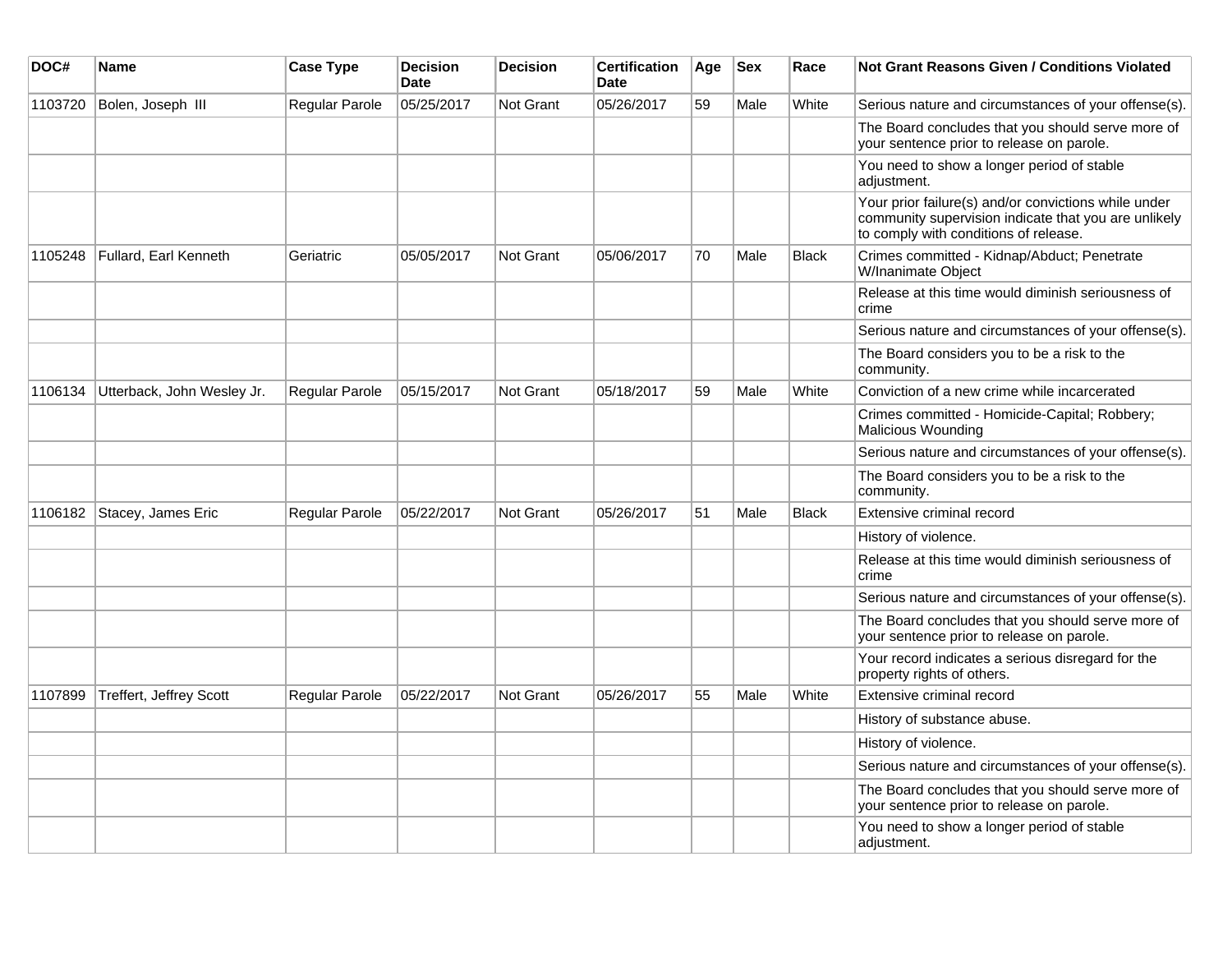| DOC#    | Name                    | <b>Case Type</b>      | <b>Decision</b><br>Date | <b>Decision</b> | <b>Certification</b><br>Date | Age | <b>Sex</b> | Race         | <b>Not Grant Reasons Given / Conditions Violated</b>                                                                                                        |
|---------|-------------------------|-----------------------|-------------------------|-----------------|------------------------------|-----|------------|--------------|-------------------------------------------------------------------------------------------------------------------------------------------------------------|
| 1107899 | Treffert, Jeffrey Scott | Regular Parole        | 05/22/2017              | Not Grant       | 05/26/2017                   | 55  | Male       | White        | Your prior failure(s) and/or convictions while under<br>community supervision indicate that you are unlikely<br>to comply with conditions of release.       |
| 1108013 | Simpson, John David     | Geriatric             | 05/22/2017              | Not Grant       | 05/26/2017                   | 75  | Male       | <b>Black</b> | Crimes committed - Kidnap/Abduct; Kidnap/Abduct;<br>Sex Assault, Rape                                                                                       |
|         |                         |                       |                         |                 |                              |     |            |              | Serious nature and circumstances of your offense(s).                                                                                                        |
|         |                         |                       |                         |                 |                              |     |            |              | The Board considers you to be a risk to the<br>community.                                                                                                   |
|         |                         |                       |                         |                 |                              |     |            |              | You need further participation in institutional work<br>and/or educational programs to indicate your positive<br>progression towards re-entry into society. |
| 1108086 | Coleman, Lonnie Eugene  | <b>Regular Parole</b> | 05/22/2017              | Not Grant       | 05/26/2017                   | 65  | Male       | <b>Black</b> | Considering your offense and your institutional<br>records, the Board concludes that you should serve<br>more of your sentence before being paroled.        |
|         |                         |                       |                         |                 |                              |     |            |              | Conviction of a new crime while incarcerated                                                                                                                |
|         |                         |                       |                         |                 |                              |     |            |              | History of substance abuse.                                                                                                                                 |
|         |                         |                       |                         |                 |                              |     |            |              | Serious nature and circumstances of your offense(s).                                                                                                        |
|         |                         |                       |                         |                 |                              |     |            |              | The Board concludes that you should serve more of<br>your sentence prior to release on parole.                                                              |
|         |                         |                       |                         |                 |                              |     |            |              | Your record of institutional infractions indicates a<br>disregard for rules and that you are not ready to<br>conform to society.                            |
| 1110356 | Muhammad, Wakid Imam    | Regular Parole        | 05/24/2017              | Not Grant       | 05/26/2017                   | 54  | Male       | Black        | Extensive criminal record                                                                                                                                   |
|         |                         |                       |                         |                 |                              |     |            |              | History of violence.                                                                                                                                        |
|         |                         |                       |                         |                 |                              |     |            |              | Serious nature and circumstances of your offense(s).                                                                                                        |
|         |                         |                       |                         |                 |                              |     |            |              | The Board concludes that you should serve more of<br>your sentence prior to release on parole.                                                              |
| 1110477 | Johnson, Antonio Danell | <b>Regular Parole</b> | 05/24/2017              | Not Grant       | 05/26/2017                   | 42  | Male       | <b>Black</b> | Crimes committed - Homicide-1st Degree; Robbery;<br>Use Of Firearm In Felony                                                                                |
|         |                         |                       |                         |                 |                              |     |            |              | Serious nature and circumstances of your offense(s).                                                                                                        |
|         |                         |                       |                         |                 |                              |     |            |              | You need to show a longer period of stable<br>adjustment.                                                                                                   |
| 1111197 | Spencer, Donald Lee     | Regular Parole        | 05/02/2017              | Not Grant       | 05/04/2017                   | 60  | Male       | White        | Conviction of a new crime while incarcerated                                                                                                                |
|         |                         |                       |                         |                 |                              |     |            |              | Crimes committed - Kidnap/Abduct; Kidnap/Abduct;<br><b>Aggravated Sexual Battery</b>                                                                        |
|         |                         |                       |                         |                 |                              |     |            |              | Extensive criminal record                                                                                                                                   |
|         |                         |                       |                         |                 |                              |     |            |              | Release at this time would diminish seriousness of<br>crime                                                                                                 |
|         |                         |                       |                         |                 |                              |     |            |              | The Board considers you to be a risk to the<br>community.                                                                                                   |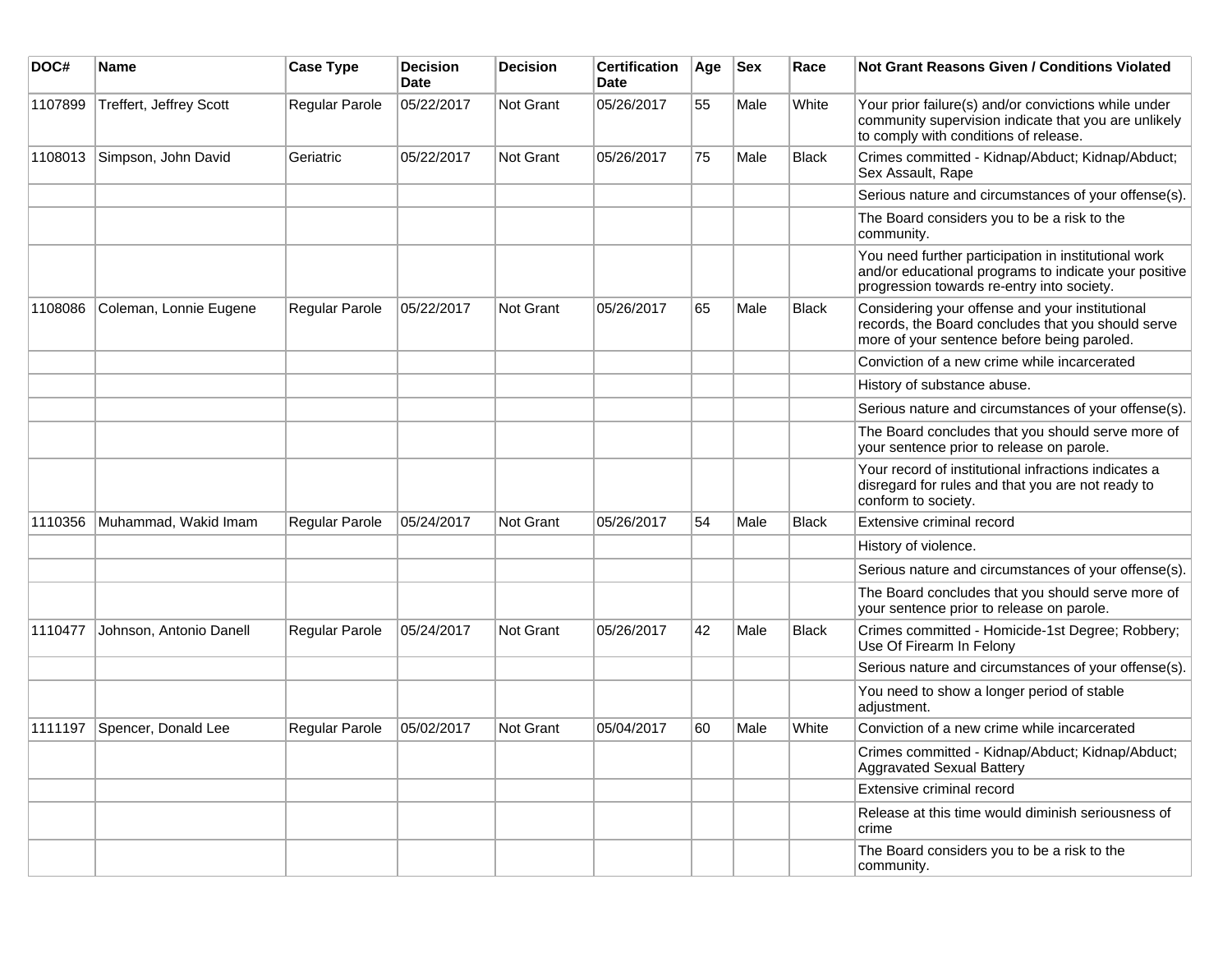| DOC#    | Name                     | <b>Case Type</b> | <b>Decision</b><br><b>Date</b> | <b>Decision</b>  | <b>Certification</b><br><b>Date</b> | Age | <b>Sex</b>   | Race         | Not Grant Reasons Given / Conditions Violated                                                                                                         |
|---------|--------------------------|------------------|--------------------------------|------------------|-------------------------------------|-----|--------------|--------------|-------------------------------------------------------------------------------------------------------------------------------------------------------|
| 1111537 | Williams, Jerry F        | Regular Parole   | 05/25/2017                     | Not Grant        | 05/26/2017                          | 59  | Male         | <b>Black</b> | Crimes committed - Homicide-1st Degree; Malicious<br>Wounding; Breaking And Entering                                                                  |
|         |                          |                  |                                |                  |                                     |     |              |              | History of violence.                                                                                                                                  |
|         |                          |                  |                                |                  |                                     |     |              |              | Release at this time would diminish seriousness of<br>crime                                                                                           |
|         |                          |                  |                                |                  |                                     |     |              |              | Your prior failure(s) and/or convictions while under<br>community supervision indicate that you are unlikely<br>to comply with conditions of release. |
| 1113548 | Foster, Darryl Eugene    | Regular Parole   | 04/30/2017                     | Not Grant        | 05/01/2017                          | 51  | Male         | <b>Black</b> | Crimes committed - Homicide-1st Degree; Robbery;<br>Robbery                                                                                           |
|         |                          |                  |                                |                  |                                     |     |              |              | Release at this time would diminish seriousness of<br>crime                                                                                           |
|         |                          |                  |                                |                  |                                     |     |              |              | Serious nature and circumstances of your offense(s).                                                                                                  |
|         |                          |                  |                                |                  |                                     |     |              |              | The Board concludes that you should serve more of<br>your sentence prior to release on parole.                                                        |
| 1113823 | Broadnax, Anthony        | Regular Parole   | 05/17/2017                     | Not Grant        | 05/19/2017                          | 43  | Male         | <b>Black</b> | Crimes committed - Homicide-2Nd-Degree; Cocaine-<br>Possess; Cocaine-Possess                                                                          |
|         |                          |                  |                                |                  |                                     |     |              |              | Release at this time would diminish seriousness of<br>crime                                                                                           |
|         |                          |                  |                                |                  |                                     |     |              |              | Serious nature and circumstances of your offense(s).                                                                                                  |
|         |                          |                  |                                |                  |                                     |     |              |              | The Board concludes that you should serve more of<br>your sentence prior to release on parole.                                                        |
| 1113925 | Creasy, Richard O        | Regular Parole   | 05/04/2017                     | Not Grant        | 05/04/2017                          | 51  | Male         | White        | Release at this time would diminish seriousness of<br>crime                                                                                           |
|         |                          |                  |                                |                  |                                     |     |              |              | Serious nature and circumstances of your offense(s).                                                                                                  |
|         |                          |                  |                                |                  |                                     |     |              |              | The Board concludes that you should serve more of<br>your sentence prior to release on parole.                                                        |
|         |                          |                  |                                |                  |                                     |     |              |              | The Board considers you to be a risk to the<br>community.                                                                                             |
| 1118893 | Jenkins, Anthony Derick  | Regular Parole   | 04/29/2017                     | <b>Not Grant</b> | 05/01/2017                          | 32  | Male         | White        | Crimes committed - Robbery: Business; Robbery:<br>Business; Grand Larceny: >=\$200 Not From A<br>Person                                               |
|         |                          |                  |                                |                  |                                     |     |              |              | Serious nature and circumstances of your offense(s).                                                                                                  |
|         |                          |                  |                                |                  |                                     |     |              |              | The Board concludes that you should serve more of<br>your sentence prior to release on parole.                                                        |
|         |                          |                  |                                |                  |                                     |     |              |              | Your prior failure(s) and/or convictions while under<br>community supervision indicate that you are unlikely<br>to comply with conditions of release. |
| 1121340 | Edwards, Amanda Yvette   | Regular Parole   | 05/15/2017                     | Not Grant        | 05/18/2017                          | 49  | Female Black |              | No Interest in Parole                                                                                                                                 |
| 1121586 | Maryland, Carlton Edward | Regular Parole   | 05/12/2017                     | Not Grant        | 05/12/2017                          | 64  | Male         | <b>Black</b> | Extensive criminal record                                                                                                                             |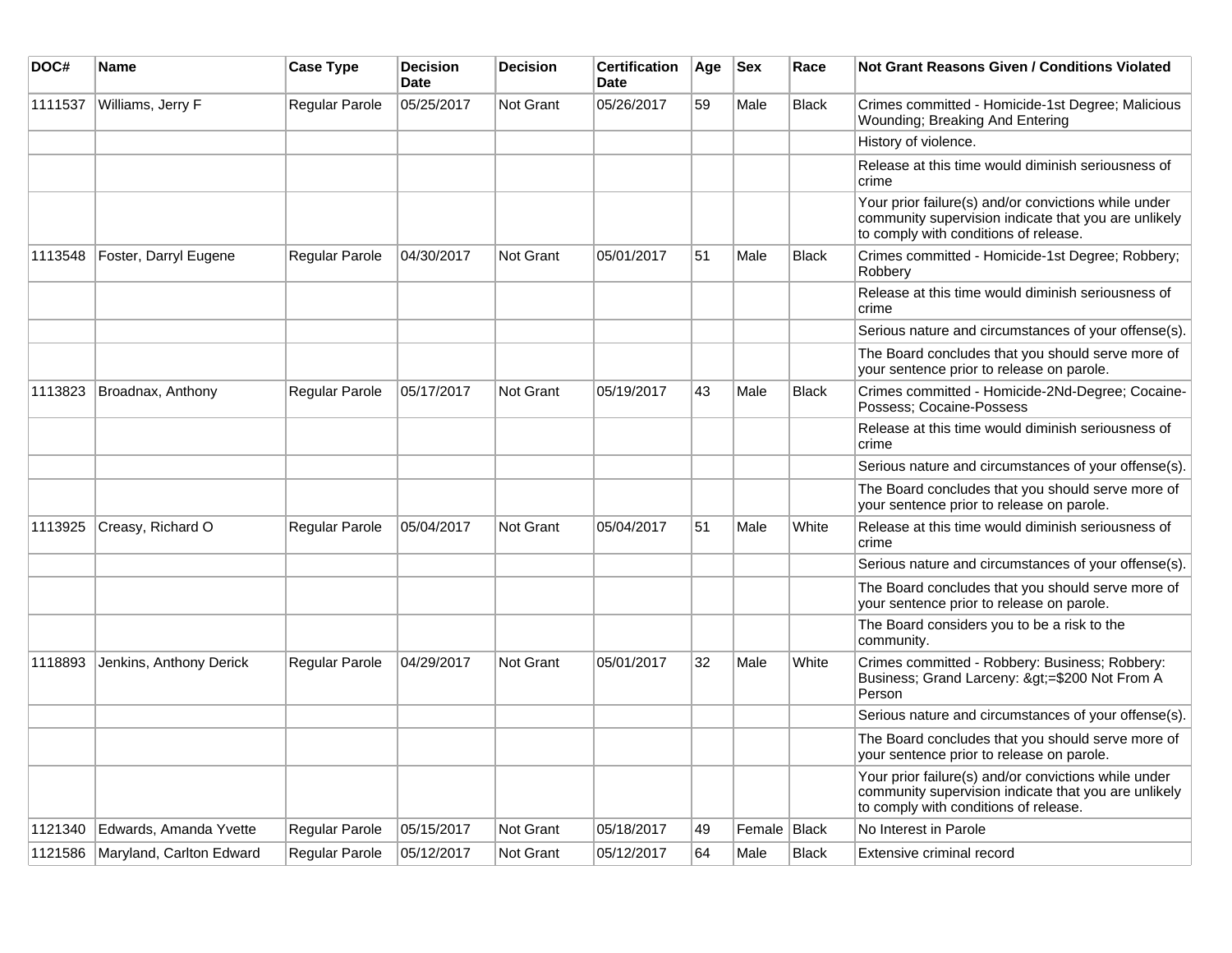| DOC#    | Name                     | <b>Case Type</b>      | <b>Decision</b><br><b>Date</b> | <b>Decision</b>  | <b>Certification</b><br><b>Date</b> | Age | <b>Sex</b> | Race         | <b>Not Grant Reasons Given / Conditions Violated</b>                                                                             |
|---------|--------------------------|-----------------------|--------------------------------|------------------|-------------------------------------|-----|------------|--------------|----------------------------------------------------------------------------------------------------------------------------------|
| 1121586 | Maryland, Carlton Edward | Regular Parole        | 05/12/2017                     | <b>Not Grant</b> | 05/12/2017                          | 64  | Male       | <b>Black</b> | Poor institutional adjustment (for example,<br>motivation/attitude, unfavorable reports, lack of<br>program involvement, etc.)   |
|         |                          |                       |                                |                  |                                     |     |            |              | Serious nature and circumstances of your offense(s).                                                                             |
|         |                          |                       |                                |                  |                                     |     |            |              | The Board concludes that you should serve more of<br>your sentence prior to release on parole.                                   |
|         |                          |                       |                                |                  |                                     |     |            |              | Your record of institutional infractions indicates a<br>disregard for rules and that you are not ready to<br>conform to society. |
| 1122447 | Davis, James Henry       | Geriatric             | 05/08/2017                     | Not Grant        | 05/10/2017                          | 60  | Male       | <b>Black</b> | Release at this time would diminish seriousness of<br>crime                                                                      |
|         |                          |                       |                                |                  |                                     |     |            |              | Serious nature and circumstances of your offense(s).                                                                             |
|         |                          |                       |                                |                  |                                     |     |            |              | You need to show a longer period of stable<br>adjustment.                                                                        |
| 1123522 | Nall, Michael C          | <b>Regular Parole</b> | 05/25/2017                     | <b>Not Grant</b> | 05/26/2017                          | 54  | Male       | Black        | Crimes committed - Homicide-1st Degree; Malicious<br>Wounding; Malicious Wounding                                                |
|         |                          |                       |                                |                  |                                     |     |            |              | Release at this time would diminish seriousness of<br>crime                                                                      |
|         |                          |                       |                                |                  |                                     |     |            |              | Serious nature and circumstances of your offense(s).                                                                             |
|         |                          |                       |                                |                  |                                     |     |            |              | You need to show a longer period of stable<br>adjustment.                                                                        |
| 1125029 | Ratliff, Reginald        | <b>Regular Parole</b> | 05/22/2017                     | <b>Not Grant</b> | 05/26/2017                          | 56  | Male       | <b>Black</b> | Crimes committed - Homicide/Murder; Burglary                                                                                     |
|         |                          |                       |                                |                  |                                     |     |            |              | Release at this time would diminish seriousness of<br>crime                                                                      |
|         |                          |                       |                                |                  |                                     |     |            |              | Serious nature and circumstances of your offense(s).                                                                             |
|         |                          |                       |                                |                  |                                     |     |            |              | The Board concludes that you should serve more of<br>your sentence prior to release on parole.                                   |
| 1126861 | Pelley, Steven Douglas   | Geriatric             | 05/26/2017                     | <b>Not Grant</b> | 05/26/2017                          | 61  | Male       | White        | Crimes committed - Breaking And Entering; Breaking<br>And Entering; Breaking And Entering                                        |
|         |                          |                       |                                |                  |                                     |     |            |              | Extensive criminal record                                                                                                        |
|         |                          |                       |                                |                  |                                     |     |            |              | Release at this time would diminish seriousness of<br>crime                                                                      |
|         |                          |                       |                                |                  |                                     |     |            |              | Serious nature and circumstances of your offense(s).                                                                             |
|         |                          |                       |                                |                  |                                     |     |            |              | The Board concludes that you should serve more of<br>your sentence prior to release on parole.                                   |
| 1127088 | Jenkins, Jerry Durant    | Regular Parole        | 05/22/2017                     | <b>Not Grant</b> | 05/26/2017                          | 56  | Male       | <b>Black</b> | Crimes committed - Kidnap/Abduct; Sex Assault,<br>Rape; Robbery                                                                  |
|         |                          |                       |                                |                  |                                     |     |            |              | History of violence.                                                                                                             |
|         |                          |                       |                                |                  |                                     |     |            |              | Serious nature and circumstances of your offense(s).                                                                             |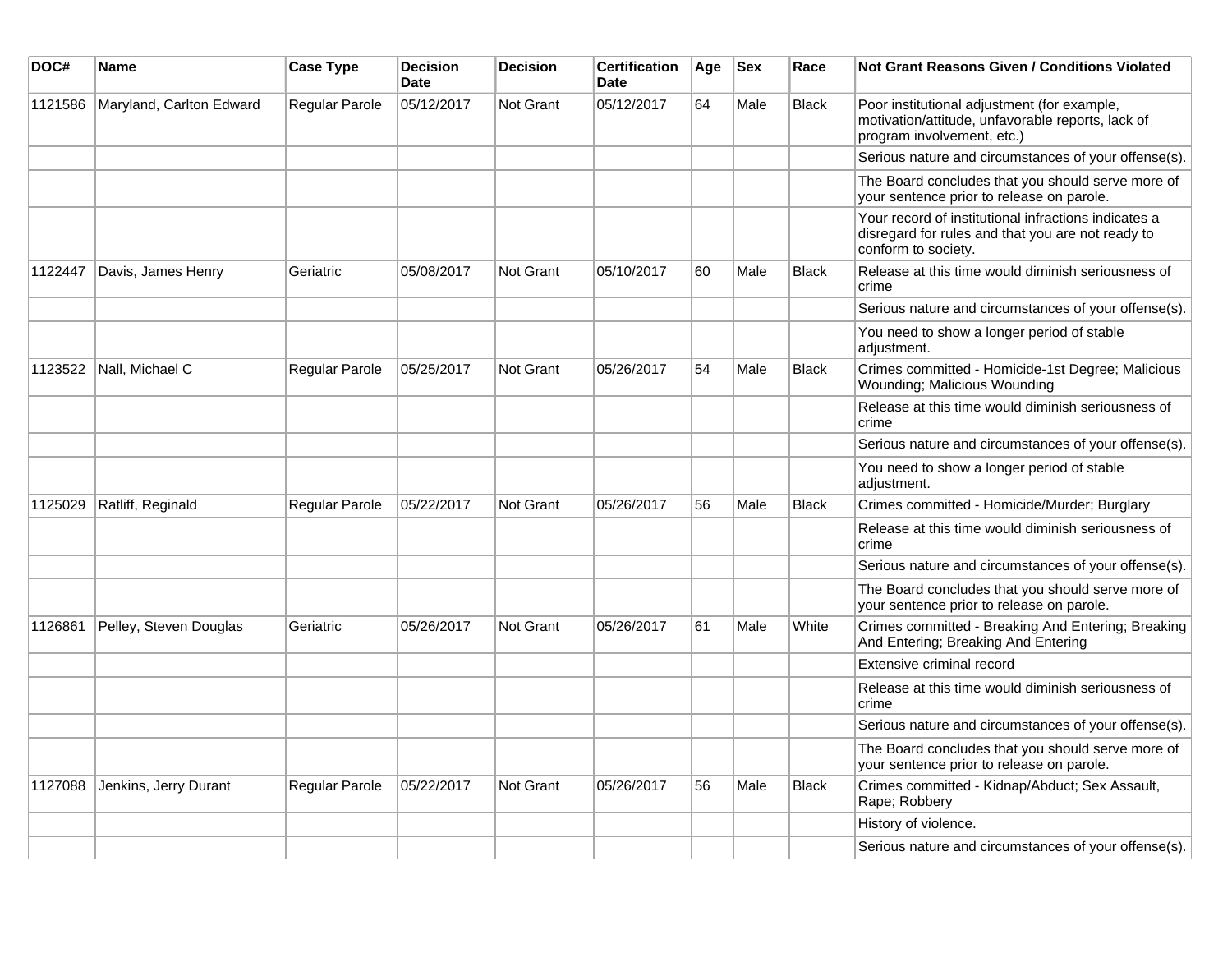| DOC#    | <b>Name</b>            | <b>Case Type</b> | <b>Decision</b><br><b>Date</b> | <b>Decision</b>  | <b>Certification</b><br><b>Date</b> | Age | <b>Sex</b> | Race         | <b>Not Grant Reasons Given / Conditions Violated</b>                                                                                                  |
|---------|------------------------|------------------|--------------------------------|------------------|-------------------------------------|-----|------------|--------------|-------------------------------------------------------------------------------------------------------------------------------------------------------|
| 1127088 | Jenkins, Jerry Durant  | Regular Parole   | 05/22/2017                     | Not Grant        | 05/26/2017                          | 56  | Male       | <b>Black</b> | The Board considers you to be a risk to the<br>community.                                                                                             |
| 1127497 | Mayo, Terry            | Regular Parole   | 05/24/2017                     | <b>Not Grant</b> | 05/26/2017                          | 53  | Male       | <b>Black</b> | Crimes committed - Kidnap/Abduct; Sex Assault,<br>Rape; Robbery                                                                                       |
|         |                        |                  |                                |                  |                                     |     |            |              | Extensive criminal record                                                                                                                             |
|         |                        |                  |                                |                  |                                     |     |            |              | Release at this time would diminish seriousness of<br>crime                                                                                           |
|         |                        |                  |                                |                  |                                     |     |            |              | The Board considers you to be a risk to the<br>community.                                                                                             |
| 1128113 | Byrnes, Frederic A     | Geriatric        | 05/24/2017                     | <b>Not Grant</b> | 05/26/2017                          | 66  | Male       | White        | Crimes committed - Aggravated Sexual Battery;<br>Aggravated Sexual Battery; Aggravated Sexual<br>Battery                                              |
|         |                        |                  |                                |                  |                                     |     |            |              | Release at this time would diminish seriousness of<br>crime                                                                                           |
|         |                        |                  |                                |                  |                                     |     |            |              | The Board concludes that you should serve more of<br>your sentence prior to release on parole.                                                        |
|         |                        |                  |                                |                  |                                     |     |            |              | The Board considers you to be a risk to the<br>community.                                                                                             |
|         |                        |                  |                                |                  |                                     |     |            |              | You need to show a longer period of stable<br>adjustment.                                                                                             |
| 1128856 | Lawrence, Aubrey Kenny | Regular Parole   | 04/30/2017                     | <b>Not Grant</b> | 05/02/2017                          | 46  | Male       | <b>Black</b> | Crimes committed - Sex Assault, Rape; Robbery;<br>Robbery                                                                                             |
|         |                        |                  |                                |                  |                                     |     |            |              | Release at this time would diminish seriousness of<br>crime                                                                                           |
|         |                        |                  |                                |                  |                                     |     |            |              | Serious nature and circumstances of your offense(s).                                                                                                  |
|         |                        |                  |                                |                  |                                     |     |            |              | The Board concludes that you should serve more of<br>your sentence prior to release on parole.                                                        |
|         |                        |                  |                                |                  |                                     |     |            |              | The Board considers you to be a risk to the<br>community.                                                                                             |
| 1131371 | Doyle, Charles Lloyd   | Regular Parole   | 05/24/2017                     | Not Grant        | 05/26/2017                          | 44  | Male       | <b>Black</b> | History of violence.                                                                                                                                  |
|         |                        |                  |                                |                  |                                     |     |            |              | Release at this time would diminish seriousness of<br>crime                                                                                           |
|         |                        |                  |                                |                  |                                     |     |            |              | Serious nature and circumstances of your offense(s).                                                                                                  |
|         |                        |                  |                                |                  |                                     |     |            |              | Your prior failure(s) and/or convictions while under<br>community supervision indicate that you are unlikely<br>to comply with conditions of release. |
|         |                        |                  |                                |                  |                                     |     |            |              | Your record of institutional infractions indicates a<br>disregard for rules and that you are not ready to<br>conform to society.                      |
| 1134116 | Ali, Azar              | Regular Parole   | 05/06/2017                     | Not Grant        | 05/07/2017                          | 50  | Male       | <b>Black</b> | Crimes committed - Homicide-1st Degree; Robbery;<br>Use Of Firearm In Felony                                                                          |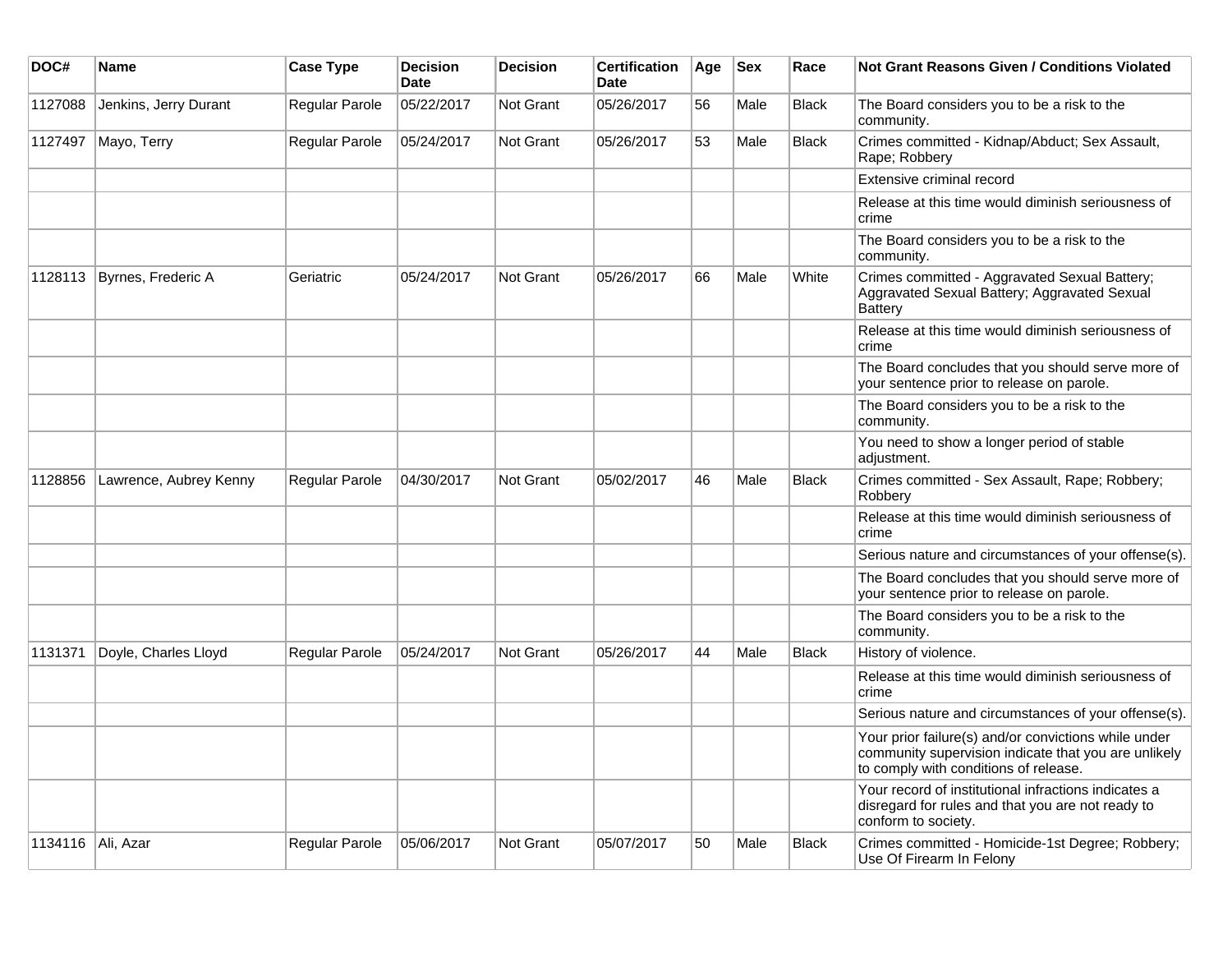| DOC#    | <b>Name</b>            | <b>Case Type</b> | <b>Decision</b><br><b>Date</b> | <b>Decision</b>  | <b>Certification</b><br>Date | Age | <b>Sex</b> | Race         | Not Grant Reasons Given / Conditions Violated                                                                                                         |
|---------|------------------------|------------------|--------------------------------|------------------|------------------------------|-----|------------|--------------|-------------------------------------------------------------------------------------------------------------------------------------------------------|
| 1134116 | Ali, Azar              | Regular Parole   | 05/06/2017                     | Not Grant        | 05/07/2017                   | 50  | Male       | Black        | Release at this time would diminish seriousness of<br>crime                                                                                           |
|         |                        |                  |                                |                  |                              |     |            |              | Serious nature and circumstances of your offense(s).                                                                                                  |
|         |                        |                  |                                |                  |                              |     |            |              | The Board concludes that you should serve more of<br>your sentence prior to release on parole.                                                        |
|         |                        |                  |                                |                  |                              |     |            |              | You need to show a longer period of stable<br>adjustment.                                                                                             |
| 1135561 | Cooley, George Edward  | Regular Parole   | 05/17/2017                     | <b>Not Grant</b> | 05/18/2017                   | 79  | Male       | <b>Black</b> | Crimes committed - Sex Assault, Rape; Sex Assault,<br>Rape; Robbery                                                                                   |
|         |                        |                  |                                |                  |                              |     |            |              | Extensive criminal record                                                                                                                             |
|         |                        |                  |                                |                  |                              |     |            |              | Release at this time would diminish seriousness of<br>crime                                                                                           |
|         |                        |                  |                                |                  |                              |     |            |              | Serious nature and circumstances of your offense(s).                                                                                                  |
|         |                        |                  |                                |                  |                              |     |            |              | The Board considers you to be a risk to the<br>community.                                                                                             |
|         |                        |                  |                                |                  |                              |     |            |              | You need to show a longer period of stable<br>adjustment.                                                                                             |
| 1136649 | Derr, Norman Bruce     | Regular Parole   | 05/15/2017                     | Not Grant        | 05/18/2017                   | 62  | Male       | White        | No Interest in Parole                                                                                                                                 |
| 1137517 | Travers, Michael Ervin | Regular Parole   | 05/21/2017                     | <b>Not Grant</b> | 05/26/2017                   | 58  | Male       | White        | Crimes committed - Homicide-1st Degree                                                                                                                |
|         |                        |                  |                                |                  |                              |     |            |              | Extensive criminal record                                                                                                                             |
|         |                        |                  |                                |                  |                              |     |            |              | History of violence.                                                                                                                                  |
|         |                        |                  |                                |                  |                              |     |            |              | Release at this time would diminish seriousness of<br>crime                                                                                           |
|         |                        |                  |                                |                  |                              |     |            |              | Serious nature and circumstances of your offense(s).                                                                                                  |
| 1139573 | Mckinzie, Alfred Lee   | Geriatric        | 05/10/2017                     | <b>Not Grant</b> | 05/12/2017                   | 63  | Male       | Black        | Crimes committed - Homicide-1st Degree; Robbery;<br>Robbery                                                                                           |
|         |                        |                  |                                |                  |                              |     |            |              | Extensive criminal record                                                                                                                             |
|         |                        |                  |                                |                  |                              |     |            |              | History of substance abuse.                                                                                                                           |
|         |                        |                  |                                |                  |                              |     |            |              | The Board concludes that you should serve more of<br>your sentence prior to release on parole.                                                        |
|         |                        |                  |                                |                  |                              |     |            |              | You need to show a longer period of stable<br>adjustment.                                                                                             |
|         |                        |                  |                                |                  |                              |     |            |              | Your prior failure(s) and/or convictions while under<br>community supervision indicate that you are unlikely<br>to comply with conditions of release. |
| 1139662 | Lewis, Henry William   | Regular Parole   | 05/15/2017                     | Not Grant        | 05/18/2017                   | 59  | Male       | <b>Black</b> | Crimes committed - Felony Assault; Statutory<br>Burglary; Statutory Burglary                                                                          |
|         |                        |                  |                                |                  |                              |     |            |              | Extensive criminal record                                                                                                                             |
|         |                        |                  |                                |                  |                              |     |            |              | The Board concludes that you should serve more of<br>your sentence prior to release on parole.                                                        |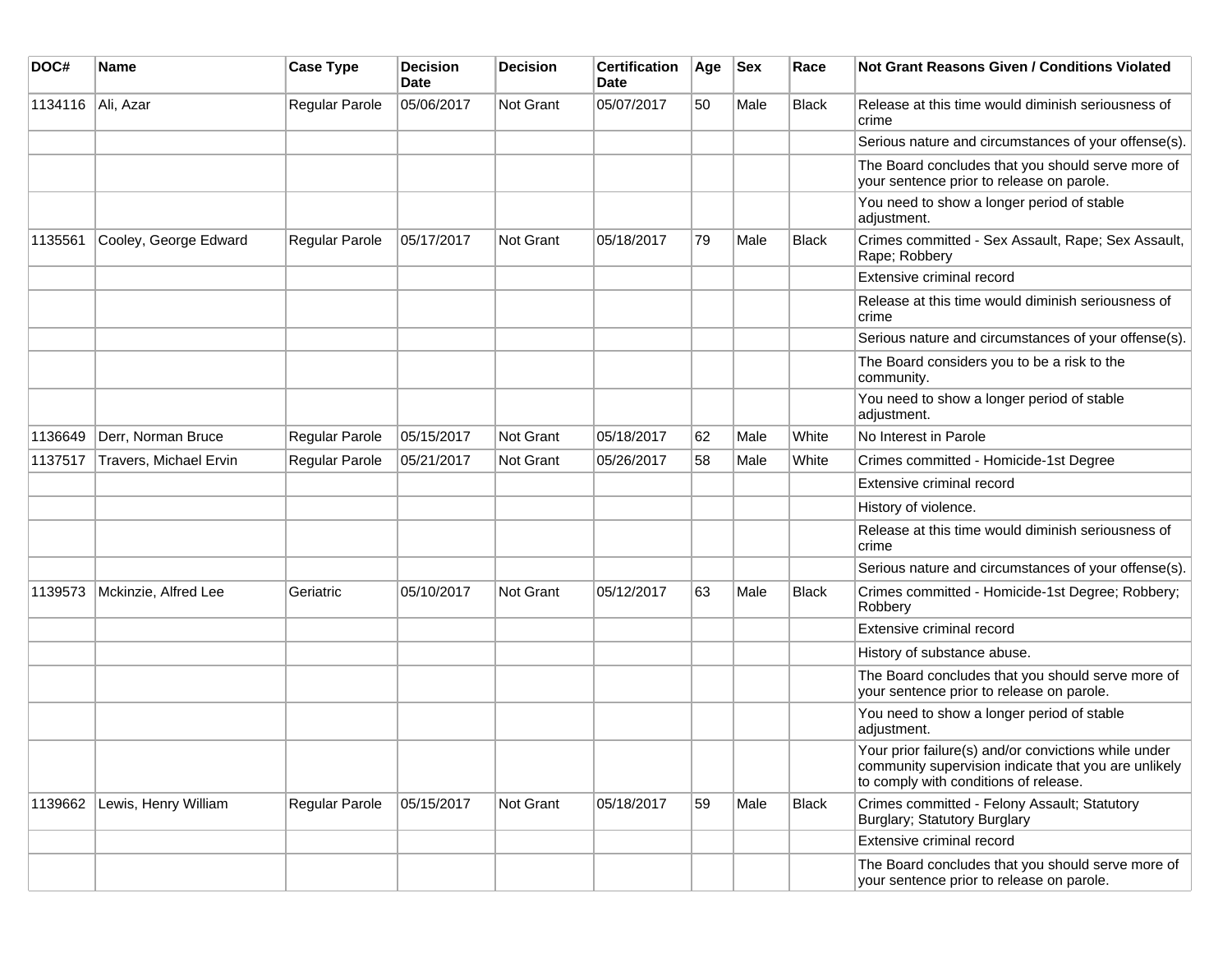| DOC#    | <b>Name</b>                 | <b>Case Type</b>      | <b>Decision</b><br><b>Date</b> | <b>Decision</b> | <b>Certification</b><br>Date | Age | <b>Sex</b> | Race         | Not Grant Reasons Given / Conditions Violated                                                                                                               |
|---------|-----------------------------|-----------------------|--------------------------------|-----------------|------------------------------|-----|------------|--------------|-------------------------------------------------------------------------------------------------------------------------------------------------------------|
| 1139662 | Lewis, Henry William        | Regular Parole        | 05/15/2017                     | Not Grant       | 05/18/2017                   | 59  | Male       | <b>Black</b> | Your prior failure(s) and/or convictions while under<br>community supervision indicate that you are unlikely<br>to comply with conditions of release.       |
| 1140071 | Smith, Robert F             | Regular Parole        | 05/24/2017                     | Not Grant       | 05/26/2017                   | 61  | Male       | White        | Release at this time would diminish seriousness of<br>crime                                                                                                 |
|         |                             |                       |                                |                 |                              |     |            |              | Serious nature and circumstances of your offense(s).                                                                                                        |
|         |                             |                       |                                |                 |                              |     |            |              | The Board considers you to be a risk to the<br>community.                                                                                                   |
|         | 1140412 Allen, James Junior | <b>Regular Parole</b> | 05/01/2017                     | Not Grant       | 05/02/2017                   | 58  | Male       | Black        | Crimes committed - Sex Assault, Rape; Assault;<br><b>Statutory Burglary</b>                                                                                 |
|         |                             |                       |                                |                 |                              |     |            |              | Extensive criminal record                                                                                                                                   |
|         |                             |                       |                                |                 |                              |     |            |              | Poor institutional adjustment (for example,<br>motivation/attitude, unfavorable reports, lack of<br>program involvement, etc.)                              |
|         |                             |                       |                                |                 |                              |     |            |              | Release at this time would diminish seriousness of<br>crime                                                                                                 |
|         |                             |                       |                                |                 |                              |     |            |              | Serious nature and circumstances of your offense(s).                                                                                                        |
|         |                             |                       |                                |                 |                              |     |            |              | The Board concludes that you should serve more of<br>your sentence prior to release on parole.                                                              |
|         |                             |                       |                                |                 |                              |     |            |              | Your prior failure(s) and/or convictions while under<br>community supervision indicate that you are unlikely<br>to comply with conditions of release.       |
| 1140438 | Boomer, Daniel Edward Jr.   | <b>Board Review</b>   | 05/22/2017                     | Not Grant       | 05/26/2017                   | 55  | Male       | <b>Black</b> | Considering your offense and your institutional<br>records, the Board concludes that you should serve<br>more of your sentence before being paroled.        |
|         |                             |                       |                                |                 |                              |     |            |              | Crimes committed - Homicide-2Nd-Degree; Robbery                                                                                                             |
|         |                             |                       |                                |                 |                              |     |            |              | The Board concludes that you should serve more of<br>your sentence prior to release on parole.                                                              |
|         |                             |                       |                                |                 |                              |     |            |              | You need further participation in institutional work<br>and/or educational programs to indicate your positive<br>progression towards re-entry into society. |
|         |                             |                       |                                |                 |                              |     |            |              | You need to show a longer period of stable<br>adjustment.                                                                                                   |
|         |                             |                       |                                |                 |                              |     |            |              | Your record of institutional infractions indicates a<br>disregard for rules and that you are not ready to<br>conform to society.                            |
| 1140713 | Jessee, Jerry Lee           | <b>Regular Parole</b> | 05/08/2017                     | Not Grant       | 05/08/2017                   | 72  | Male       | White        | Crimes committed - Burglary; Burglary; Burglary                                                                                                             |
|         |                             |                       |                                |                 |                              |     |            |              | Extensive criminal record                                                                                                                                   |
|         |                             |                       |                                |                 |                              |     |            |              | Serious nature and circumstances of your offense(s).                                                                                                        |
|         |                             |                       |                                |                 |                              |     |            |              | The Board concludes that you should serve more of<br>your sentence prior to release on parole.                                                              |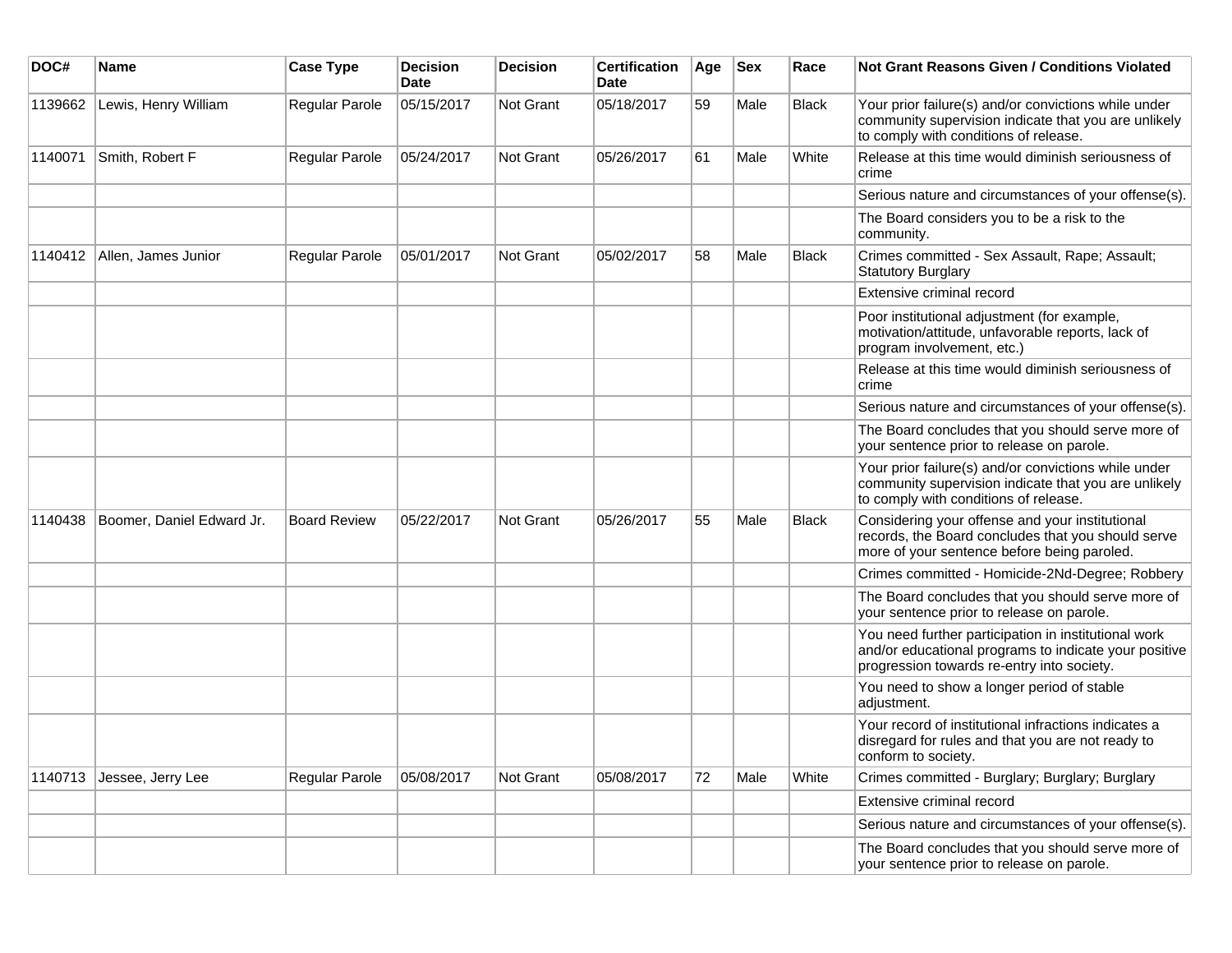| DOC#    | <b>Name</b>                  | <b>Case Type</b> | <b>Decision</b><br><b>Date</b> | <b>Decision</b>  | <b>Certification</b><br><b>Date</b> | Age | <b>Sex</b> | Race         | <b>Not Grant Reasons Given / Conditions Violated</b>                                                                                                  |
|---------|------------------------------|------------------|--------------------------------|------------------|-------------------------------------|-----|------------|--------------|-------------------------------------------------------------------------------------------------------------------------------------------------------|
| 1140713 | Jessee, Jerry Lee            | Regular Parole   | 05/08/2017                     | Not Grant        | 05/08/2017                          | 72  | Male       | White        | The Board considers you to be a risk to the<br>community.                                                                                             |
| 1141190 | Roberson, Vance Eugene       | Regular Parole   | 04/30/2017                     | Not Grant        | 05/02/2017                          | 57  | Male       | <b>Black</b> | Extensive criminal record                                                                                                                             |
|         |                              |                  |                                |                  |                                     |     |            |              | Release at this time would diminish seriousness of<br>crime                                                                                           |
|         |                              |                  |                                |                  |                                     |     |            |              | Serious nature and circumstances of your offense(s).                                                                                                  |
|         |                              |                  |                                |                  |                                     |     |            |              | You need to show a longer period of stable<br>adjustment.                                                                                             |
|         |                              |                  |                                |                  |                                     |     |            |              | Your prior failure(s) and/or convictions while under<br>community supervision indicate that you are unlikely<br>to comply with conditions of release. |
| 1141486 | Clark, Clay Hilton           | Regular Parole   | 05/08/2017                     | <b>Not Grant</b> | 05/08/2017                          | 44  | Male       | White        | Crimes committed - Homicide-Capital; Robbery;<br><b>Statutory Burglary</b>                                                                            |
|         |                              |                  |                                |                  |                                     |     |            |              | Release at this time would diminish seriousness of<br>crime                                                                                           |
|         |                              |                  |                                |                  |                                     |     |            |              | Serious nature and circumstances of your offense(s).                                                                                                  |
|         |                              |                  |                                |                  |                                     |     |            |              | The Board concludes that you should serve more of<br>your sentence prior to release on parole.                                                        |
| 1141915 | Jefferson, Thomas Rodney     | Regular Parole   | 05/15/2017                     | <b>Not Grant</b> | 05/18/2017                          | 52  | Male       | <b>Black</b> | Conviction of a new crime while incarcerated                                                                                                          |
|         |                              |                  |                                |                  |                                     |     |            |              | Crimes committed - Sex Assault, Rape; Assault:<br>(Misdemeanor); Burglary                                                                             |
|         |                              |                  |                                |                  |                                     |     |            |              | Release at this time would diminish seriousness of<br>crime                                                                                           |
|         |                              |                  |                                |                  |                                     |     |            |              | The Board considers you to be a risk to the<br>community.                                                                                             |
| 1141999 | Davis, Eugene Eric           | Regular Parole   | 05/15/2017                     | Not Grant        | 05/16/2017                          | 54  | Male       | White        | Crimes committed - Homicide-1st Degree; Robbery;<br>Arson                                                                                             |
|         |                              |                  |                                |                  |                                     |     |            |              | History of violence.                                                                                                                                  |
|         |                              |                  |                                |                  |                                     |     |            |              | Release at this time would diminish seriousness of<br>crime                                                                                           |
|         |                              |                  |                                |                  |                                     |     |            |              | Serious nature and circumstances of your offense(s).                                                                                                  |
| 1143110 | Wilson, David Carlton        | Regular Parole   | 05/10/2017                     | Not Grant        | 05/12/2017                          | 59  | Male       | Black        | Crimes committed - Abduct-No Ransom Or Asslt;<br>Abduct-No Ransom Or Asslt; Abduct-No Ransom Or<br>Asslt                                              |
|         |                              |                  |                                |                  |                                     |     |            |              | Release at this time would diminish seriousness of<br>crime                                                                                           |
|         |                              |                  |                                |                  |                                     |     |            |              | Serious nature and circumstances of your offense(s).                                                                                                  |
|         |                              |                  |                                |                  |                                     |     |            |              | The Board concludes that you should serve more of<br>your sentence prior to release on parole.                                                        |
|         | 1143815   Frazier, Minor Lee | Geriatric        | 04/30/2017                     | Not Grant        | 05/06/2017                          | 66  | Male       | White        | History of violence.                                                                                                                                  |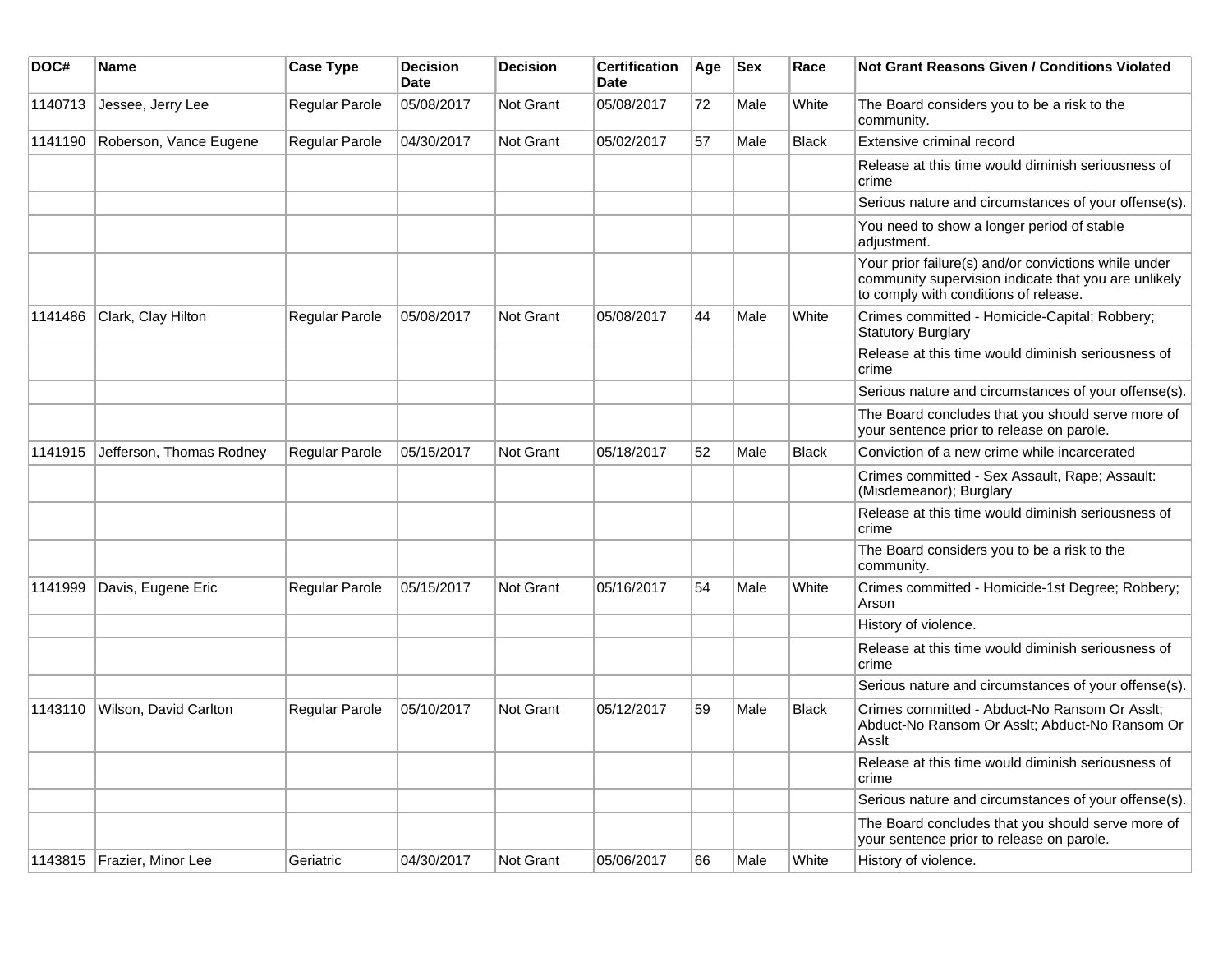| DOC#    | Name                    | <b>Case Type</b> | <b>Decision</b><br><b>Date</b> | <b>Decision</b> | <b>Certification</b><br><b>Date</b> | Age | <b>Sex</b> | Race         | <b>Not Grant Reasons Given / Conditions Violated</b>                                                                                                 |
|---------|-------------------------|------------------|--------------------------------|-----------------|-------------------------------------|-----|------------|--------------|------------------------------------------------------------------------------------------------------------------------------------------------------|
| 1143815 | Frazier, Minor Lee      | Geriatric        | 04/30/2017                     | Not Grant       | 05/06/2017                          | 66  | Male       | White        | Release at this time would diminish seriousness of<br>crime                                                                                          |
|         |                         |                  |                                |                 |                                     |     |            |              | Serious nature and circumstances of your offense(s).                                                                                                 |
|         |                         |                  |                                |                 |                                     |     |            |              | The Board concludes that you should serve more of<br>your sentence prior to release on parole.                                                       |
|         |                         |                  |                                |                 |                                     |     |            |              | The Board considers you to be a risk to the<br>community.                                                                                            |
| 1144002 | Brown, James Alfred Jr. | Geriatric        | 05/26/2017                     | Not Grant       | 05/26/2017                          | 75  | Male       | <b>Black</b> | Conviction of a new crime while incarcerated                                                                                                         |
|         |                         |                  |                                |                 |                                     |     |            |              | Crimes committed - Sex Assault, Rape; Breaking<br>And Entering; Stalking Person(S)                                                                   |
|         |                         |                  |                                |                 |                                     |     |            |              | History of violence.                                                                                                                                 |
|         |                         |                  |                                |                 |                                     |     |            |              | Release at this time would diminish seriousness of<br>crime                                                                                          |
|         |                         |                  |                                |                 |                                     |     |            |              | Serious nature and circumstances of your offense(s).                                                                                                 |
|         |                         |                  |                                |                 |                                     |     |            |              | The Board concludes that you should serve more of<br>your sentence prior to release on parole.                                                       |
|         |                         |                  |                                |                 |                                     |     |            |              | The Board considers you to be a risk to the<br>community.                                                                                            |
| 1145455 | Jones, Kevin Andre      | Regular Parole   | 05/24/2017                     | Not Grant       | 05/26/2017                          | 46  | Male       | <b>Black</b> | Crimes committed - Malicious Wounding; Cocaine-<br>Possess; Use Of Firearm In Felony                                                                 |
|         |                         |                  |                                |                 |                                     |     |            |              | Release at this time would diminish seriousness of<br>crime                                                                                          |
|         |                         |                  |                                |                 |                                     |     |            |              | Serious nature and circumstances of your offense(s).                                                                                                 |
|         |                         |                  |                                |                 |                                     |     |            |              | The Board concludes that you should serve more of<br>your sentence prior to release on parole.                                                       |
|         |                         |                  |                                |                 |                                     |     |            |              | You need to show a longer period of stable<br>adjustment.                                                                                            |
| 1145466 | Guion, Zachary L        | Regular Parole   | 05/10/2017                     | Not Grant       | 05/12/2017                          | 43  | Male       | <b>Black</b> | Considering your offense and your institutional<br>records, the Board concludes that you should serve<br>more of your sentence before being paroled. |
|         |                         |                  |                                |                 |                                     |     |            |              | Crimes committed - Homicide/Murder;<br>Mayhem/Maiming; Use Of Firearm In Felony                                                                      |
|         |                         |                  |                                |                 |                                     |     |            |              | Release at this time would diminish seriousness of<br>crime                                                                                          |
|         |                         |                  |                                |                 |                                     |     |            |              | Serious nature and circumstances of your offense(s).                                                                                                 |
| 1145665 | Smith, Timothy Dean     | Regular Parole   | 05/15/2017                     | Not Grant       | 05/18/2017                          | 55  | Male       | White        | Crimes committed - Sex Assault, Rape                                                                                                                 |
|         |                         |                  |                                |                 |                                     |     |            |              | Release at this time would diminish seriousness of<br>crime                                                                                          |
|         |                         |                  |                                |                 |                                     |     |            |              | Serious nature and circumstances of your offense(s).                                                                                                 |
|         |                         |                  |                                |                 |                                     |     |            |              | The Board concludes that you should serve more of<br>your sentence prior to release on parole.                                                       |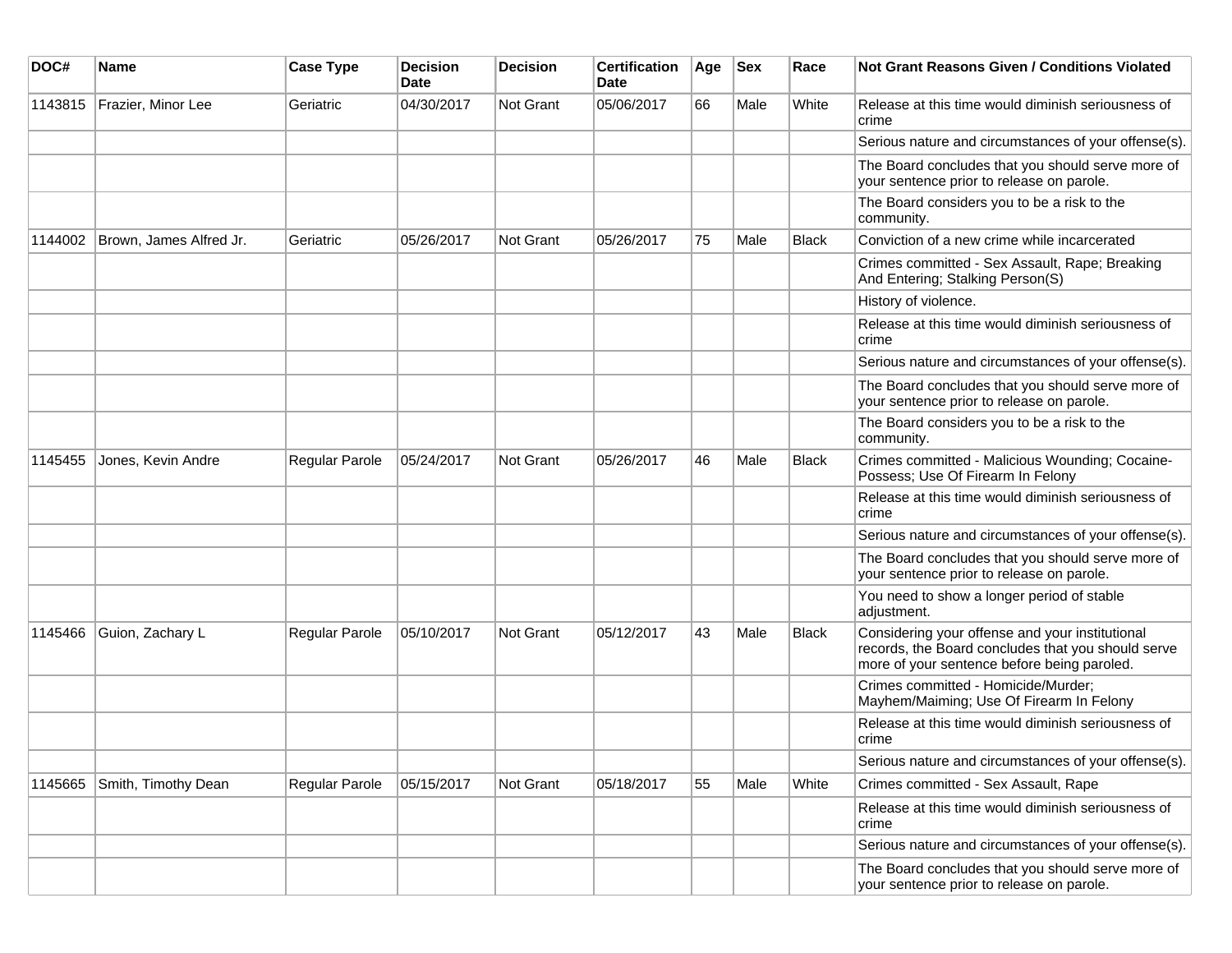| DOC#    | Name                         | <b>Case Type</b> | <b>Decision</b><br><b>Date</b> | <b>Decision</b> | <b>Certification</b><br>Date | Age | <b>Sex</b> | Race         | <b>Not Grant Reasons Given / Conditions Violated</b>                                                                           |
|---------|------------------------------|------------------|--------------------------------|-----------------|------------------------------|-----|------------|--------------|--------------------------------------------------------------------------------------------------------------------------------|
| 1145974 | Hickman, Rickey Anthony      | Regular Parole   | 04/30/2017                     | Not Grant       | 05/01/2017                   | 62  | Male       | <b>Black</b> | Crimes committed - Malicious Wounding; Statutory<br>Burglary; Larc-Petty                                                       |
|         |                              |                  |                                |                 |                              |     |            |              | Extensive criminal record                                                                                                      |
|         |                              |                  |                                |                 |                              |     |            |              | History of violence.                                                                                                           |
|         |                              |                  |                                |                 |                              |     |            |              | Release at this time would diminish seriousness of<br>crime                                                                    |
|         |                              |                  |                                |                 |                              |     |            |              | Serious nature and circumstances of your offense(s).                                                                           |
|         |                              |                  |                                |                 |                              |     |            |              | The Board concludes that you should serve more of<br>your sentence prior to release on parole.                                 |
|         |                              |                  |                                |                 |                              |     |            |              | The Board considers you to be a risk to the<br>community.                                                                      |
| 1147489 | Harris, Keith Renard         | Geriatric        | 05/12/2017                     | Not Grant       | 05/12/2017                   | 60  | Male       | <b>Black</b> | Extensive criminal record                                                                                                      |
|         |                              |                  |                                |                 |                              |     |            |              | Poor institutional adjustment (for example,<br>motivation/attitude, unfavorable reports, lack of<br>program involvement, etc.) |
|         |                              |                  |                                |                 |                              |     |            |              | Release at this time would diminish seriousness of<br>crime                                                                    |
|         |                              |                  |                                |                 |                              |     |            |              | The Board concludes that you should serve more of<br>your sentence prior to release on parole.                                 |
|         |                              |                  |                                |                 |                              |     |            |              | Your record indicates a serious disregard for the<br>property rights of others.                                                |
| 1147517 | Hunt, William T Jr.          | Regular Parole   | 05/22/2017                     | Not Grant       | 05/26/2017                   | 63  | Male       | <b>Black</b> | Release at this time would diminish seriousness of<br>crime                                                                    |
|         |                              |                  |                                |                 |                              |     |            |              | Serious nature and circumstances of your offense(s).                                                                           |
|         |                              |                  |                                |                 |                              |     |            |              | The Board concludes that you should serve more of<br>your sentence prior to release on parole.                                 |
|         |                              |                  |                                |                 |                              |     |            |              | The Board considers you to be a risk to the<br>community.                                                                      |
| 1151231 | Lafon, John David            | Regular Parole   | 05/08/2017                     | Not Grant       | 05/08/2017                   | 57  | Male       | White        | Crimes committed - Homicide-1st Degree;<br>Kidnap/Abduct; Arson                                                                |
|         |                              |                  |                                |                 |                              |     |            |              | Release at this time would diminish seriousness of<br>crime                                                                    |
|         |                              |                  |                                |                 |                              |     |            |              | Serious nature and circumstances of your offense(s).                                                                           |
|         |                              |                  |                                |                 |                              |     |            |              | The Board concludes that you should serve more of<br>your sentence prior to release on parole.                                 |
| 1151459 | Danese, Joseph Anthony       | Geriatric        | 05/23/2017                     | Not Grant       | 05/26/2017                   | 81  | Male       | White        | Crimes committed - Robbery; Robbery; Robbery                                                                                   |
|         |                              |                  |                                |                 |                              |     |            |              | Extensive criminal record                                                                                                      |
|         |                              |                  |                                |                 |                              |     |            |              | The Board concludes that you should serve more of<br>your sentence prior to release on parole.                                 |
| 1152580 | Carter, Richard Hamilton Jr. | Regular Parole   | 05/15/2017                     | Not Grant       | 05/18/2017                   | 46  | Male       | White        | Crimes committed - Sex Assault, Rape; Robbery;<br><b>Burglary</b>                                                              |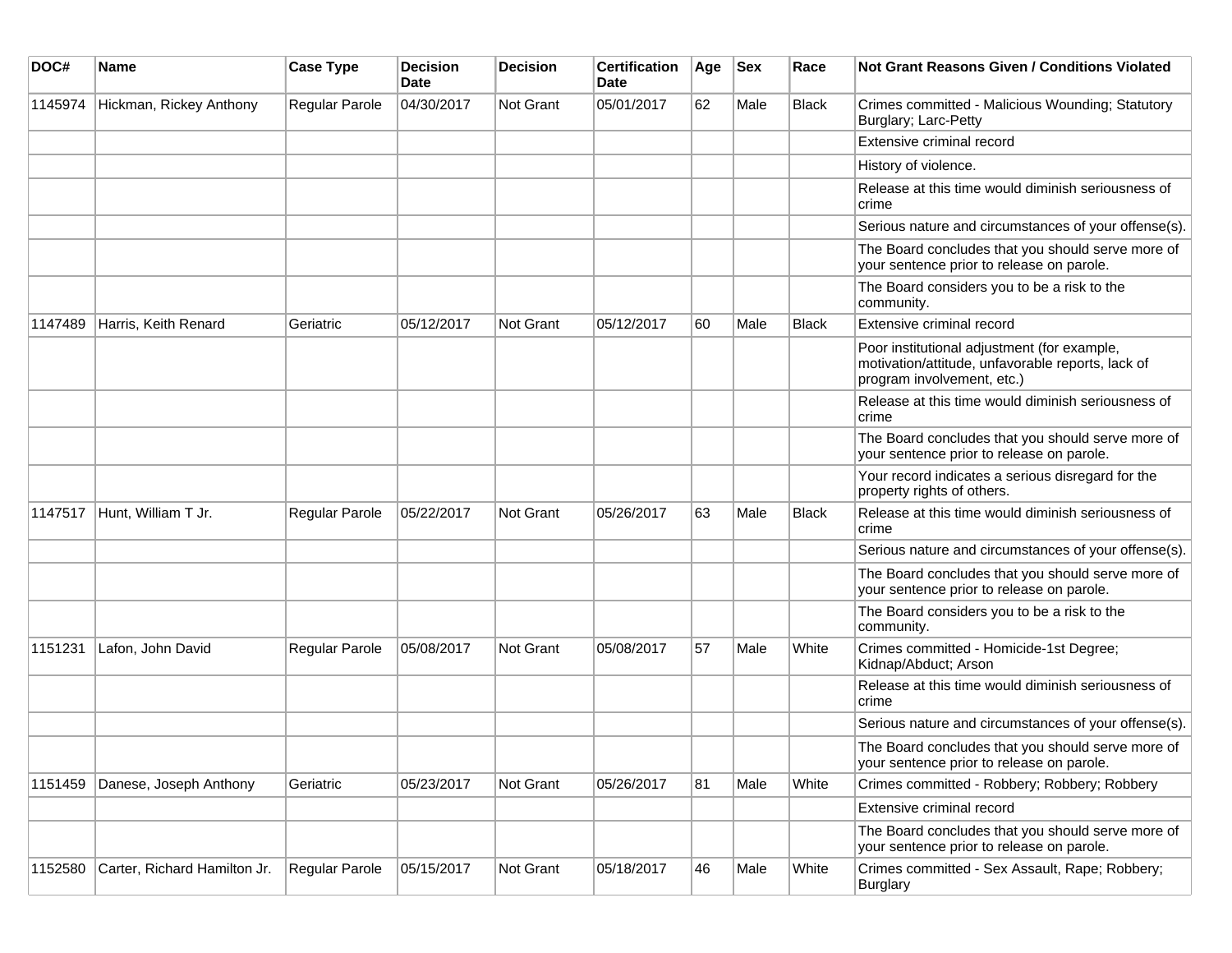| DOC#    | Name                         | <b>Case Type</b>    | <b>Decision</b><br><b>Date</b> | <b>Decision</b> | <b>Certification</b><br>Date | Age | <b>Sex</b> | Race         | <b>Not Grant Reasons Given / Conditions Violated</b>                                                                                                  |
|---------|------------------------------|---------------------|--------------------------------|-----------------|------------------------------|-----|------------|--------------|-------------------------------------------------------------------------------------------------------------------------------------------------------|
| 1152580 | Carter, Richard Hamilton Jr. | Regular Parole      | 05/15/2017                     | Not Grant       | 05/18/2017                   | 46  | Male       | White        | Release at this time would diminish seriousness of<br>crime                                                                                           |
|         |                              |                     |                                |                 |                              |     |            |              | The Board concludes that you should serve more of<br>your sentence prior to release on parole.                                                        |
| 1152755 | Pinckney, Abraham Jr.        | Regular Parole      | 05/12/2017                     | Not Grant       | 05/12/2017                   | 52  | Male       | <b>Black</b> | Conviction of a new crime while incarcerated                                                                                                          |
|         |                              |                     |                                |                 |                              |     |            |              | Crimes committed - Robbery; Statutory Burglary;<br><b>Statutory Burglary</b>                                                                          |
|         |                              |                     |                                |                 |                              |     |            |              | Extensive criminal record                                                                                                                             |
|         |                              |                     |                                |                 |                              |     |            |              | Serious nature and circumstances of your offense(s).                                                                                                  |
|         |                              |                     |                                |                 |                              |     |            |              | You need to show a longer period of stable<br>adjustment.                                                                                             |
|         |                              |                     |                                |                 |                              |     |            |              | Your prior failure(s) and/or convictions while under<br>community supervision indicate that you are unlikely<br>to comply with conditions of release. |
|         |                              |                     |                                |                 |                              |     |            |              | Your record indicates a serious disregard for the<br>property rights of others.                                                                       |
| 1153949 | Gibson, Donald G             | <b>Board Review</b> | 05/24/2017                     | Not Grant       | 05/26/2017                   | 66  | Male       | White        | Crimes committed - Kidnap/Abduct; Sex Asslt-<br>Sodomy-Boy; Sex Asslt-Sodomy-Boy                                                                      |
|         |                              |                     |                                |                 |                              |     |            |              | Release at this time would diminish seriousness of<br>crime                                                                                           |
|         |                              |                     |                                |                 |                              |     |            |              | Serious nature and circumstances of your offense(s).                                                                                                  |
|         |                              |                     |                                |                 |                              |     |            |              | The Board considers you to be a risk to the<br>community.                                                                                             |
| 1154279 | Tucker, Tyrone Terrence      | Regular Parole      | 05/15/2017                     | Not Grant       | 05/16/2017                   | 51  | Male       | <b>Black</b> | Crimes committed - Abduct-No Ransom Or Asslt;<br>Sex Assault, Rape; Weapon Offense                                                                    |
|         |                              |                     |                                |                 |                              |     |            |              | Release at this time would diminish seriousness of<br>crime                                                                                           |
|         |                              |                     |                                |                 |                              |     |            |              | Serious nature and circumstances of your offense(s).                                                                                                  |
|         |                              |                     |                                |                 |                              |     |            |              | The Board concludes that you should serve more of<br>your sentence prior to release on parole.                                                        |
| 1154393 | Vines, William L             | Regular Parole      | 05/16/2017                     | Not Grant       | 05/18/2017                   | 49  | Male       | <b>Black</b> | Considering your offense and your institutional<br>records, the Board concludes that you should serve<br>more of your sentence before being paroled.  |
|         |                              |                     |                                |                 |                              |     |            |              | Release at this time would diminish seriousness of<br>crime                                                                                           |
|         |                              |                     |                                |                 |                              |     |            |              | The Board concludes that you should serve more of<br>your sentence prior to release on parole.                                                        |
|         |                              |                     |                                |                 |                              |     |            |              | The Board considers you to be a risk to the<br>community.                                                                                             |
| 1154997 | Akers, Richard Bradley       | Regular Parole      | 05/05/2017                     | Not Grant       | 05/06/2017                   | 57  | Male       | White        | Crimes committed - Homicide-1st Degree; Kidnap -<br>Attempted                                                                                         |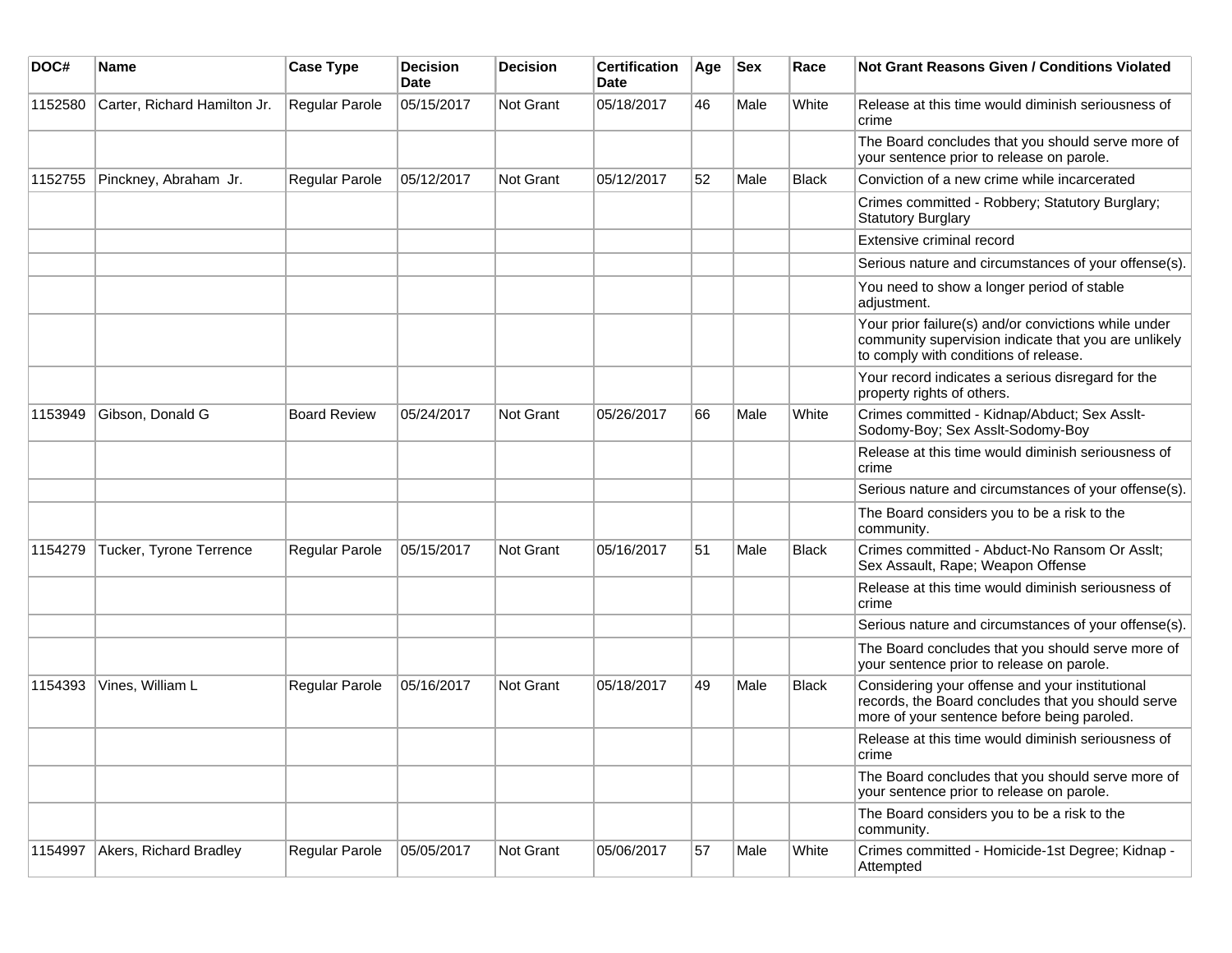| DOC#    | <b>Name</b>                | <b>Case Type</b>      | <b>Decision</b><br>Date | <b>Decision</b>  | <b>Certification</b><br><b>Date</b> | Age | <b>Sex</b> | Race         | <b>Not Grant Reasons Given / Conditions Violated</b>                                                                                                  |
|---------|----------------------------|-----------------------|-------------------------|------------------|-------------------------------------|-----|------------|--------------|-------------------------------------------------------------------------------------------------------------------------------------------------------|
| 1154997 | Akers, Richard Bradley     | Regular Parole        | 05/05/2017              | Not Grant        | 05/06/2017                          | 57  | Male       | White        | Release at this time would diminish seriousness of<br>crime                                                                                           |
|         |                            |                       |                         |                  |                                     |     |            |              | The Board considers you to be a risk to the<br>community.                                                                                             |
|         |                            |                       |                         |                  |                                     |     |            |              | You need to show a longer period of stable<br>adjustment.                                                                                             |
| 1155388 | Cuffee, David Windeley Jr. | <b>Regular Parole</b> | 05/08/2017              | <b>Not Grant</b> | 05/10/2017                          | 51  | Male       | Black        | No Interest in Parole                                                                                                                                 |
| 1156710 | Lawson, Robert Wayne       | <b>Regular Parole</b> | 05/16/2017              | <b>Not Grant</b> | 05/18/2017                          | 47  | Male       | White        | Crimes committed - Homicide/Murder; Larc-Grand;<br><b>Credit Card Theft</b>                                                                           |
|         |                            |                       |                         |                  |                                     |     |            |              | History of violence.                                                                                                                                  |
|         |                            |                       |                         |                  |                                     |     |            |              | Release at this time would diminish seriousness of<br>crime                                                                                           |
|         |                            |                       |                         |                  |                                     |     |            |              | The Board considers you to be a risk to the<br>community.                                                                                             |
|         |                            |                       |                         |                  |                                     |     |            |              | Your prior failure(s) and/or convictions while under<br>community supervision indicate that you are unlikely<br>to comply with conditions of release. |
| 1158208 | Jones, Derrick Ray         | Regular Parole        | 05/08/2017              | <b>Not Grant</b> | 05/08/2017                          | 61  | Male       | Black        | Crimes committed - Homicide/Murder;<br>Homicide/Murder; Sex Assault, Rape                                                                             |
|         |                            |                       |                         |                  |                                     |     |            |              | Release at this time would diminish seriousness of<br>crime                                                                                           |
|         |                            |                       |                         |                  |                                     |     |            |              | Serious nature and circumstances of your offense(s).                                                                                                  |
| 1159523 | Dennis, John               | <b>Regular Parole</b> | 05/24/2017              | <b>Not Grant</b> | 05/26/2017                          | 63  | Male       | White        | Crimes committed - Forcible Rape - Type Not Clear;<br>Sodomy: By Force Or Victim Helplessness; Sodomy:<br>By Force Or Victim Helplessness             |
|         |                            |                       |                         |                  |                                     |     |            |              | Release at this time would diminish seriousness of<br>crime                                                                                           |
|         |                            |                       |                         |                  |                                     |     |            |              | Serious nature and circumstances of your offense(s).                                                                                                  |
|         |                            |                       |                         |                  |                                     |     |            |              | The Board concludes that you should serve more of<br>your sentence prior to release on parole.                                                        |
|         |                            |                       |                         |                  |                                     |     |            |              | Your prior failure(s) and/or convictions while under<br>community supervision indicate that you are unlikely<br>to comply with conditions of release. |
| 1159840 | Jones, Donald Leon         | Geriatric             | 04/30/2017              | <b>Not Grant</b> | 05/09/2017                          | 60  | Male       | <b>Black</b> | Crimes committed - Homicide-2Nd-Degree;<br>Homicide-Attempted; Kidnap/Abduct                                                                          |
|         |                            |                       |                         |                  |                                     |     |            |              | Extensive criminal record                                                                                                                             |
|         |                            |                       |                         |                  |                                     |     |            |              | History of violence.                                                                                                                                  |
|         |                            |                       |                         |                  |                                     |     |            |              | Serious nature and circumstances of your offense(s).                                                                                                  |
| 1161028 | Hudson, Donald Eugene Sr.  | Geriatric             | 05/22/2017              | Not Grant        | 05/26/2017                          | 66  | Male       | White        | Crimes committed - Aggravated Sexual Battery;<br>Indecent Liberties; Contempt Of Court                                                                |
|         |                            |                       |                         |                  |                                     |     |            |              | Extensive criminal record                                                                                                                             |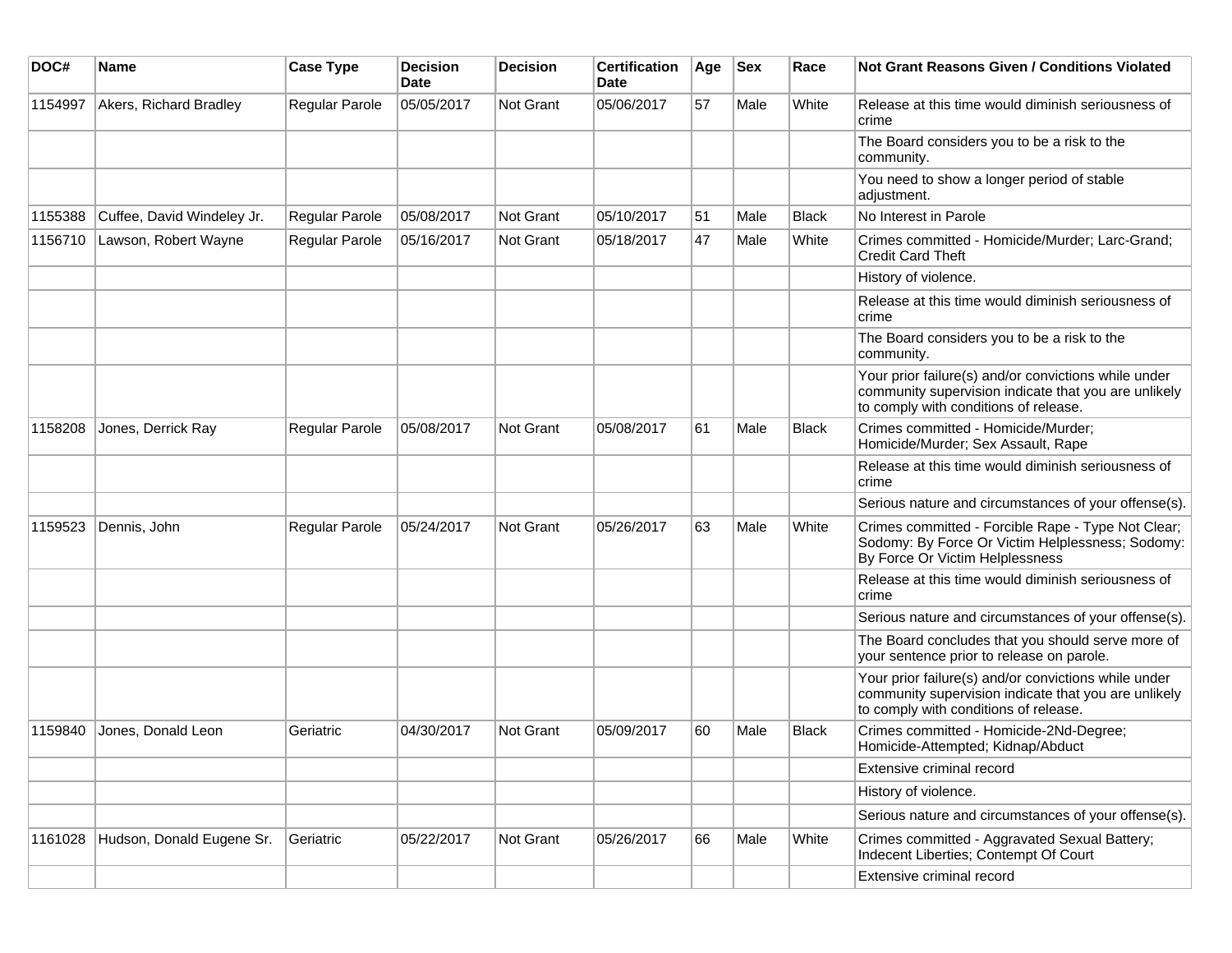| DOC#    | <b>Name</b>               | <b>Case Type</b> | <b>Decision</b><br><b>Date</b> | <b>Decision</b> | <b>Certification</b><br>Date | Age | <b>Sex</b> | Race         | Not Grant Reasons Given / Conditions Violated                                                                                                         |
|---------|---------------------------|------------------|--------------------------------|-----------------|------------------------------|-----|------------|--------------|-------------------------------------------------------------------------------------------------------------------------------------------------------|
| 1161028 | Hudson, Donald Eugene Sr. | Geriatric        | 05/22/2017                     | Not Grant       | 05/26/2017                   | 66  | Male       | White        | Serious nature and circumstances of your offense(s).                                                                                                  |
|         |                           |                  |                                |                 |                              |     |            |              | The Board concludes that you should serve more of<br>your sentence prior to release on parole.                                                        |
|         |                           |                  |                                |                 |                              |     |            |              | The Board considers you to be a risk to the<br>community.                                                                                             |
| 1161996 | Tyler, William            | Regular Parole   | 05/23/2017                     | Not Grant       | 05/26/2017                   | 46  | Male       | <b>Black</b> | Extensive criminal record                                                                                                                             |
|         |                           |                  |                                |                 |                              |     |            |              | Release at this time would diminish seriousness of<br>crime                                                                                           |
|         |                           |                  |                                |                 |                              |     |            |              | The Board concludes that you should serve more of<br>your sentence prior to release on parole.                                                        |
|         |                           |                  |                                |                 |                              |     |            |              | The Board considers you to be a risk to the<br>community.                                                                                             |
|         |                           |                  |                                |                 |                              |     |            |              | Your prior failure(s) and/or convictions while under<br>community supervision indicate that you are unlikely<br>to comply with conditions of release. |
|         |                           |                  |                                |                 |                              |     |            |              | Your record indicates a serious disregard for the<br>property rights of others.                                                                       |
| 1163891 | Williams, Ray             | Regular Parole   | 05/10/2017                     | Not Grant       | 05/10/2017                   | 57  | Male       | Black        | Considering your offense and your institutional<br>records, the Board concludes that you should serve<br>more of your sentence before being paroled.  |
|         |                           |                  |                                |                 |                              |     |            |              | Extensive criminal record                                                                                                                             |
|         |                           |                  |                                |                 |                              |     |            |              | Poor institutional adjustment (for example,<br>motivation/attitude, unfavorable reports, lack of<br>program involvement, etc.)                        |
|         |                           |                  |                                |                 |                              |     |            |              | Serious nature and circumstances of your offense(s).                                                                                                  |
|         |                           |                  |                                |                 |                              |     |            |              | Your record of institutional infractions indicates a<br>disregard for rules and that you are not ready to<br>conform to society.                      |
| 1163949 | Corcoran, John Bernard    | Geriatric        | 05/25/2017                     | Not Grant       | 05/26/2017                   | 71  | Male       | White        | Crimes committed - Abduct-No Ransom Or Asslt;<br>Sex Assault, Rape; Sex Asslt-Carnal Abuse                                                            |
|         |                           |                  |                                |                 |                              |     |            |              | History of violence.                                                                                                                                  |
|         |                           |                  |                                |                 |                              |     |            |              | Release at this time would diminish seriousness of<br>crime                                                                                           |
|         |                           |                  |                                |                 |                              |     |            |              | The Board concludes that you should serve more of<br>your sentence prior to release on parole.                                                        |
|         |                           |                  |                                |                 |                              |     |            |              | The Board considers you to be a risk to the<br>community.                                                                                             |
| 1165710 | Reavis, Theodore          | Regular Parole   | 05/15/2017                     | Not Grant       | 05/18/2017                   | 65  | Male       | Black        | Crimes committed - Homicide-1st Degree;<br>Dangerous Drugs; DWI: 2nd Off W/In 5Y - 10Y                                                                |
|         |                           |                  |                                |                 |                              |     |            |              | Release at this time would diminish seriousness of<br>crime                                                                                           |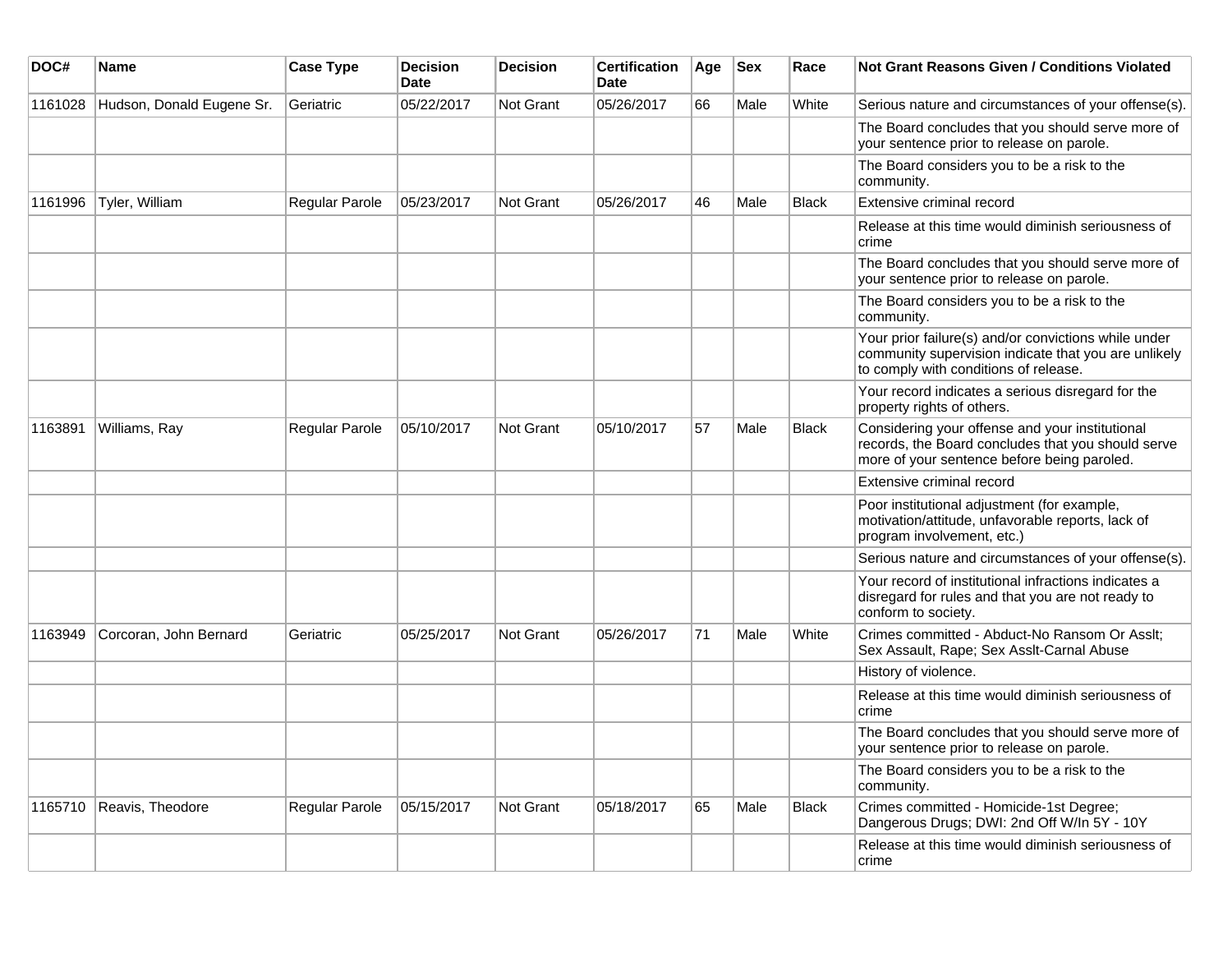| DOC#    | Name                  | <b>Case Type</b>      | <b>Decision</b><br><b>Date</b> | <b>Decision</b>  | <b>Certification</b><br><b>Date</b> | Age | <b>Sex</b> | Race         | <b>Not Grant Reasons Given / Conditions Violated</b>                                                                                                  |
|---------|-----------------------|-----------------------|--------------------------------|------------------|-------------------------------------|-----|------------|--------------|-------------------------------------------------------------------------------------------------------------------------------------------------------|
| 1165710 | Reavis, Theodore      | <b>Regular Parole</b> | 05/15/2017                     | Not Grant        | 05/18/2017                          | 65  | Male       | <b>Black</b> | The Board concludes that you should serve more of<br>your sentence prior to release on parole.                                                        |
|         |                       |                       |                                |                  |                                     |     |            |              | Your prior failure(s) and/or convictions while under<br>community supervision indicate that you are unlikely<br>to comply with conditions of release. |
| 1165779 | Strong, William R Jr. | Regular Parole        | 05/04/2017                     | <b>Not Grant</b> | 05/06/2017                          | 63  | Male       | White        | Crimes committed - Kidnap/Abduct; Sex Assault,<br>Rape; Unlawful Wound/Bodily Injury                                                                  |
|         |                       |                       |                                |                  |                                     |     |            |              | Release at this time would diminish seriousness of<br>crime                                                                                           |
|         |                       |                       |                                |                  |                                     |     |            |              | Serious nature and circumstances of your offense(s).                                                                                                  |
| 1166395 | Lloyd, Sam            | Regular Parole        | 05/08/2017                     | <b>Not Grant</b> | 05/08/2017                          | 65  | Male       | <b>Black</b> | Considering your offense and your institutional<br>records, the Board concludes that you should serve<br>more of your sentence before being paroled.  |
|         |                       |                       |                                |                  |                                     |     |            |              | Release at this time would diminish seriousness of<br>crime                                                                                           |
|         |                       |                       |                                |                  |                                     |     |            |              | Serious nature and circumstances of your offense(s).                                                                                                  |
|         |                       |                       |                                |                  |                                     |     |            |              | The Board considers you to be a risk to the<br>community.                                                                                             |
|         |                       |                       |                                |                  |                                     |     |            |              | You need to show a longer period of stable<br>adjustment.                                                                                             |
|         |                       |                       |                                |                  |                                     |     |            |              | Your prior failure(s) and/or convictions while under<br>community supervision indicate that you are unlikely<br>to comply with conditions of release. |
| 1166464 | Brunt, Ronald         | Geriatric             | 05/26/2017                     | <b>Not Grant</b> | 05/26/2017                          | 71  | Male       | <b>Black</b> | Crimes committed - Kidnap/Abduct; Aggravated<br>Sexual Battery; Aggravated Sexual Battery                                                             |
|         |                       |                       |                                |                  |                                     |     |            |              | Release at this time would diminish seriousness of<br>crime                                                                                           |
|         |                       |                       |                                |                  |                                     |     |            |              | The Board considers you to be a risk to the<br>community.                                                                                             |
| 1167699 | Triggs, William Paul  | Regular Parole        | 05/10/2017                     | <b>Not Grant</b> | 05/12/2017                          | 59  | Male       | White        | Crimes committed - Kidnap/Abduct; Aggravated<br>Sexual Battery; Penetrate W/Inanimate Object                                                          |
|         |                       |                       |                                |                  |                                     |     |            |              | Release at this time would diminish seriousness of<br>crime                                                                                           |
|         |                       |                       |                                |                  |                                     |     |            |              | The Board considers you to be a risk to the<br>community.                                                                                             |
|         |                       |                       |                                |                  |                                     |     |            |              | You need to show a longer period of stable<br>adjustment.                                                                                             |
| 1168538 | Hyater, Shawn N       | Regular Parole        | 05/11/2017                     | <b>Not Grant</b> | 05/12/2017                          | 48  | Male       | <b>Black</b> | History of substance abuse.                                                                                                                           |
|         |                       |                       |                                |                  |                                     |     |            |              | The Board concludes that you should serve more of<br>your sentence prior to release on parole.                                                        |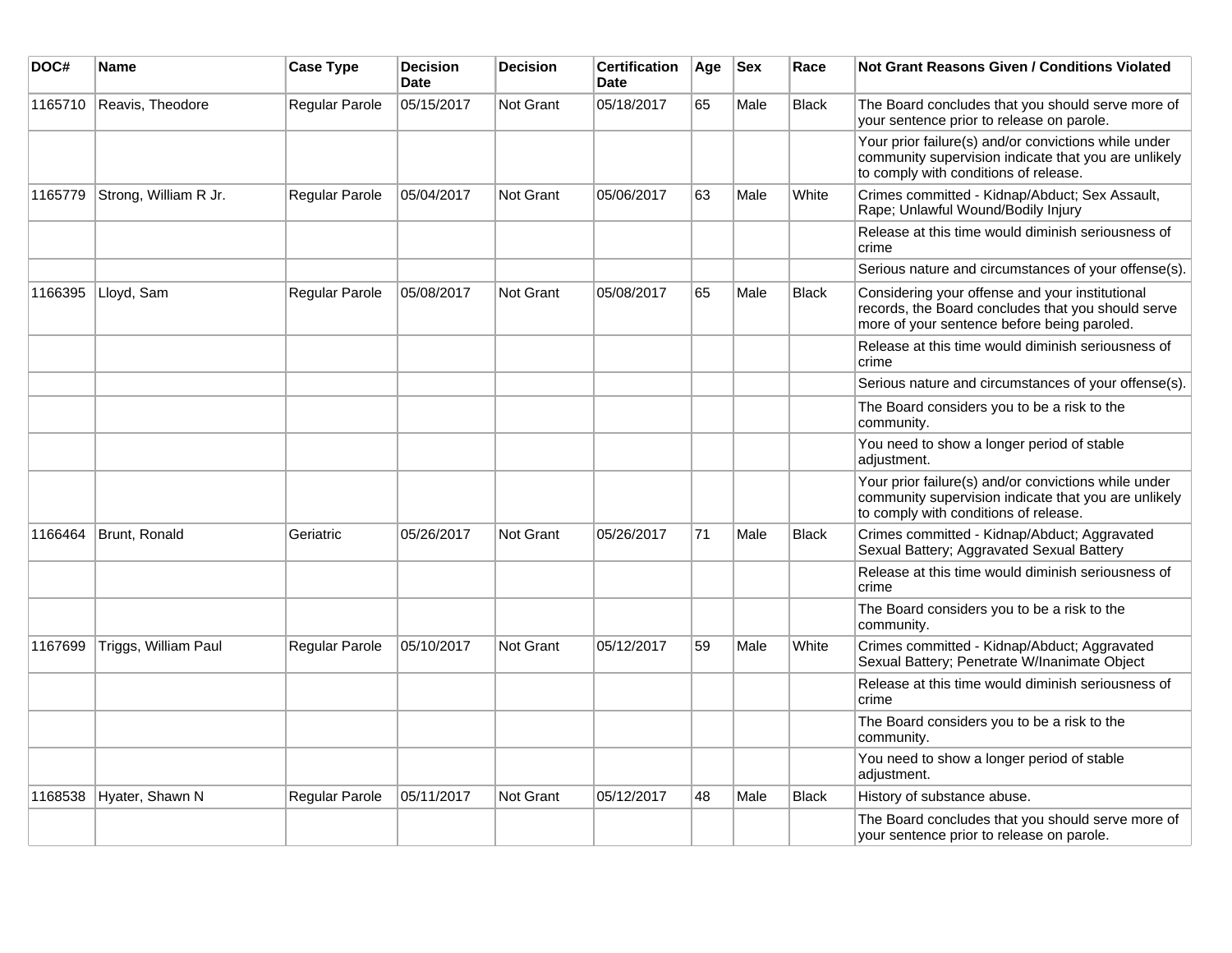| DOC#    | Name                 | <b>Case Type</b>    | <b>Decision</b><br>Date | <b>Decision</b>  | <b>Certification</b><br>Date | Age | <b>Sex</b> | Race         | Not Grant Reasons Given / Conditions Violated                                                                                                               |
|---------|----------------------|---------------------|-------------------------|------------------|------------------------------|-----|------------|--------------|-------------------------------------------------------------------------------------------------------------------------------------------------------------|
| 1168538 | Hyater, Shawn N      | Regular Parole      | 05/11/2017              | Not Grant        | 05/12/2017                   | 48  | Male       | Black        | You need further participation in institutional work<br>and/or educational programs to indicate your positive<br>progression towards re-entry into society. |
|         |                      |                     |                         |                  |                              |     |            |              | You need to show a longer period of stable<br>adjustment.                                                                                                   |
|         |                      |                     |                         |                  |                              |     |            |              | Your prior failure(s) and/or convictions while under<br>community supervision indicate that you are unlikely<br>to comply with conditions of release.       |
| 1168958 | Haggins, Antonio     | Regular Parole      | 05/15/2017              | <b>Not Grant</b> | 05/18/2017                   | 44  | Male       | <b>Black</b> | Extensive criminal record                                                                                                                                   |
|         |                      |                     |                         |                  |                              |     |            |              | Release at this time would diminish seriousness of<br>crime                                                                                                 |
|         |                      |                     |                         |                  |                              |     |            |              | Serious nature and circumstances of your offense(s).                                                                                                        |
| 1170548 | Jones, Willie Edward | Geriatric           | 05/22/2017              | <b>Not Grant</b> | 05/26/2017                   | 61  | Male       | <b>Black</b> | Release at this time would diminish seriousness of<br>crime                                                                                                 |
|         |                      |                     |                         |                  |                              |     |            |              | Serious nature and circumstances of your offense(s).                                                                                                        |
|         |                      |                     |                         |                  |                              |     |            |              | The Board concludes that you should serve more of<br>your sentence prior to release on parole.                                                              |
| 1170951 | Dozier, Tazewell S   | Geriatric           | 05/24/2017              | <b>Not Grant</b> | 05/26/2017                   | 74  | Male       | White        | Release at this time would diminish seriousness of<br>crime                                                                                                 |
|         |                      |                     |                         |                  |                              |     |            |              | Serious nature and circumstances of your offense(s).                                                                                                        |
|         |                      |                     |                         |                  |                              |     |            |              | The Board concludes that you should serve more of<br>your sentence prior to release on parole.                                                              |
| 1173291 | Young, Kevin K       | <b>Board Review</b> | 05/22/2017              | <b>Not Grant</b> | 05/26/2017                   | 53  | Male       | <b>Black</b> | Crimes committed - Robbery; Robbery; Robbery: On<br>Or Near Street                                                                                          |
|         |                      |                     |                         |                  |                              |     |            |              | Extensive criminal record                                                                                                                                   |
|         |                      |                     |                         |                  |                              |     |            |              | Serious nature and circumstances of your offense(s).                                                                                                        |
|         |                      |                     |                         |                  |                              |     |            |              | Your prior failure(s) and/or convictions while under<br>community supervision indicate that you are unlikely<br>to comply with conditions of release.       |
| 1174436 | Johnson, Charles     | Geriatric           | 05/08/2017              | <b>Not Grant</b> | 05/10/2017                   | 74  | Male       | <b>Black</b> | Crimes committed - Sex Assault, Rape; Sodomy                                                                                                                |
|         |                      |                     |                         |                  |                              |     |            |              | Release at this time would diminish seriousness of<br>crime                                                                                                 |
|         |                      |                     |                         |                  |                              |     |            |              | Serious nature and circumstances of your offense(s).                                                                                                        |
|         |                      |                     |                         |                  |                              |     |            |              | The Board concludes that you should serve more of<br>your sentence prior to release on parole.                                                              |
| 1176082 | Doxie, Aaron III     | Regular Parole      | 04/30/2017              | Not Grant        | 05/02/2017                   | 61  | Male       | Black        | Crimes committed - Sex Assault, Rape; Sex Asslt-<br>Attempted Rape; Burglary                                                                                |
|         |                      |                     |                         |                  |                              |     |            |              | Release at this time would diminish seriousness of<br>crime                                                                                                 |
|         |                      |                     |                         |                  |                              |     |            |              | Serious nature and circumstances of your offense(s).                                                                                                        |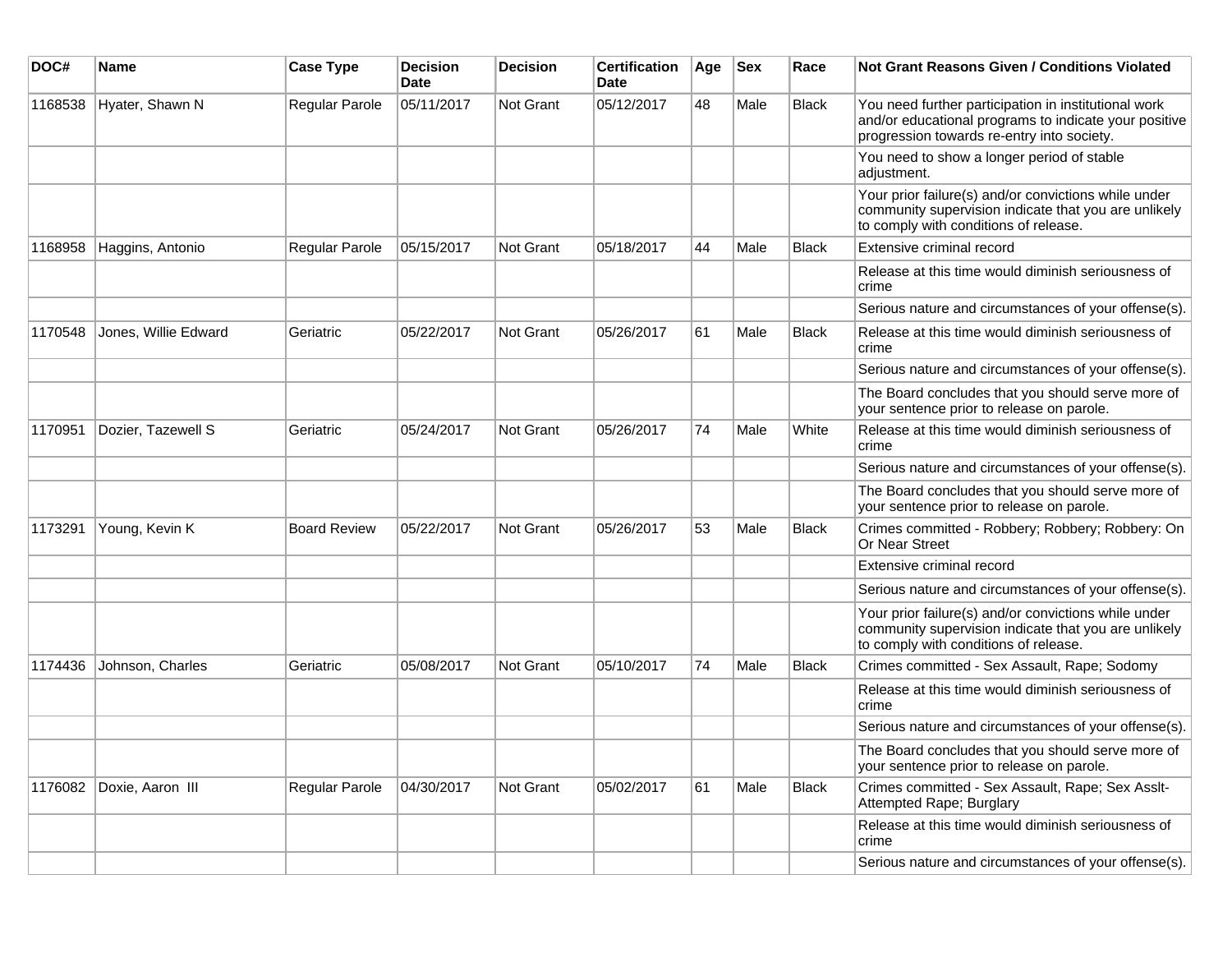| DOC#    | Name                   | <b>Case Type</b> | <b>Decision</b><br><b>Date</b> | <b>Decision</b> | <b>Certification</b><br><b>Date</b> | Age | <b>Sex</b> | Race         | Not Grant Reasons Given / Conditions Violated                                                                                                               |
|---------|------------------------|------------------|--------------------------------|-----------------|-------------------------------------|-----|------------|--------------|-------------------------------------------------------------------------------------------------------------------------------------------------------------|
| 1176082 | Doxie, Aaron III       | Regular Parole   | 04/30/2017                     | Not Grant       | 05/02/2017                          | 61  | Male       | <b>Black</b> | The Board considers you to be a risk to the<br>community.                                                                                                   |
| 1176584 | Bland, Reginald Eugene | Regular Parole   | 05/24/2017                     | Not Grant       | 05/26/2017                          | 51  | Male       | <b>Black</b> | Considering your offense and your institutional<br>records, the Board concludes that you should serve<br>more of your sentence before being paroled.        |
|         |                        |                  |                                |                 |                                     |     |            |              | Extensive criminal record                                                                                                                                   |
|         |                        |                  |                                |                 |                                     |     |            |              | Poor institutional adjustment (for example,<br>motivation/attitude, unfavorable reports, lack of<br>program involvement, etc.)                              |
|         |                        |                  |                                |                 |                                     |     |            |              | You need further participation in institutional work<br>and/or educational programs to indicate your positive<br>progression towards re-entry into society. |
|         |                        |                  |                                |                 |                                     |     |            |              | You need to show a longer period of stable<br>adjustment.                                                                                                   |
|         |                        |                  |                                |                 |                                     |     |            |              | Your prior failure(s) and/or convictions while under<br>community supervision indicate that you are unlikely<br>to comply with conditions of release.       |
| 1180791 | Morris, Robert Lee Jr. | Regular Parole   | 05/22/2017                     | Not Grant       | 05/26/2017                          | 44  | Male       | White        | Release at this time would diminish seriousness of<br>crime                                                                                                 |
|         |                        |                  |                                |                 |                                     |     |            |              | The Board considers you to be a risk to the<br>community.                                                                                                   |
|         |                        |                  |                                |                 |                                     |     |            |              | You need to show a longer period of stable<br>adjustment.                                                                                                   |
|         |                        |                  |                                |                 |                                     |     |            |              | Your prior failure(s) and/or convictions while under<br>community supervision indicate that you are unlikely<br>to comply with conditions of release.       |
| 1182216 | Bickley, William H Jr. | Regular Parole   | 04/30/2017                     | Not Grant       | 05/02/2017                          | 49  | Male       | White        | Crimes committed - Aggravated Sexual Battery;<br>Aggravated Sexual Battery; Forcible Sodomy                                                                 |
|         |                        |                  |                                |                 |                                     |     |            |              | Release at this time would diminish seriousness of<br>crime                                                                                                 |
|         |                        |                  |                                |                 |                                     |     |            |              | The Board concludes that you should serve more of<br>your sentence prior to release on parole.                                                              |
|         |                        |                  |                                |                 |                                     |     |            |              | The Board considers you to be a risk to the<br>community.                                                                                                   |
| 1184047 | Pope, Kerry V          | Regular Parole   | 05/15/2017                     | Not Grant       | 05/18/2017                          | 46  | Male       | <b>Black</b> | Crimes committed - Kidnap/Abduct; Kidnap/Abduct;<br>Robbery                                                                                                 |
|         |                        |                  |                                |                 |                                     |     |            |              | Release at this time would diminish seriousness of<br>crime                                                                                                 |
|         |                        |                  |                                |                 |                                     |     |            |              | Serious nature and circumstances of your offense(s).                                                                                                        |
|         |                        |                  |                                |                 |                                     |     |            |              | You need to show a longer period of stable<br>adjustment.                                                                                                   |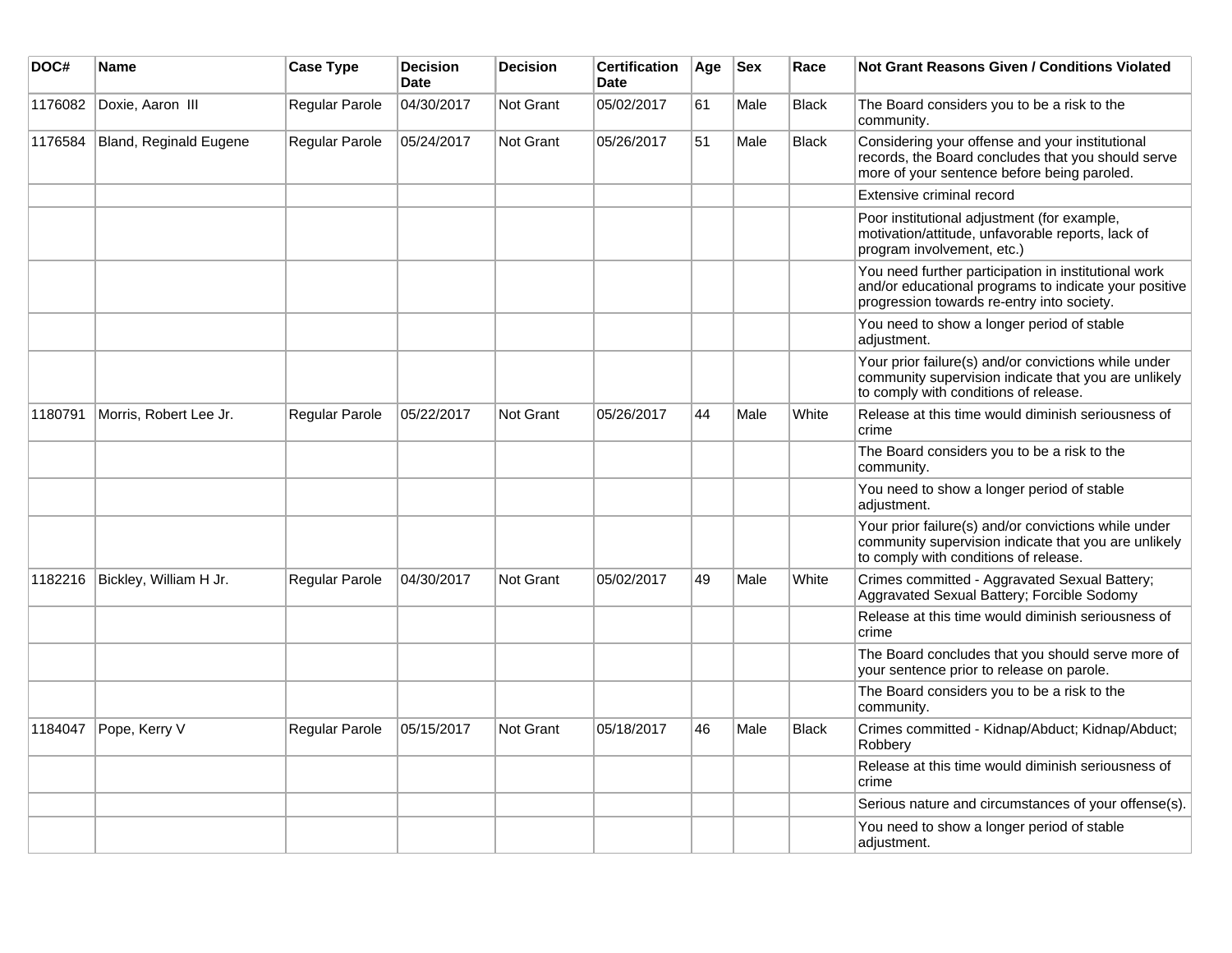| DOC#    | Name                                    | <b>Case Type</b> | <b>Decision</b><br><b>Date</b> | <b>Decision</b>  | <b>Certification</b><br>Date | Age | <b>Sex</b> | Race         | Not Grant Reasons Given / Conditions Violated                                                                                                               |
|---------|-----------------------------------------|------------------|--------------------------------|------------------|------------------------------|-----|------------|--------------|-------------------------------------------------------------------------------------------------------------------------------------------------------------|
| 1184047 | Pope, Kerry V                           | Regular Parole   | 05/15/2017                     | Not Grant        | 05/18/2017                   | 46  | Male       | <b>Black</b> | Your prior failure(s) and/or convictions while under<br>community supervision indicate that you are unlikely<br>to comply with conditions of release.       |
| 1185921 | Rinehults, Gary Alan                    | Geriatric        | 05/27/2017                     | Not Grant        | 05/30/2017                   | 73  | Male       | White        | Crimes committed - Sex Assault, Rape; Aggravated<br>Sexual Battery; Penetrate W/Inanimate Object                                                            |
|         |                                         |                  |                                |                  |                              |     |            |              | Release at this time would diminish seriousness of<br>crime                                                                                                 |
|         |                                         |                  |                                |                  |                              |     |            |              | Serious nature and circumstances of your offense(s).                                                                                                        |
|         |                                         |                  |                                |                  |                              |     |            |              | The Board concludes that you should serve more of<br>your sentence prior to release on parole.                                                              |
|         |                                         |                  |                                |                  |                              |     |            |              | The Board considers you to be a risk to the<br>community.                                                                                                   |
| 1186191 | Williams, Godfrey Lee                   | Geriatric        | 05/21/2017                     | <b>Not Grant</b> | 05/26/2017                   | 70  | Male       | White        | Crimes committed -                                                                                                                                          |
|         |                                         |                  |                                |                  |                              |     |            |              | Other                                                                                                                                                       |
|         |                                         |                  |                                |                  |                              |     |            |              | Release at this time would diminish seriousness of<br>crime                                                                                                 |
|         |                                         |                  |                                |                  |                              |     |            |              | Serious nature and circumstances of your offense(s).                                                                                                        |
|         |                                         |                  |                                |                  |                              |     |            |              | The Board concludes that you should serve more of<br>your sentence prior to release on parole.                                                              |
| 1187009 | Roulhac, Clarence Jr.                   | Geriatric        | 05/24/2017                     | Not Grant        | 05/26/2017                   | 70  | Male       | <b>Black</b> | History of violence.                                                                                                                                        |
|         |                                         |                  |                                |                  |                              |     |            |              | Release at this time would diminish seriousness of<br>crime                                                                                                 |
|         |                                         |                  |                                |                  |                              |     |            |              | Serious nature and circumstances of your offense(s).                                                                                                        |
|         |                                         |                  |                                |                  |                              |     |            |              | The Board considers you to be a risk to the<br>community.                                                                                                   |
| 1189406 | Butler, Mark Allan                      | Geriatric        | 05/21/2017                     | Not Grant        | 05/26/2017                   | 61  | Male       | White        | Release at this time would diminish seriousness of<br>crime                                                                                                 |
|         |                                         |                  |                                |                  |                              |     |            |              | Serious nature and circumstances of your offense(s).                                                                                                        |
|         |                                         |                  |                                |                  |                              |     |            |              | The Board concludes that you should serve more of<br>your sentence prior to release on parole.                                                              |
| 1195320 | Johnson, Damareon Lamont Regular Parole |                  | 05/22/2017                     | Not Grant        | 05/26/2017                   | 29  | Male       | <b>Black</b> | Considering your offense and your institutional<br>records, the Board concludes that you should serve<br>more of your sentence before being paroled.        |
|         |                                         |                  |                                |                  |                              |     |            |              | Extensive criminal record                                                                                                                                   |
|         |                                         |                  |                                |                  |                              |     |            |              | Serious nature and circumstances of your offense(s).                                                                                                        |
|         |                                         |                  |                                |                  |                              |     |            |              | You need further participation in institutional work<br>and/or educational programs to indicate your positive<br>progression towards re-entry into society. |
|         |                                         |                  |                                |                  |                              |     |            |              | Your prior failure(s) and/or convictions while under<br>community supervision indicate that you are unlikely<br>to comply with conditions of release.       |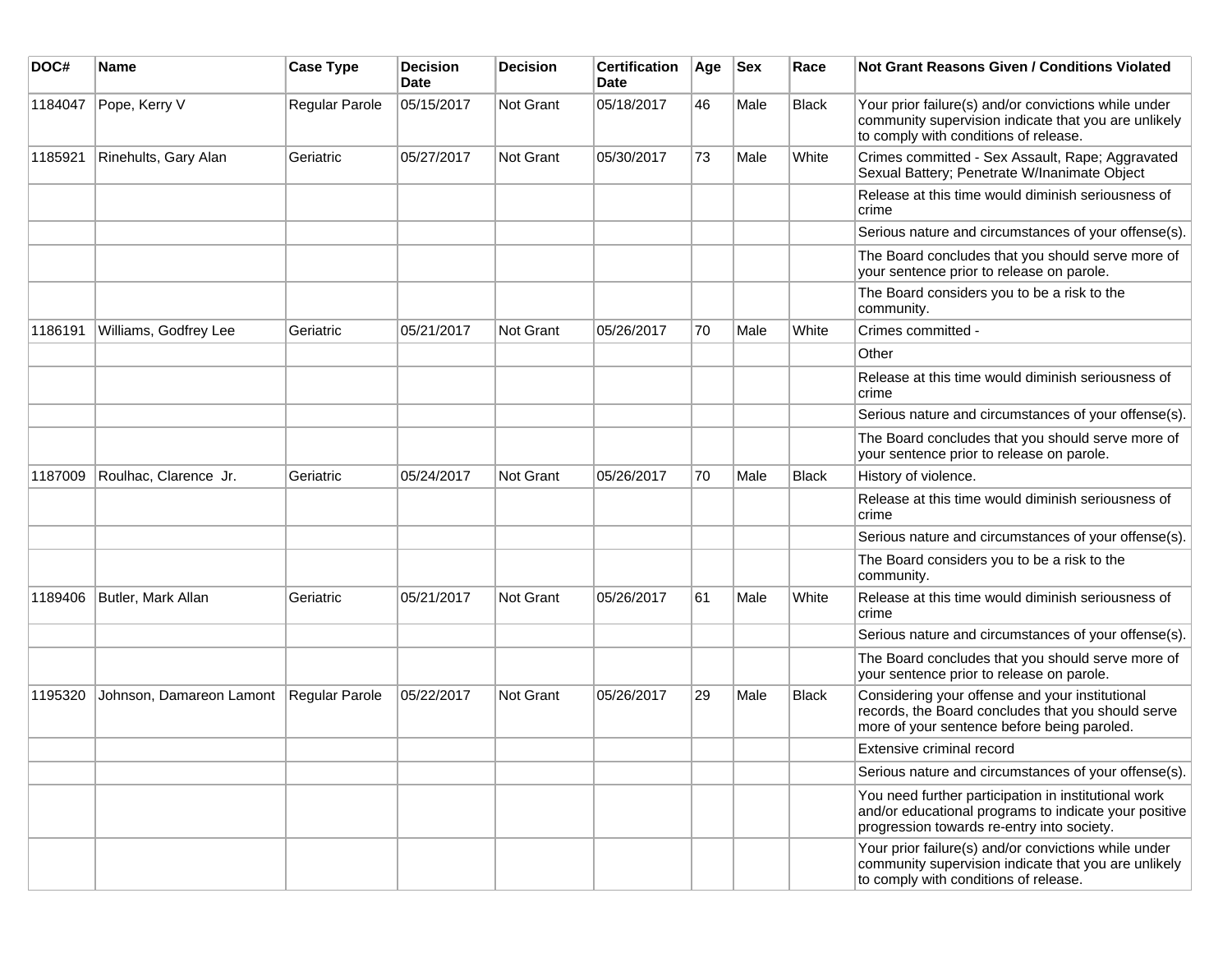| DOC#    | <b>Name</b>               | <b>Case Type</b> | <b>Decision</b><br><b>Date</b> | <b>Decision</b>  | <b>Certification</b><br>Date | Age | <b>Sex</b> | Race         | <b>Not Grant Reasons Given / Conditions Violated</b>                                                                                                    |
|---------|---------------------------|------------------|--------------------------------|------------------|------------------------------|-----|------------|--------------|---------------------------------------------------------------------------------------------------------------------------------------------------------|
| 1197078 | Cayton, Jesse D Jr.       | Geriatric        | 05/24/2017                     | Not Grant        | 05/26/2017                   | 68  | Male       | White        | Crimes committed - Murder: 1st Degree; Firearm:<br>Use In Commission Of Felony, 1st Off                                                                 |
|         |                           |                  |                                |                  |                              |     |            |              | Release at this time would diminish seriousness of<br>crime                                                                                             |
|         |                           |                  |                                |                  |                              |     |            |              | Serious nature and circumstances of your offense(s).                                                                                                    |
|         |                           |                  |                                |                  |                              |     |            |              | The Board considers you to be a risk to the<br>community.                                                                                               |
| 1198811 | Yeager, Robert George Jr. | Geriatric        | 05/09/2017                     | <b>Not Grant</b> | 05/10/2017                   | 69  | Male       | White        | Crimes committed - (Attempted)Rape: Intercourse<br>By Force/Threat/Intimidation; (Solicit<br>Felony)Sodomy: By Force Or Victim Helplessness             |
|         |                           |                  |                                |                  |                              |     |            |              | Release at this time would diminish seriousness of<br>crime                                                                                             |
|         |                           |                  |                                |                  |                              |     |            |              | Serious nature and circumstances of your offense(s).                                                                                                    |
|         |                           |                  |                                |                  |                              |     |            |              | The Board concludes that you should serve more of<br>your sentence prior to release on parole.                                                          |
|         |                           |                  |                                |                  |                              |     |            |              | The Board considers you to be a risk to the<br>community.                                                                                               |
|         |                           |                  |                                |                  |                              |     |            |              | You need to show a longer period of stable<br>adjustment.                                                                                               |
| 1199728 | Ellis, Michael Lee        | Geriatric        | 05/11/2017                     | <b>Not Grant</b> | 05/12/2017                   | 60  | Male       | <b>Black</b> | Crimes committed - Assault: Malicious, Victim<br>Severely Injured; Assault & Battery - Family Member;<br>Protective Order: Commit A&B W/ Serious Injury |
|         |                           |                  |                                |                  |                              |     |            |              | Release at this time would diminish seriousness of<br>crime                                                                                             |
|         |                           |                  |                                |                  |                              |     |            |              | Serious nature and circumstances of your offense(s).                                                                                                    |
|         |                           |                  |                                |                  |                              |     |            |              | The Board concludes that you should serve more of<br>your sentence prior to release on parole.                                                          |
|         |                           |                  |                                |                  |                              |     |            |              | You need to show a longer period of stable<br>adjustment.                                                                                               |
| 1201662 | Watson, Audrel Jack Jr.   | Geriatric        | 05/30/2017                     | Not Grant        | 05/30/2017                   | 64  | Male       | White        | Release at this time would diminish seriousness of<br>crime                                                                                             |
|         |                           |                  |                                |                  |                              |     |            |              | Serious nature and circumstances of your offense(s).                                                                                                    |
|         |                           |                  |                                |                  |                              |     |            |              | The Board concludes that you should serve more of<br>your sentence prior to release on parole.                                                          |
|         |                           |                  |                                |                  |                              |     |            |              | The Board considers you to be a risk to the<br>community.                                                                                               |
| 1201822 | Dudley, James William Jr. | Geriatric        | 05/13/2017                     | Not Grant        | 05/16/2017                   | 69  | Male       | White        | Crimes committed - Sex Assault, Rape; Forcible<br>Sodomy; Fraud                                                                                         |
|         |                           |                  |                                |                  |                              |     |            |              | History of violence.                                                                                                                                    |
|         |                           |                  |                                |                  |                              |     |            |              | The Board considers you to be a risk to the<br>community.                                                                                               |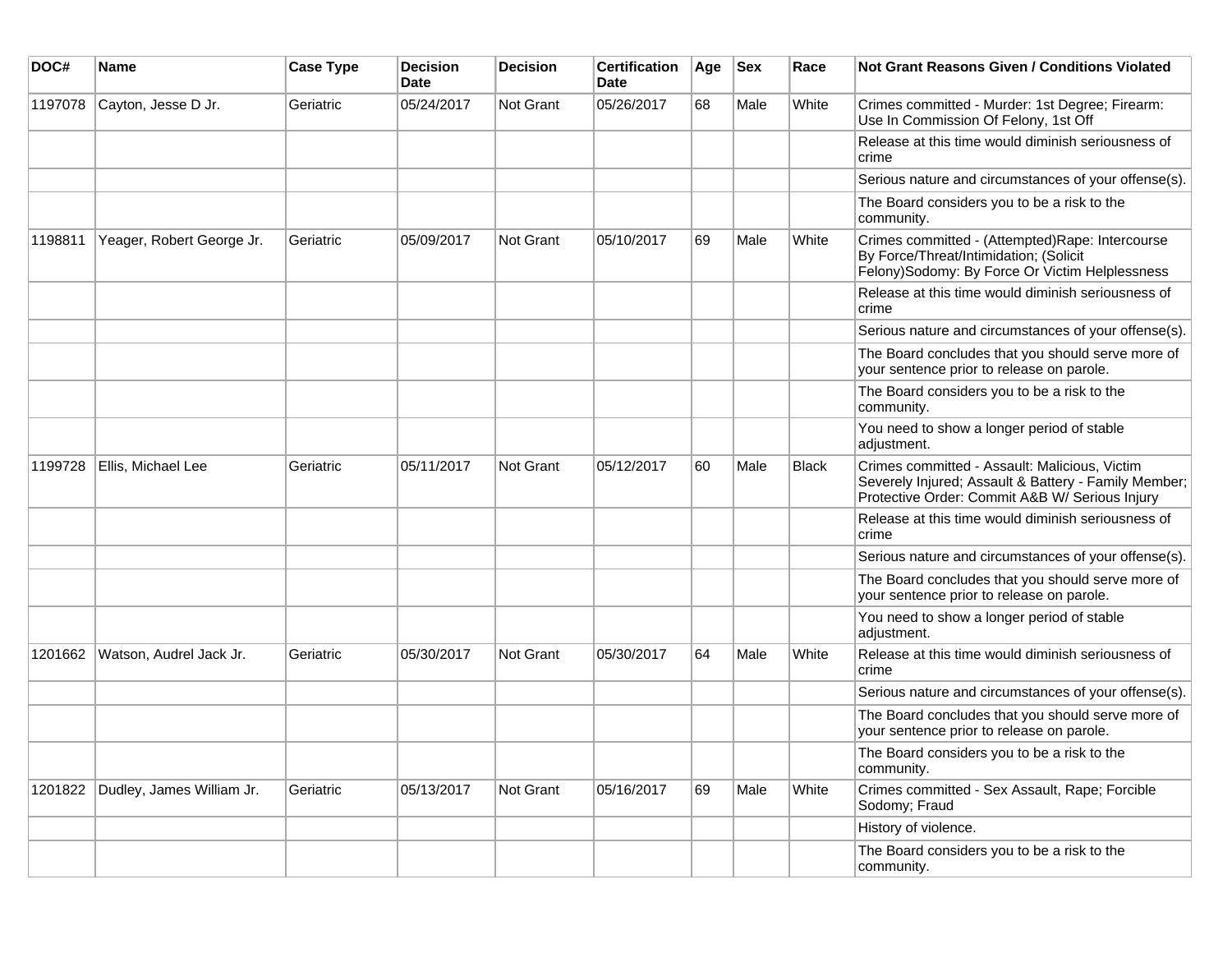| DOC#    | <b>Name</b>            | <b>Case Type</b>      | <b>Decision</b><br><b>Date</b> | <b>Decision</b> | <b>Certification</b><br>Date | Age | <b>Sex</b> | Race  | <b>Not Grant Reasons Given / Conditions Violated</b>                                                                                                              |
|---------|------------------------|-----------------------|--------------------------------|-----------------|------------------------------|-----|------------|-------|-------------------------------------------------------------------------------------------------------------------------------------------------------------------|
| 1208049 | Brown, Harves          | Geriatric             | 05/24/2017                     | Not Grant       | 05/26/2017                   | 79  | Male       | Black | Crimes committed - Object Sexual Penetration:<br>Victim <13 Yrs; Aggravated Sexual Battery: Victim<br><13 Yrs; Object Sexual Penetration: Victim <13 Yrs          |
|         |                        |                       |                                |                 |                              |     |            |       | Serious nature and circumstances of your offense(s).                                                                                                              |
|         |                        |                       |                                |                 |                              |     |            |       | The Board considers you to be a risk to the<br>community.                                                                                                         |
| 1393972 | Morrill, Gene Raymond  | Geriatric             | 05/21/2017                     | Not Grant       | 05/26/2017                   | 66  | Male       | White | Crimes committed - (Attempted)Indecent Liberties:<br>W/Child <15Y; (Attempted)Indecent Liberties:<br>W/Child <15Y; (Attempted)Indecent Liberties:<br>W/Child <15Y |
|         |                        |                       |                                |                 |                              |     |            |       | History of violence.                                                                                                                                              |
|         |                        |                       |                                |                 |                              |     |            |       | Release at this time would diminish seriousness of<br>crime                                                                                                       |
|         |                        |                       |                                |                 |                              |     |            |       | Serious nature and circumstances of your offense(s).                                                                                                              |
|         |                        |                       |                                |                 |                              |     |            |       | The Board considers you to be a risk to the<br>community.                                                                                                         |
| 1406189 | Robey, William Leonard | Geriatric             | 05/10/2017                     | Not Grant       | 05/12/2017                   | 79  | Male       | White | Crimes committed - Aggravated Sexual Battery:<br>Victim <13 Yrs; Indecent Liberties: W/Child <15Y;<br>Labor/Custody: Endanger/Cruelly Treat Child                 |
|         |                        |                       |                                |                 |                              |     |            |       | Release at this time would diminish seriousness of<br>crime                                                                                                       |
|         |                        |                       |                                |                 |                              |     |            |       | The Board considers you to be a risk to the<br>community.                                                                                                         |
|         |                        |                       |                                |                 |                              |     |            |       | You need to show a longer period of stable<br>adjustment.                                                                                                         |
| 1407040 | Caviness, Harold R     | Geriatric             | 05/15/2017                     | Not Grant       | 05/16/2017                   | 74  | Male       | White | Crimes committed - Aggravated Sexual Battery:<br>Victim <13 Yrs; Aggravated Sexual Battery: Victim<br><13 Yrs; Aggravated Sexual Battery: Victim <13 Yrs          |
|         |                        |                       |                                |                 |                              |     |            |       | Release at this time would diminish seriousness of<br>crime                                                                                                       |
|         |                        |                       |                                |                 |                              |     |            |       | The Board concludes that you should serve more of<br>your sentence prior to release on parole.                                                                    |
|         |                        |                       |                                |                 |                              |     |            |       | The Board considers you to be a risk to the<br>community.                                                                                                         |
|         |                        |                       |                                |                 |                              |     |            |       | You need to show a longer period of stable<br>adjustment.                                                                                                         |
| 1417679 | Rose, Robert L.        | <b>Regular Parole</b> | 05/22/2017                     | Not Grant       | 05/26/2017                   | 62  | Male       | White | Crimes committed - Aggravated Sexual Battery:<br>Victim <13 Yrs; Object Sexual Penetration: Victim<br><13 Yrs; Rape: Intercourse W/ Victim <13 Yrs                |
|         |                        |                       |                                |                 |                              |     |            |       | Serious nature and circumstances of your offense(s).                                                                                                              |
|         |                        |                       |                                |                 |                              |     |            |       | The Board considers you to be a risk to the<br>community.                                                                                                         |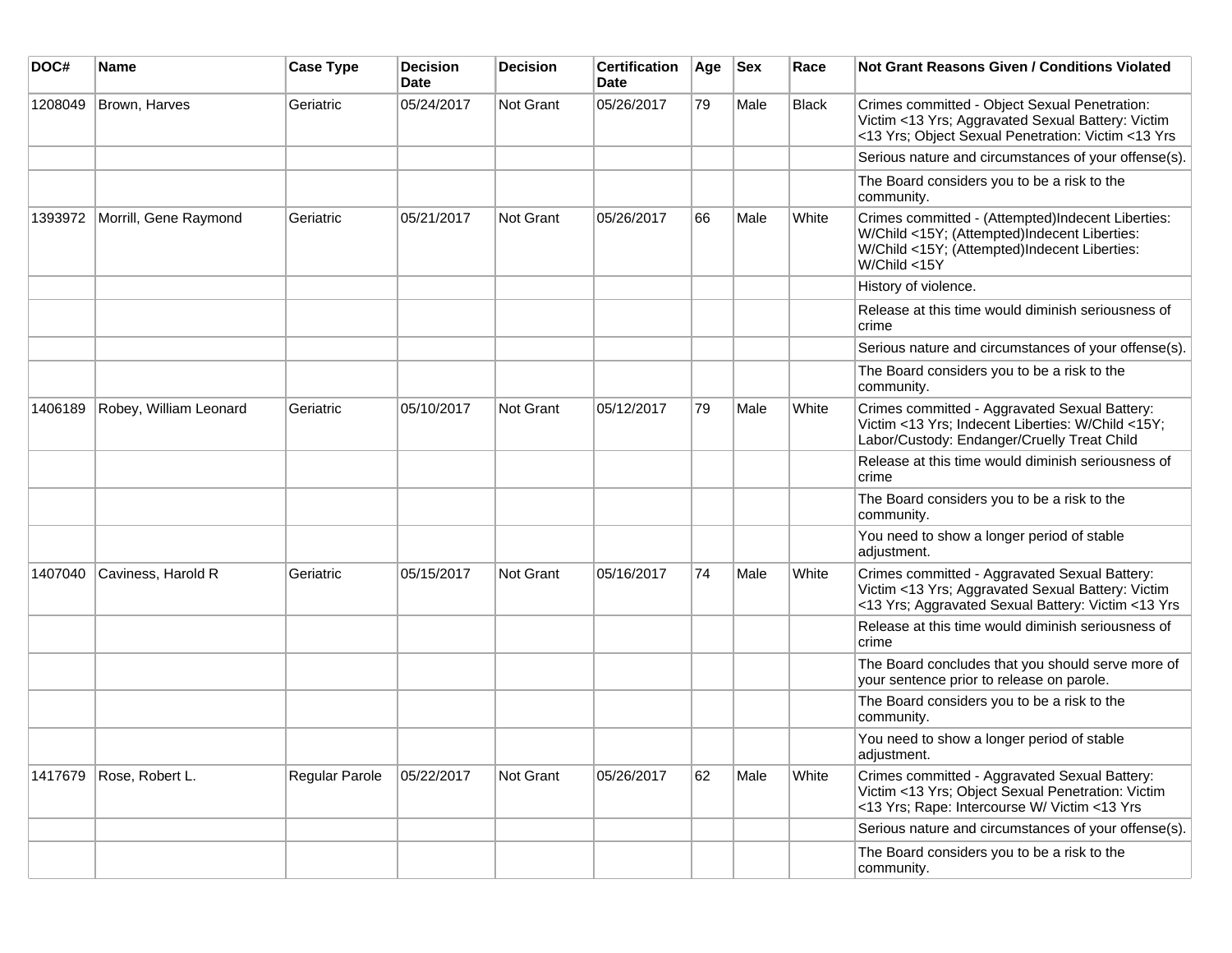| DOC#    | Name                            | <b>Case Type</b>     | <b>Decision</b><br><b>Date</b> | <b>Decision</b>  | <b>Certification</b><br>Date | Age | <b>Sex</b> | Race         | <b>Not Grant Reasons Given / Conditions Violated</b>                                                                                                 |
|---------|---------------------------------|----------------------|--------------------------------|------------------|------------------------------|-----|------------|--------------|------------------------------------------------------------------------------------------------------------------------------------------------------|
| 1418856 | Laguardia, Thomas Joseph<br>Sr. | Geriatric            | 05/08/2017                     | <b>Not Grant</b> | 05/10/2017                   | 65  | Male       | White        | Considering your offense and your institutional<br>records, the Board concludes that you should serve<br>more of your sentence before being paroled. |
|         |                                 |                      |                                |                  |                              |     |            |              | Release at this time would diminish seriousness of<br>crime                                                                                          |
|         |                                 |                      |                                |                  |                              |     |            |              | Serious nature and circumstances of your offense(s).                                                                                                 |
|         |                                 |                      |                                |                  |                              |     |            |              | The Board concludes that you should serve more of<br>your sentence prior to release on parole.                                                       |
|         |                                 |                      |                                |                  |                              |     |            |              | The Board considers you to be a risk to the<br>community.                                                                                            |
| 1425527 | Wells, Carl Landes              | Geriatric            | 05/10/2017                     | <b>Not Grant</b> | 05/12/2017                   | 66  | Male       | <b>Black</b> | Crimes committed - Assault: Malicious, Victim<br>Severely Injured                                                                                    |
|         |                                 |                      |                                |                  |                              |     |            |              | Release at this time would diminish seriousness of<br>crime                                                                                          |
|         |                                 |                      |                                |                  |                              |     |            |              | Serious nature and circumstances of your offense(s).                                                                                                 |
|         |                                 |                      |                                |                  |                              |     |            |              | The Board concludes that you should serve more of<br>your sentence prior to release on parole.                                                       |
|         |                                 |                      |                                |                  |                              |     |            |              | The Board considers you to be a risk to the<br>community.                                                                                            |
| 1464775 | Gootee, Franklin Lee            | Regular Parole       | 05/16/2017                     | <b>Not Grant</b> | 05/18/2017                   | 75  | Male       | White        | Crimes committed - Aggravated Sexual Battery:<br>Victim Incapacity/Etc; >18y-Penetrate Mouth W/<br>Tongue<13y                                        |
|         |                                 |                      |                                |                  |                              |     |            |              | Release at this time would diminish seriousness of<br>crime                                                                                          |
|         |                                 |                      |                                |                  |                              |     |            |              | Serious nature and circumstances of your offense(s).                                                                                                 |
|         |                                 |                      |                                |                  |                              |     |            |              | The Board concludes that you should serve more of<br>your sentence prior to release on parole.                                                       |
|         |                                 |                      |                                |                  |                              |     |            |              | The Board considers you to be a risk to the<br>community.                                                                                            |
| 1466096 | Trevillian, Barton Dale         | Geriatric            | 05/12/2017                     | <b>Not Grant</b> | 05/12/2017                   | 65  | Male       | White        | Release at this time would diminish seriousness of<br>crime                                                                                          |
|         |                                 |                      |                                |                  |                              |     |            |              | Serious nature and circumstances of your offense(s).                                                                                                 |
|         |                                 |                      |                                |                  |                              |     |            |              | The Board concludes that you should serve more of<br>your sentence prior to release on parole.                                                       |
|         |                                 |                      |                                |                  |                              |     |            |              | You need to show a longer period of stable<br>adjustment.                                                                                            |
| 1013047 | Clark, William Austin           | Violation<br>Hearing | 05/13/2017                     | Revoke           | 05/19/2017                   | 63  | Male       | White        | 01. I will obey all Federal, State and local laws and<br>ordinances.                                                                                 |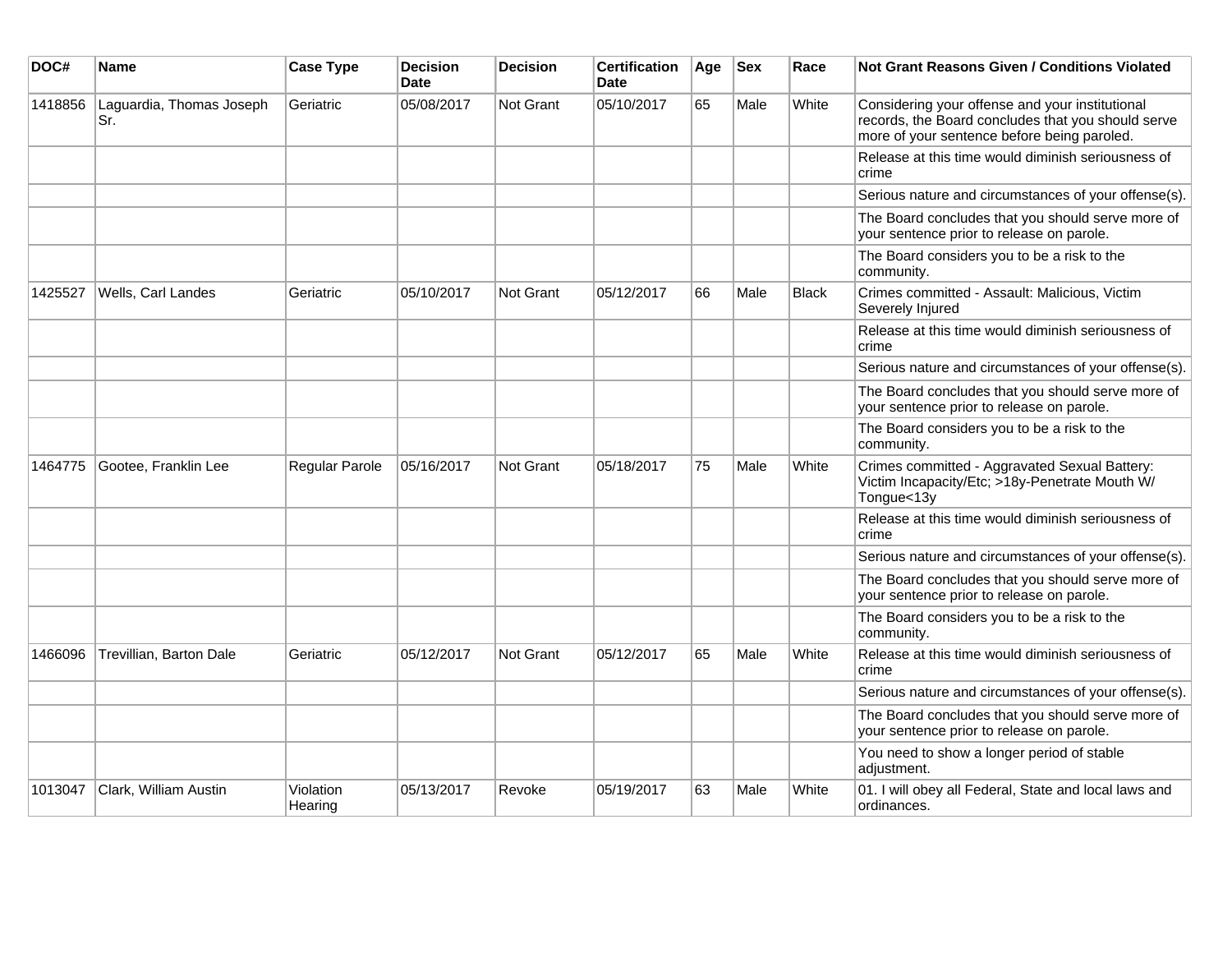| DOC#    | Name                      | <b>Case Type</b>     | <b>Decision</b><br><b>Date</b> | <b>Decision</b> | <b>Certification</b><br><b>Date</b> | Age | <b>Sex</b> | Race         | Not Grant Reasons Given / Conditions Violated                                                                                                                                                                                                                                                |
|---------|---------------------------|----------------------|--------------------------------|-----------------|-------------------------------------|-----|------------|--------------|----------------------------------------------------------------------------------------------------------------------------------------------------------------------------------------------------------------------------------------------------------------------------------------------|
| 1013047 | Clark, William Austin     | Violation<br>Hearing | 05/13/2017                     | Revoke          | 05/19/2017                          | 63  | Male       | White        | 10. I will not change my residence without the<br>permission of the Probation and Parole Officer. I will<br>not leave the State of Virginia or travel outside of a<br>designated area without permission of the Probation<br>and Parole Officer.                                             |
| 1018121 | Harris, Freddie Raven Jr. | Violation<br>Hearing | 05/10/2017                     | Revoke          | 05/12/2017                          | 53  | Male       | <b>Black</b> | 01. I will obey all Federal, State and local laws and<br>ordinances.                                                                                                                                                                                                                         |
| 1027444 | Deal, Christopher Lamont  | Violation<br>Hearing | 05/13/2017                     | Revoke          | 05/19/2017                          | 34  | Male       | <b>Black</b> |                                                                                                                                                                                                                                                                                              |
|         |                           |                      |                                |                 |                                     |     |            |              | 01. I will obey all Federal, State and local laws and<br>ordinances.                                                                                                                                                                                                                         |
| 1035997 | Shipp, Horace Ray         | Violation<br>Hearing | 05/12/2017                     | Revoke          | 05/17/2017                          | 67  | Male       | White        | 01. I will obey all Federal, State and local laws and<br>ordinances.                                                                                                                                                                                                                         |
| 1041434 | Harrison, Niles S         | Violation<br>Hearing | 05/10/2017                     | Revoke          | 05/12/2017                          | 40  | Male       | <b>Black</b> | 06. I will follow the Probation and Parole Officer's<br>instructions and will be truthful, cooperative, and<br>report as instructed.                                                                                                                                                         |
|         |                           |                      |                                |                 |                                     |     |            |              | 08. I will not unlawfully use, possess or distribute<br>controlled substances or related paraphernalia.                                                                                                                                                                                      |
| 1054784 | Johnson, Jerry Jerome     | Violation<br>Hearing | 05/15/2017                     | Revoke          | 05/19/2017                          | 56  | Male       | <b>Black</b> | 04. I will report in person or by telephone to the<br>Probation and Parole office listed below within three<br>working days of my release from incarceration, and<br>as otherwise instructed thereafter.                                                                                     |
|         |                           |                      |                                |                 |                                     |     |            |              | 11. I will not abscond from supervision. I understand<br>I will be considered an absconder when my<br>whereabouts are no longer known to my supervising<br>officer. I freely, voluntarily and intelligently waive<br>any right I may have to extradition if arrested outside<br>of Virginia. |
| 1058290 | Seibert, Nathan Navarro   | Violation<br>Hearing | 05/11/2017                     | Revoke          | 05/12/2017                          | 39  | Male       | White        |                                                                                                                                                                                                                                                                                              |
|         |                           |                      |                                |                 |                                     |     |            |              | 08. I will not unlawfully use, possess or distribute<br>controlled substances or related paraphernalia.                                                                                                                                                                                      |
| 1065276 | Reif, Randy John          | Violation<br>Hearing | 05/03/2017                     | Revoke          | 05/06/2017                          | 54  | Male       | White        | 04. I will report in person or by telephone to the<br>Probation and Parole office listed below within three<br>working days of my release from incarceration, and<br>as otherwise instructed thereafter.                                                                                     |
|         |                           |                      |                                |                 |                                     |     |            |              | 06. I will follow the Probation and Parole Officer's<br>instructions and will be truthful, cooperative, and<br>report as instructed.                                                                                                                                                         |
| 1072119 | Anderson, Kenneth Edward  | Violation<br>Hearing | 05/12/2017                     | Revoke          | 05/17/2017                          | 43  | Male       | <b>Black</b> |                                                                                                                                                                                                                                                                                              |
|         |                           |                      |                                |                 |                                     |     |            |              | 01. I will obey all Federal, State and local laws and<br>ordinances.                                                                                                                                                                                                                         |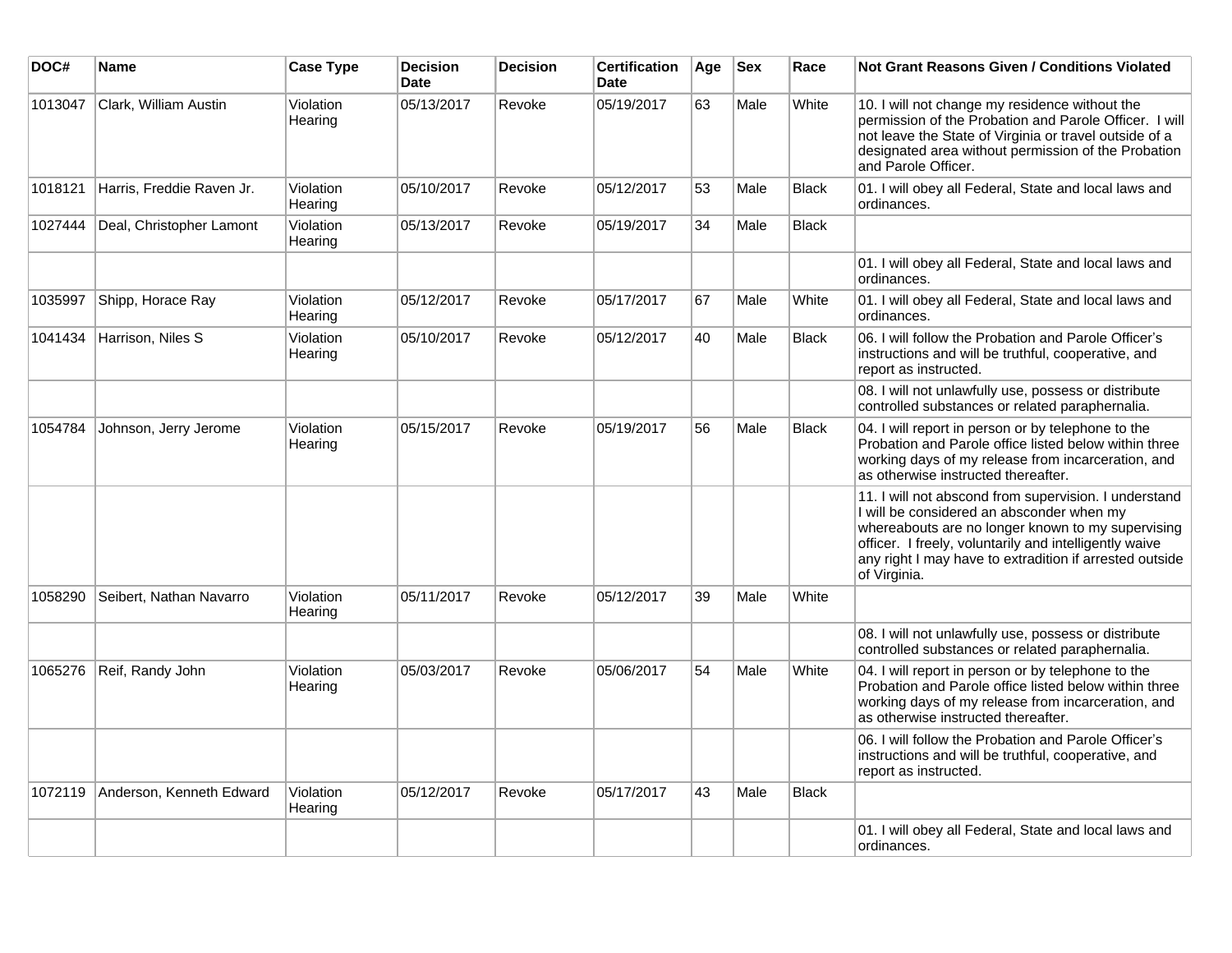| DOC#    | Name                             | <b>Case Type</b>     | <b>Decision</b><br><b>Date</b> | <b>Decision</b> | <b>Certification</b><br><b>Date</b> | Age | <b>Sex</b>     | Race         | Not Grant Reasons Given / Conditions Violated                                                                                                                                                                                                                                                |
|---------|----------------------------------|----------------------|--------------------------------|-----------------|-------------------------------------|-----|----------------|--------------|----------------------------------------------------------------------------------------------------------------------------------------------------------------------------------------------------------------------------------------------------------------------------------------------|
| 1072119 | Anderson, Kenneth Edward         | Violation<br>Hearing | 05/12/2017                     | Revoke          | 05/17/2017                          | 43  | Male           | Black        | 07. I will not use alcoholic beverages to the extent<br>that it disrupts or interferes with my employment or<br>orderly conduct.                                                                                                                                                             |
| 1092439 | Cluff, Natasha Anntionette       | Violation<br>Hearing | 05/11/2017                     | Revoke          | 05/12/2017                          | 44  | Female   Black |              | 01. I will obey all Federal, State and local laws and<br>ordinances.                                                                                                                                                                                                                         |
| 1098406 | Lindsay, Earnest Louis III       | Violation<br>Hearing | 02/21/2017                     | Revoke          | 05/06/2017                          | 33  | Male           | Black        |                                                                                                                                                                                                                                                                                              |
|         |                                  |                      |                                |                 |                                     |     |                |              | 02. I will report any arrest, including traffic tickets,<br>within 3 days to the Probation and Parole Officer.                                                                                                                                                                               |
|         |                                  |                      |                                |                 |                                     |     |                |              | 10. I will not change my residence without the<br>permission of the Probation and Parole Officer. I will<br>not leave the State of Virginia or travel outside of a<br>designated area without permission of the Probation<br>and Parole Officer.                                             |
|         |                                  |                      |                                |                 |                                     |     |                |              | 11. I will not abscond from supervision. I understand<br>I will be considered an absconder when my<br>whereabouts are no longer known to my supervising<br>officer. I freely, voluntarily and intelligently waive<br>any right I may have to extradition if arrested outside<br>of Virginia. |
| 1125295 | Hurt, Varion Cornelio            | Violation<br>Hearing | 03/21/2017                     | Revoke          | 05/06/2017                          | 53  | Male           | <b>Black</b> |                                                                                                                                                                                                                                                                                              |
|         |                                  |                      |                                |                 |                                     |     |                |              | 01. I will obey all Federal, State and local laws and<br>ordinances.                                                                                                                                                                                                                         |
|         |                                  |                      |                                |                 |                                     |     |                |              | 04. I will report in person or by telephone to the<br>Probation and Parole office listed below within three<br>working days of my release from incarceration, and<br>as otherwise instructed thereafter.                                                                                     |
|         |                                  |                      |                                |                 |                                     |     |                |              | Special Condition (Specify)Pay restitution in the<br>amount of \$18,292.21.                                                                                                                                                                                                                  |
| 1162542 | Williams-dixon, Robert<br>Morgan | Violation<br>Hearing | 05/12/2017                     | Revoke          | 05/17/2017                          | 32  | Male           | Black        |                                                                                                                                                                                                                                                                                              |
|         |                                  |                      |                                |                 |                                     |     |                |              | 06. I will follow the Probation and Parole Officer's<br>instructions and will be truthful, cooperative, and<br>report as instructed.                                                                                                                                                         |
|         |                                  |                      |                                |                 |                                     |     |                |              | 11. I will not abscond from supervision. I understand<br>I will be considered an absconder when my<br>whereabouts are no longer known to my supervising<br>officer. I freely, voluntarily and intelligently waive<br>any right I may have to extradition if arrested outside<br>of Virginia. |
| 1180427 | Spence, Bradley                  | Violation<br>Hearing | 05/02/2017                     | Revoke          | 05/02/2017                          | 39  | Male           | Black        |                                                                                                                                                                                                                                                                                              |
|         |                                  |                      |                                |                 |                                     |     |                |              | 01. I will obey all Federal, State and local laws and<br>ordinances.                                                                                                                                                                                                                         |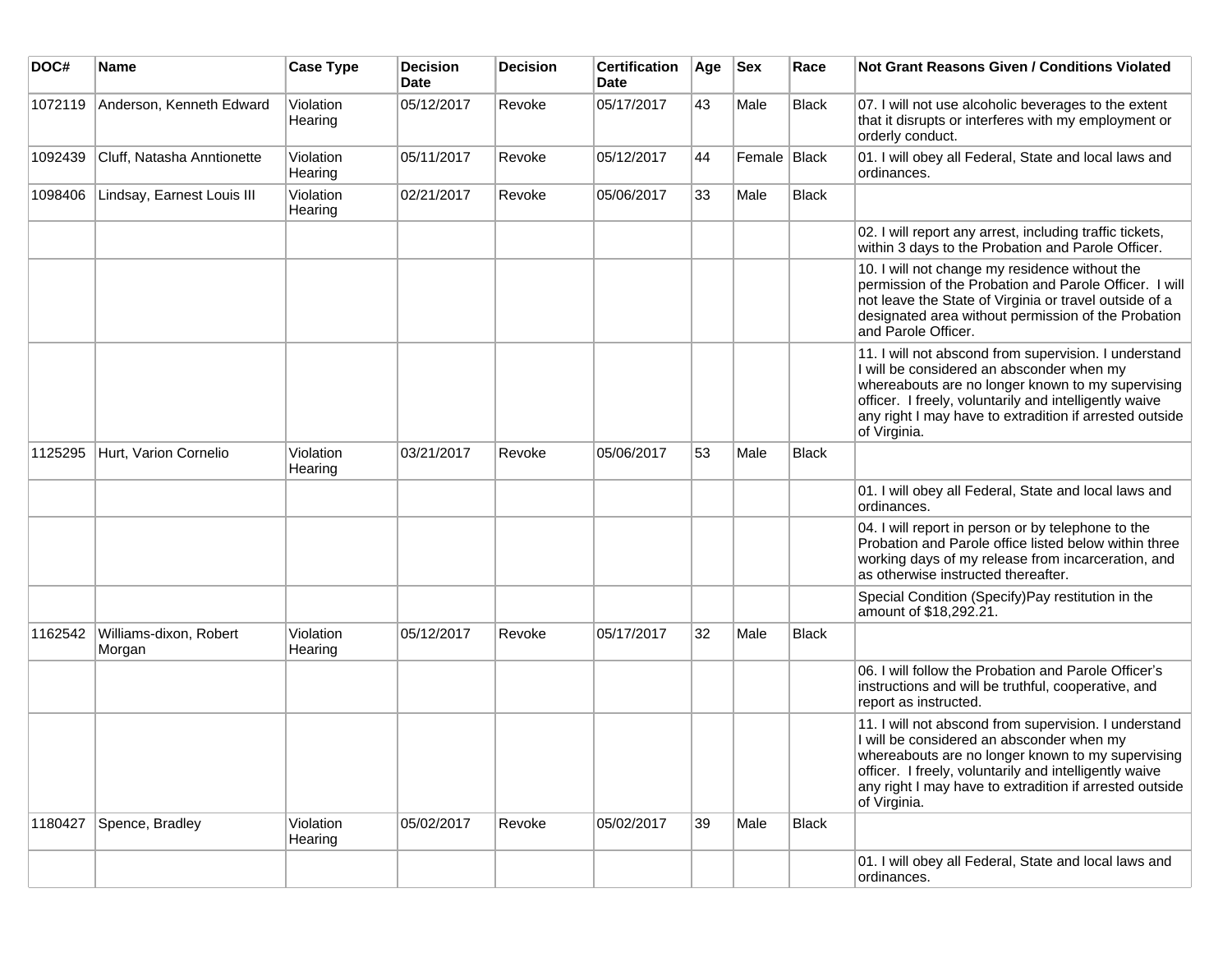| DOC#    | Name                        | <b>Case Type</b>     | <b>Decision</b><br><b>Date</b> | <b>Decision</b> | <b>Certification</b><br><b>Date</b> | Age | <b>Sex</b> | Race         | Not Grant Reasons Given / Conditions Violated                                                                                                                                                                                                                                                |
|---------|-----------------------------|----------------------|--------------------------------|-----------------|-------------------------------------|-----|------------|--------------|----------------------------------------------------------------------------------------------------------------------------------------------------------------------------------------------------------------------------------------------------------------------------------------------|
| 1180427 | Spence, Bradley             | Violation<br>Hearing | 05/02/2017                     | Revoke          | 05/02/2017                          | 39  | Male       | Black        | 06. I will follow the Probation and Parole Officer's<br>instructions and will be truthful, cooperative, and<br>report as instructed.                                                                                                                                                         |
| 1193917 | Spencer, Daniel Richard III | Violation<br>Hearing | 05/12/2017                     | Revoke          | 05/17/2017                          | 39  | Male       | Black        |                                                                                                                                                                                                                                                                                              |
|         |                             |                      |                                |                 |                                     |     |            |              | 06. I will follow the Probation and Parole Officer's<br>instructions and will be truthful, cooperative, and<br>report as instructed.                                                                                                                                                         |
|         |                             |                      |                                |                 |                                     |     |            |              | 08. I will not unlawfully use, possess or distribute<br>controlled substances or related paraphernalia.                                                                                                                                                                                      |
|         |                             |                      |                                |                 |                                     |     |            |              | 10. I will not change my residence without the<br>permission of the Probation and Parole Officer. I will<br>not leave the State of Virginia or travel outside of a<br>designated area without permission of the Probation<br>and Parole Officer.                                             |
|         |                             |                      |                                |                 |                                     |     |            |              | 11. I will not abscond from supervision. I understand<br>I will be considered an absconder when my<br>whereabouts are no longer known to my supervising<br>officer. I freely, voluntarily and intelligently waive<br>any right I may have to extradition if arrested outside<br>of Virginia. |
| 1205227 | Nichols, Willie Jr.         | Violation<br>Hearing | 05/18/2017                     | Revoke          | 05/26/2017                          | 31  | Male       | <b>Black</b> |                                                                                                                                                                                                                                                                                              |
|         |                             |                      |                                |                 |                                     |     |            |              | 01. I will obey all Federal, State and local laws and<br>ordinances.                                                                                                                                                                                                                         |
|         |                             | Violation<br>Hearing | 05/24/2017                     | Revoke          | 05/26/2017                          |     |            |              |                                                                                                                                                                                                                                                                                              |
|         |                             |                      |                                |                 |                                     |     |            |              | 01. I will obey all Federal, State and local laws and<br>ordinances.                                                                                                                                                                                                                         |
| 1308200 | Trice, Vincent Lamont       | Violation<br>Hearing | 05/13/2017                     | Revoke          | 05/18/2017                          | 38  | Male       | <b>Black</b> |                                                                                                                                                                                                                                                                                              |
|         |                             |                      |                                |                 |                                     |     |            |              | 01. I will obey all Federal, State and local laws and<br>ordinances.                                                                                                                                                                                                                         |
| 1387545 | Marshman, Bryson Jerrell    | Violation<br>Hearing | 05/13/2017                     | Revoke          | 05/19/2017                          | 28  | Male       | <b>Black</b> |                                                                                                                                                                                                                                                                                              |
|         |                             |                      |                                |                 |                                     |     |            |              | 10. I will not change my residence without the<br>permission of the Probation and Parole Officer. I will<br>not leave the State of Virginia or travel outside of a<br>designated area without permission of the Probation<br>and Parole Officer.                                             |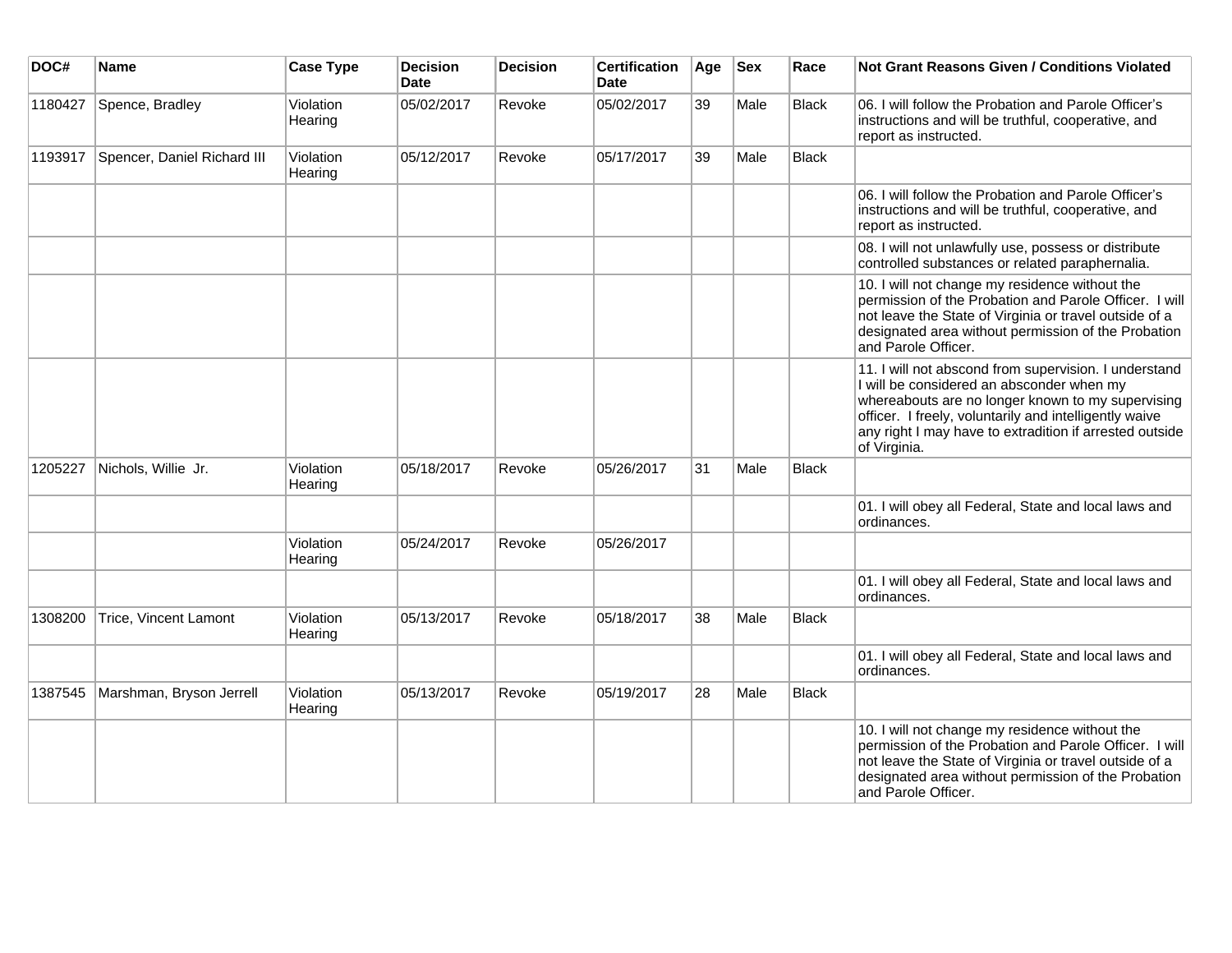| DOC#    | <b>Name</b>               | <b>Case Type</b>     | <b>Decision</b><br><b>Date</b> | <b>Decision</b> | <b>Certification</b><br>Date | Age | <b>Sex</b>   | Race         | Not Grant Reasons Given / Conditions Violated                                                                                                                                                                                                                                                |
|---------|---------------------------|----------------------|--------------------------------|-----------------|------------------------------|-----|--------------|--------------|----------------------------------------------------------------------------------------------------------------------------------------------------------------------------------------------------------------------------------------------------------------------------------------------|
| 1387545 | Marshman, Bryson Jerrell  | Violation<br>Hearing | 05/13/2017                     | Revoke          | 05/19/2017                   | 28  | Male         | Black        | 11. I will not abscond from supervision. I understand<br>I will be considered an absconder when my<br>whereabouts are no longer known to my supervising<br>officer. I freely, voluntarily and intelligently waive<br>any right I may have to extradition if arrested outside<br>of Virginia. |
| 1389461 | Anselme, Viviana Marchese | Violation<br>Hearing | 05/12/2017                     | Revoke          | 05/17/2017                   | 42  | Female Black |              |                                                                                                                                                                                                                                                                                              |
|         |                           |                      |                                |                 |                              |     |              |              | 10. I will not change my residence without the<br>permission of the Probation and Parole Officer. I will<br>not leave the State of Virginia or travel outside of a<br>designated area without permission of the Probation<br>and Parole Officer.                                             |
| 1390887 | Williams, Rashawn Lee     | Violation<br>Hearing | 05/12/2017                     | Revoke          | 05/17/2017                   | 33  | Male         | <b>Black</b> |                                                                                                                                                                                                                                                                                              |
|         |                           |                      |                                |                 |                              |     |              |              | 11. I will not abscond from supervision. I understand<br>I will be considered an absconder when my<br>whereabouts are no longer known to my supervising<br>officer. I freely, voluntarily and intelligently waive<br>any right I may have to extradition if arrested outside<br>of Virginia. |
|         |                           |                      |                                |                 |                              |     |              |              | 12. I will register and comply with the Sex Offender<br>and Crimes against Minors Registry requirements.                                                                                                                                                                                     |
|         |                           |                      |                                |                 |                              |     |              |              | 13. I will comply with Global Positioning by Satellite<br>or other technical monitoring requirements and pay<br>any associated fees on an ability to pay basis as<br>directed by my Probation and Parole Officer.                                                                            |
| 1405459 | Debrow, Alexander         | Violation<br>Hearing | 03/19/2017                     | Revoke          | 05/06/2017                   | 40  | Male         | <b>Black</b> |                                                                                                                                                                                                                                                                                              |
|         |                           |                      |                                |                 |                              |     |              |              | 06. I will follow the Probation and Parole Officer's<br>instructions and will be truthful, cooperative, and<br>report as instructed.                                                                                                                                                         |
|         |                           |                      |                                |                 |                              |     |              |              | 08. I will not unlawfully use, possess or distribute<br>controlled substances or related paraphernalia.                                                                                                                                                                                      |
| 1418868 | Rose, Andrew Lee          | Violation<br>Hearing | 05/10/2017                     | Revoke          | 05/12/2017                   | 26  | Male         | <b>Black</b> |                                                                                                                                                                                                                                                                                              |
|         |                           |                      |                                |                 |                              |     |              |              | 06. I will follow the Probation and Parole Officer's<br>instructions and will be truthful, cooperative, and<br>report as instructed.                                                                                                                                                         |
|         |                           |                      |                                |                 |                              |     |              |              | 11. I will not abscond from supervision. I understand<br>I will be considered an absconder when my<br>whereabouts are no longer known to my supervising<br>officer. I freely, voluntarily and intelligently waive<br>any right I may have to extradition if arrested outside<br>of Virginia. |